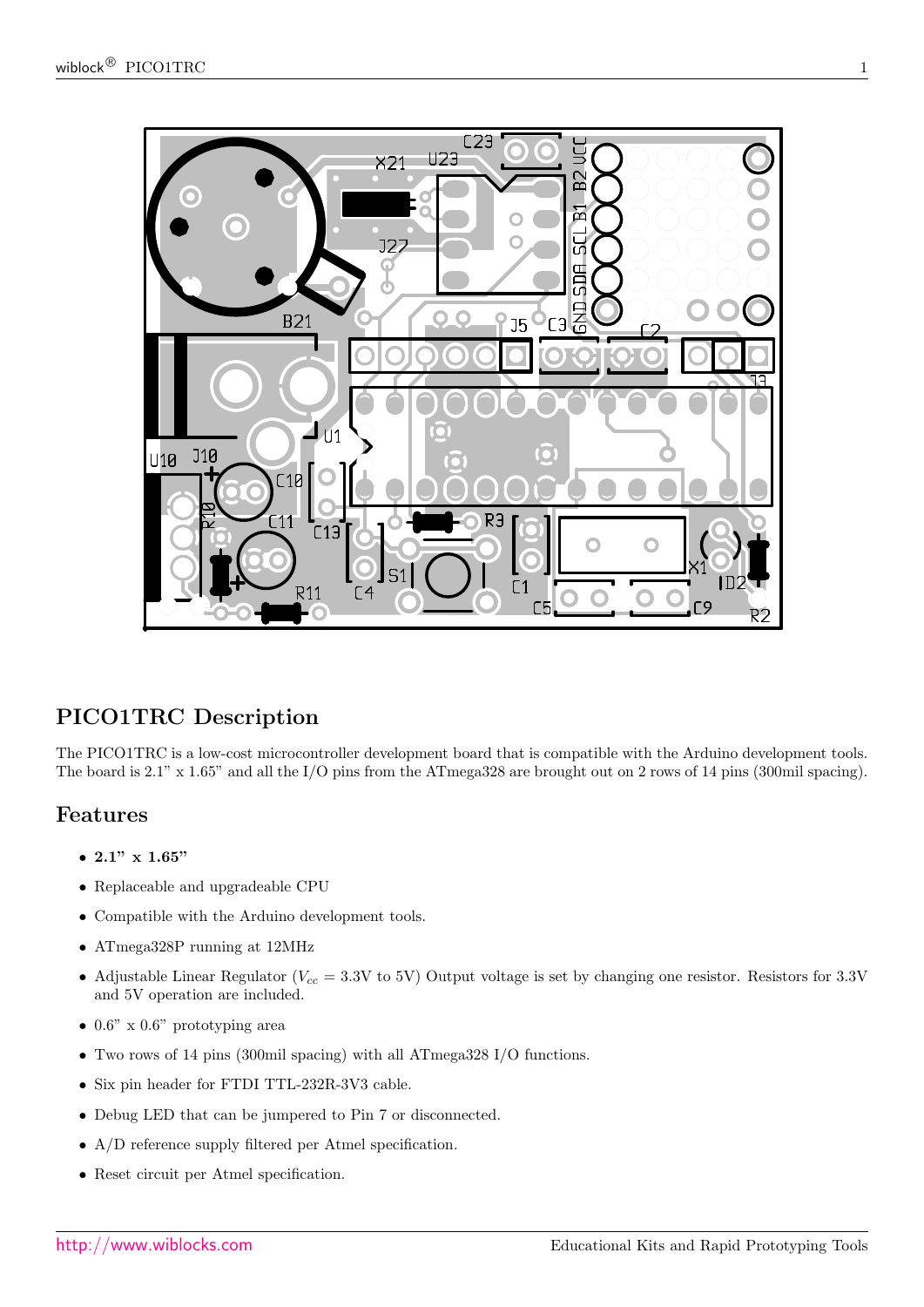# 1 Assembling the PICO1TRC

Semiconductors are electrostatic-sensitive devices.  $\mathbb{Z}$  Proper ESD handling precautions need to be taken to avoid damage.

 $\bigotimes$  Do not cut any of the U1 socket pins until you have de- $\perp$  termined which pins are needed in your application. All of the PICO1TRC I/O pins are the U1 socket pins. See [subsection 1.7](#page-2-0) for pin removal information.

The Bill of Materials (BOM) and Component List are in [section 6.](#page-6-0) For full page assembly drawings see [Figure 1](#page-8-0) (top) and [Figure 2](#page-9-0) (bottom).

The kit includes resistors to trim the output regulator to 3.3V or 5V. When you are done assembling the kit you will have one extra resistor. If you have build a 3.3V board you will have a 1KΩ resistor left. If you have built a 5V board you will have either a 205 or  $210\Omega$  resistor left.

### 1.1 Bottom Side Components

• D1

Line the cathode marking on D1 with the cathode marking on the silkscreen

• D21, D22

Line the cathode marking of D21,D22 with the cathode marking on the silkscreen

• L1

The value of inductor L1 is not critical. Kits will contain an inductor with a value between  $10\mu$ H and  $20\mu$ H

• R1, R22, R23

 $10K\Omega$  (brown, black, black, red, brown)

• C12 (optional, not included)

C12 is a noise reduction capacitor for the LDO regulator  $(U_4)$ . It is not required for most applications and is not included in the kit. The suggested value in the manufacturer's datasheet is  $0.1 \mu F$ .

### 1.2 Real-time Clock Circuit Assembly

- X21 crystal
- U23 socket
- B21 battery holder
- C<sub>23</sub>

# 1.3 Power Supply Circuit Assembly

Solder the top side components:

• C10, C11

C10 and C11 are polarized parts. The long lead is the positive. The short lead is the negative. Make sure that the positive lead is inserted into positive hole in the PCB

 $\bullet$  R<sub>10</sub>

 $124\Omega$  (brown, red, yellow, black, brown)

• R11

For 3.3V operation this value will be either  $205\Omega$  (red, black, green, black, brown) or  $210\Omega$  (red, brown, black, black, brown) For 5V operation this value will be  $374\Omega$  (orange, violet, yellow, black, brown)

 $\bullet$  U10

Make sure that the tab is aligned to the tab marking on the PCB.

• J10

### 1.4 Microcontroller Circuit Assembly

Solder the top side components:

• C1, C2, C3, C13, C4 (optional).

 $C_4$  is optional and is not included in the kit. It is meant for applications that require additional filtering of the reset line. The reset function that uses the /RTS line from the USB interface will not function with C4 installed.

 $\bullet$  D<sub>2</sub>

The negative lead of the LED is the short lead. Align the short lead with the negative marking on the PCB.

 $\bullet$  R<sub>2</sub>

For 3.3V operation use the  $374\Omega$  (orange, violet, yellow, black, brown). For 5V operation use the  $1K\Omega$  (brown, black, black brown, brown)

• R3

 $10K\Omega$  (brown, black, black, red, brown)

- J3
- $\bullet$  J<sub>5</sub>
- X1, C5, C9
- U1 (socket)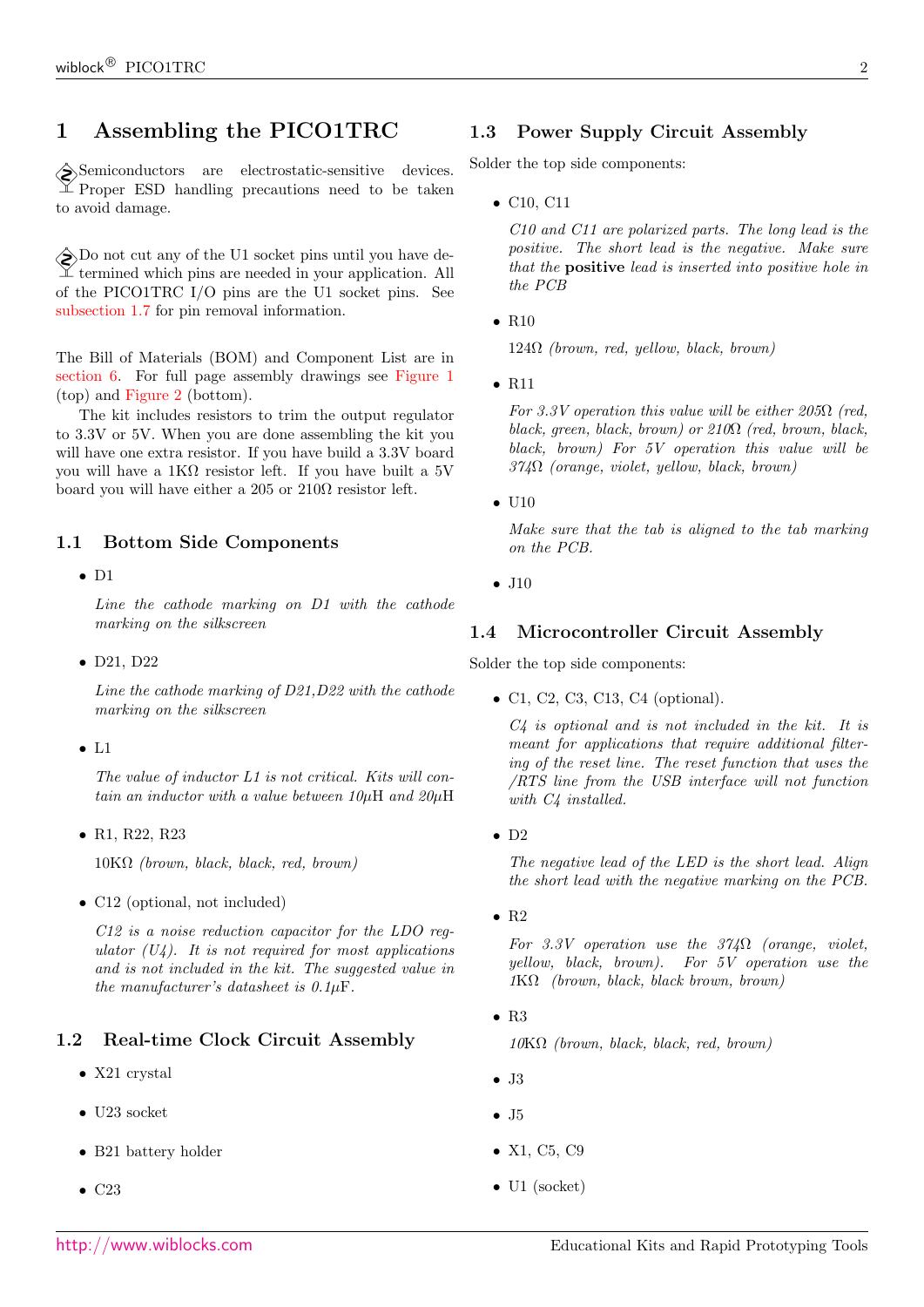### 1.5 Electro-mechanical Components

Since the reset switch (S1) is sensitive to washing it should be placed on last. Lightly clean the board after the switch is installed. If water does get into the switch let it dry out before applying power.

Solder the top side components:

• S1

### 1.6 IC Installation and Test

#### 1.6.1 U23 (DS1337)

Remove the DS1337 from the antistatic foam and insert it into the socket aligning the notch in the IC package with the notch mark indicated on the PCB silkscreen. Be careful to align pins on both sides of the socket prior to pressing the IC into the socket.

#### 1.6.2 U1 (ATmega328P)

Remove the ATmega328P from the antistatic foam and insert it into the socket aligning the notch in the IC package with the notch mark indicated on the PCB silkscreen. Be careful to align pins on both sides of the socket prior to pressing the IC into the socket.

#### 1.6.3 B21 (CR1220 coin cell)

Install a CR1220 coin cell into the battery holder (B21) observing the polarity indicated on the holder.

The PICO1TRC should now be fully functional and is ready to program (see [section 5\)](#page-4-0). Depending on the application some of the pins on the U1 socket should be removed (see [subsection 1.7\)](#page-2-0).

### <span id="page-2-0"></span>1.7 Pin Removal

After operation of the PICO1TRC is verified it is recommended that some of the U1 pins be cut flush to the PCB level. Each application is different and needs to reviewed. Pins like XTAL1 and XTAL2 can be affected by stray capacitance and noise. For most applications cutting the XTAL1, XTAL2, AREF and AVCC is recommended.

If your application may change over time then leave all pins intact and use care in your layout.

#### 1.7.1 XTAL Pins

The XTAL circuit is susceptible to stray capacitance and noise so pins 9 and 10 should be cut flush to the PCB.

### 1.7.2 AREF

If you are not using an external analog reference then cut pin 21 flush to the board.

#### 1.7.3 AVCC

If you are not powering the ADC from a different source then pin 20 should be cut flush to the board.

### 2 IO Connectors

J5 USB header for an FTDI TTL-232R-3V3 cable.

J10 Input power jack. See [subsection 3.1](#page-2-1)

### 3 Electrical Hints

### <span id="page-2-1"></span>3.1 Power Supply

The PICO1TRC is powered by a DC output wall adapter with an output voltage from 5.3V to 18V. The input voltage is limited by the amount of power dissipated in the linear regulator (U4). This varies by application.

 $\diamondsuit\!\!\!\!\!\!\times$  It is critcal to keep the power dissipation in the LDO  $\mathbb{\pm}$  regulator (U4), to less than one watt. The voltage drop across U4 is

$$
V_{drop} = V_{in} - V_{out}
$$

Where  $V_{in}$  is the input voltage connected to J10 and  $V_{out}$ is the output voltage (see [subsection 3.2\)](#page-2-2). The power dissipated in U4 is given by

$$
P_{diss} = V_{drop} \cdot I_{system}
$$

where  $I_{system}$  is the load of the PICO1TRC plus its peripheral circuitry.

### <span id="page-2-2"></span>3.2 Changing  $V_{cc}$

 $V_{cc}$ , which is the output of the MC33269T regulator, is adjusted by changing the value of R11. The equation for  $V_{cc}$ is –

$$
V_{cc} = 1.24 \cdot \frac{124 + R_{11}}{124}
$$

 $R_{11}$  values for common output voltages are listed in [Ta](#page-3-0)[ble 1.](#page-3-0) The PICO1TRC kits come with both values listed in the table.

 $R_2$  adjusts the current through the debug LED. At a forward current  $(I_f)$  of 2mA the LED has a typical forward voltage  $(V_f)$  of 2V. An  $I_f$  between 2mA and 5mA provides a reasonable brightness. The equation for  $R_2$  is

$$
\frac{V_{CC} - 2V}{5mA} < R_2 < \frac{V_{CC} - 2V}{2mA}
$$

Recommended  $R_2$  values are shown in [Table 1.](#page-3-0)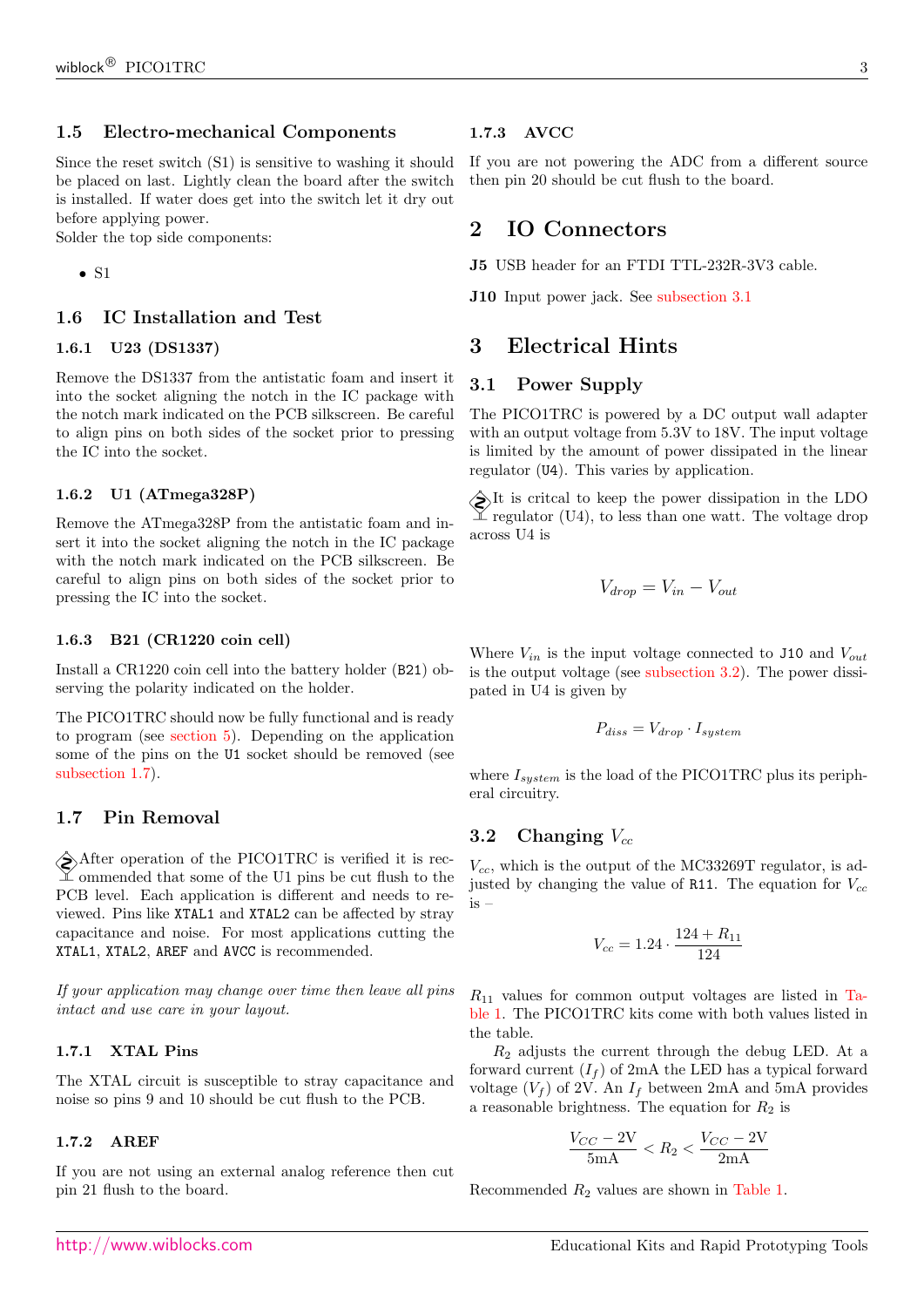|     | $V_{cc}$ (volts) $R_{11}$ (ohms) $R_2$ (ohms) |      |
|-----|-----------------------------------------------|------|
| 3.3 | 205                                           | 374  |
| 5.0 | 374                                           | 1000 |

<span id="page-3-0"></span>Table 1:  $R_{11}$  and  $R_2$  values for 3.3V and 5V Operation

# 4 Real-Time Clock

The PICO1TRC real-time clock (RTC) consists of a [DS1337](#page-12-0) that is powered by a CR1220 coin cell or the PICO1TRC linear regulator (U10). The or'ing diodes, D21 and D22, will output the higher voltage to the RTC (U23).

Communication to the DS1337 is through the  $I^2C$  interface (a.k.a. two-wire or TWI). The  $I^2C$  pullup resistors are on board ( $10K\Omega$ ). The interrupt lines, /INTA and /INTB are jumpered to PC3 (Arduino pin 17) and PC0 (Arduino pin 14) respectively. There are no pullup resistors on the interrupt lines. If external pullups are not added then the internal pullups of the ATmega328P need to be used.

Programming the RTC requires a software library for the DS1337 and for the TWI interface. Both of these libraries are on the [wiblocks](http://www.wiblocks.com) site.

#### 4.1 I <sup>2</sup>C Pullup Resistors

The maximum bus capacitance of the  $I^2C$  bus is 400pF. Unless a large number of devices are on the bus or devices are connected using long cables PICO1TRC system will not get close to this limit. The DS1337 represents a maximum load of 10pF.

The minimum pullup resistance is  $966\Omega \left( \frac{V_{CC} - 0.4 \text{V}}{3 \text{mA}} \right)$ . The maximum value pullup resistance is

$$
R_{pullup(max)} = \begin{cases} \frac{1000 \text{ nS}}{C_{BUS}} & \text{if } F_{SCL} \leq 100 \text{kHz}, \\ \frac{300 \text{ nS}}{C_{BUS}} & \text{if } 100 \text{kHz } < F_{SCL} \leq 400 \text{kHz}. \end{cases}
$$

where  $C_{BUS}$  is the maximum bus capacitance, , and  $V_{CC}$  is 3.3V for the PICO1TRC.

With a 100pF load (10 times the DS1337 load), the maximum resistance for 400kHz operation is 3KΩ. For 100kHz the maximum resistance is  $10K\Omega$ . If only the DS1337 is on the I<sup>2</sup>C bus the maximum resistances would be  $100K\Omega$  $(100kHz)$  and  $30K\Omega$  (400kHz). The minimum resistance, which is not dependent on bus capacitance, is  $966\Omega$  for any operating frequency and  $C_{BUS}$ . (Atmel, 2009a)

| <b>CBUS</b>      | 100pF                        |                           | 400pF                           |              |  |
|------------------|------------------------------|---------------------------|---------------------------------|--------------|--|
| Frequency        | Resistance<br>Min            | Max                       | Resistance<br>Min<br>Max        |              |  |
| 100kHz<br>400kHz | $1150\Omega$<br>$1150\Omega$ | $10K\Omega$<br>$3K\Omega$ | $1150\Omega$<br>-Not Practical- | $2500\Omega$ |  |

Table 2:  $I^2C$  Pullup Resistors

### 4.2 DS1337 Interrupt Lines

The DS1337 interrupt lines, /INTA and /INTB are jumpered to PC3 (Arduino pin 17) and PC0 (Arduino pin 14) respectively. To disconnect /INTA cut jumper J24. To disconnect /INTB cut jumper J27.

There are no pullup resistors connected to the interrupt lines. To use the interrupt lines with the ATmega328P the internal pull-up resistors need to be enabled. For the ATmega328P 20K $\Omega \leq R_{pullup} \leq 50$ K $\Omega$  which is sufficient to pullup the DS1337 lines. (Atmel, 2009b).

### 4.3 RTC Battery Life

The DS1337 operates with a  $V_{CC}$  from 1.8V to 5.5V. When power is removed from the PICO1TRC the DS1337 is in standby mode and the maximum standby current is  $1.5\mu\text{A}(\text{Maximum}, 2009a)$ . The CR1220 coin cell has a capacity of 40mAH (to 2V). The battery life is  $\approx 26000$  hours.

### 4.4 Prototype Area

To the right of the RTC there is a small prototype area. Eight test points are provided to connect circuitry from the prototype area to the ATmega328P. With the PICO1TRC rotated 90 degrees clockwise there is a row of six pins at the top and two pins at the bottom. The pinout is shown in [Table 3.](#page-3-1)

| Pin              | Arduino | <b>Notes</b> |
|------------------|---------|--------------|
| Name             | Number  |              |
| GND              |         | left top     |
| SDA (PC4)        | A4      |              |
| SCL (PC5)        | A5      |              |
| P <sub>B</sub> 1 | 9       |              |
| PB <sub>2</sub>  | 10      |              |
| <b>VCC</b>       |         | right top    |
| GND              |         | left bottom  |
| VCC              |         | right bottom |

<span id="page-3-1"></span>Table 3: Prototype Area Pins

### 4.5 Debug LED

The debug LED, D2, can be connected to U1 pin 13 (PD7) of the ATmega328P or left disconnected. U1 pin 13 corresponds to Arduino pin 7

LED jumper in the disconnected position



LED jumper in the PD7 position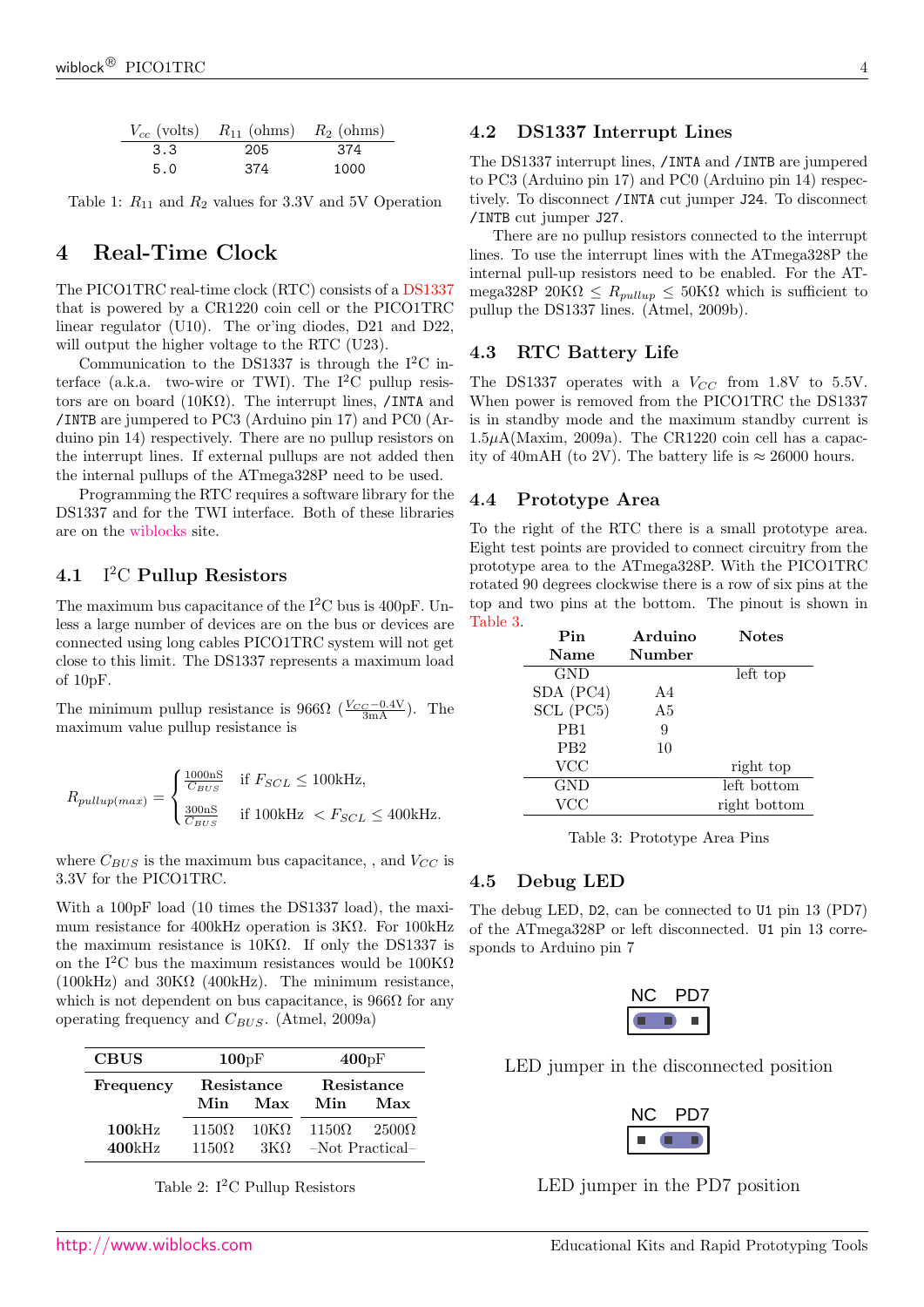### 4.6 Pinout

The input and output pins for the PICO1TRC are the socket pins of the microcontroller  $(U1)$ . The pinout is listed in [Table 4.](#page-4-1)

| Pin              | Pin                         | Arduino          | <b>Notes</b>    |
|------------------|-----------------------------|------------------|-----------------|
| Number           | Name                        | Number           |                 |
| $\boldsymbol{2}$ | <b>RXD</b>                  | $\boldsymbol{0}$ |                 |
| $\overline{3}$   | <b>TXD</b>                  | $\mathbf{1}$     |                 |
| $\overline{4}$   | PD2                         | $\overline{2}$   |                 |
| $\overline{5}$   | PD <sub>3</sub>             | 3                |                 |
| $\overline{6}$   | PD4                         | $\overline{4}$   |                 |
| 11               | P <sub>D</sub> <sub>5</sub> | $\overline{5}$   |                 |
| 12               | PD <sub>6</sub>             | 6                |                 |
| 13               | PD7                         | 7                | Debug LED       |
| 14               | PB0                         | 8                |                 |
| 15               | PB1                         | 9                |                 |
| 16               | P <sub>B2</sub>             | 10               |                 |
| 17               | PB <sub>3</sub>             | 11               | <b>MOSI</b>     |
| 18               | PB4                         | 12               | <b>MISO</b>     |
| 19               | PB <sub>5</sub>             | $13\,$           | SCK             |
| 23               | PC <sub>0</sub>             | A <sub>0</sub>   |                 |
| 24               | PC1                         | A1               |                 |
| 25               | PC <sub>2</sub>             | A2               |                 |
| 26               | PC3                         | A3               |                 |
| 27               | PC4                         | A <sub>4</sub>   | <b>SDA</b>      |
| 28               | PC <sub>5</sub>             | A5               | SCL             |
| $\mathbf{1}$     | Reset                       |                  |                 |
| 9                | XTAL1                       |                  | P <sub>B6</sub> |
| 10               | XTAL2                       |                  | PB7             |
| $\overline{7}$   | <b>VCC</b>                  |                  |                 |
| 20               | <b>AVCC</b>                 |                  |                 |
| 21               | $\rm AREF$                  |                  |                 |
| 8                | <b>GND</b>                  |                  |                 |
| 22               | <b>GND</b>                  |                  |                 |
|                  |                             |                  |                 |

<span id="page-4-1"></span>Table 4: U1 Pinout

# <span id="page-4-0"></span>5 Programming the PICO1TRC

The PICO1TRC can be programmed using the Arduino tools (version 0011 or later).

### 5.1 Selecting the proper board

In order for the Arduino tools to recognize the wiblocks boards additional lines need to be added to the boards.txt file. The additional lines are shown in [Listing 1](#page-4-2) (with annotations). A file containing these adddions can be downloaded from [wiblocks.](http://www.wiblocks.com) Once boards.txt is modified select wiblocks 328 at 12MHz from the Tools->Board menu.

### 5.2 Downloading a program

The PICO1TRC must be rebooted to start the program download. This can be done by pressing the reset button S1 immediately before starting the download. If your USB port is configured to set RTS on close then the reset will occur automatically.

<span id="page-4-2"></span>Listing 1: boards.txt Modifications for the PICO1TRC

1 wiblocks\_328.name=wiblocks 328 at 12MHz  $2$  wiblocks  $-328$ . upload. protocol=stk500  $_3$  wiblocks  $-328$ . upload . maximum  $size=30720$  $4$  wiblocks\_328.upload.speed=19200  $5 \text{ without } s$  wiblocks\_328.bootloader.low\_fuses=0xff  $6$  wiblocks 328. bootloader. high fuses=0xdd  $\tau$  wiblocks 328 . bootloader . extended fuses=0x00 wiblocks\_328.bootloader.path=atmega328 9 wiblocks\_328.bootloader.file=wiblocks\_328.hex  $10$  wiblocks 328 . bootloader . unlock bits=0x3F  $11$  wiblocks 328 . bootloader . lock bits=0x0F  $_{12}$  wiblocks\_328.build.mcu=atmega328p  $_{13}$  wiblocks\_328. build.f\_cpu=12000000L 14 wiblocks\_328. build.core=arduino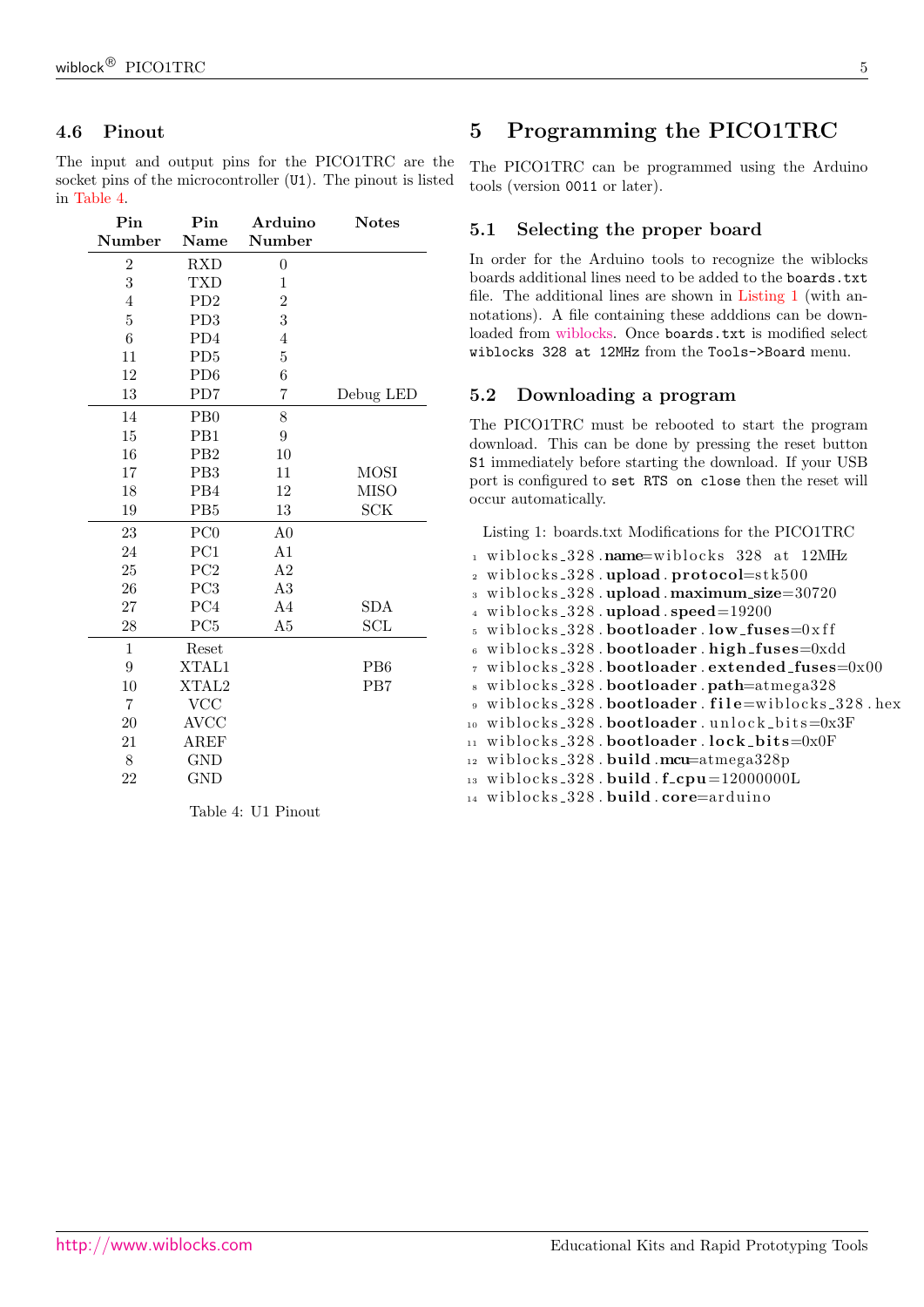# References

- Atmel. (2009a). 8-bit AVR Microcontroller with 4/8/16/32K Bytes In-System Programmable Flash. 323. (Retrieved March 14, 2009, from [http://www.atmel.com/dyn/resources/prod\\_documents/doc8025.pdf](http://www.atmel.com/dyn/resources/prod_documents/doc8025.pdf))
- Atmel. (2009b). 8-bit AVR Microcontroller with 4/8/16/32K Bytes In-System Programmable Flash. 314. (Retrieved March 14, 2009, from [http://www.atmel.com/dyn/resources/prod\\_documents/doc8025.pdf](http://www.atmel.com/dyn/resources/prod_documents/doc8025.pdf))
- Atmel. (2009c). 8-bit AVR Microcontroller with 4/8/16/32K Bytes In-System Programmable Flash. (Retrieved March 14, 2009, from [http://www.atmel.com/dyn/resources/prod\\_documents/doc8025.pdf](http://www.atmel.com/dyn/resources/prod_documents/doc8025.pdf))
- Maxim. (2009a, July). DS1337 I2C Serial Real-Time Clock. 2-3. (Retrieved September 30, 2009, from [http://](http://datasheets.maxim-ic.com/en/ds/DS1337-DS1337C.pdf) [datasheets.maxim-ic.com/en/ds/DS1337-DS1337C.pdf](http://datasheets.maxim-ic.com/en/ds/DS1337-DS1337C.pdf))
- Maxim. (2009b, July). DS1337 I2C Serial Real-Time Clock. (Retrieved September 30, 2009, from [http://datasheets.](http://datasheets.maxim-ic.com/en/ds/DS1337-DS1337C.pdf) [maxim-ic.com/en/ds/DS1337-DS1337C.pdf](http://datasheets.maxim-ic.com/en/ds/DS1337-DS1337C.pdf))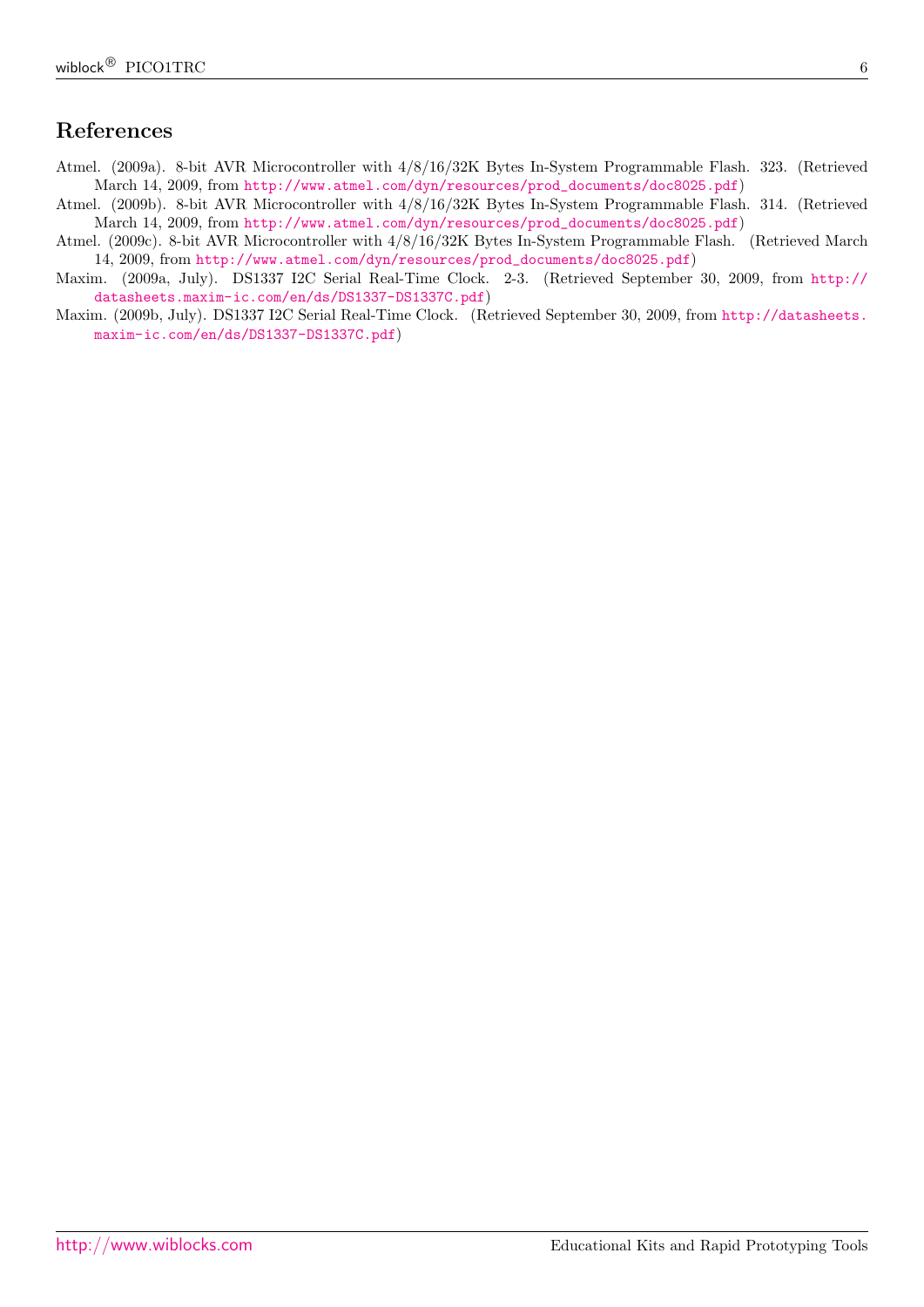# <span id="page-6-0"></span>6 Assembly Documentation and Schematics

Table 5: Bill of Materials

Kit: PICO1TRC-KIT

| Reference        |        | Part Number                | Description                                   |
|------------------|--------|----------------------------|-----------------------------------------------|
| <b>B21</b>       |        | CON_BAT_Keystone_500       | connector, battery, CR1220                    |
| $C1$ ,<br>C2,    | $C3$ , | CAPR-0U10-50V-X7R-100M     | capacitor, ceramic, 0.1uF, 10%, 50V, X7R      |
| C13, C23         |        |                            |                                               |
| C5, C9           |        | CAPR-20P0-100V-NPO-5T00    | capacitor, ceramic, 20pF                      |
| C10, C11         |        | CAPPR_Nichicon_UPW1E100MDD | capacitor, Nichicon UPW1E100MDD               |
| D1               |        | DIOA-1N4148                | diode, 1N4148                                 |
| D2               |        | LEDR-1T-GRN-2M00           | LED, T1, Green                                |
| D21, D22         |        | DIOA-BAT41                 | diode, BAT41                                  |
| J3               |        | $HDR_BR-3X1-100M$          | header, $3x1$ , $100m$ ils                    |
| J5               |        | $HDR_BR-6X1-100M$          | header, 6x1, 100mils                          |
| J10              |        | CON_CUI-PJ-202AH           | power jack, 2.1mm                             |
| L1               |        | INDA-10UH-130M-10T0        | inductor, 10uH, 10%                           |
| $R1$ ,<br>$R3$ , | R22,   | RES-10K0-0W125-1T00        | resistor, $10K$ , $1/8W$ , $1\%$              |
| R <sub>23</sub>  |        |                            |                                               |
| R2               |        | RES-374R-0W125-1T00        | resistor, 374 Ohm, 1/8W, 1%                   |
| R10              |        | RES-124R-0W125-1T00        | resistor, 124 Ohm, $1/8W$ , 1%                |
| R11              |        | RES-205R-0W125-1T00        | resistor, 205 Ohm, 1/8W, 1%                   |
| S1               |        | SW_Panasonic_EVQ-PAE04M    | pushbutton                                    |
| U1               |        | IC_ATMEL_ATmega168-20PU    | ATmega168-20PU                                |
| U10              |        | VREG_On-Semi_MC33269TG     | voltage regulator, adj, 800mA, TO-220         |
| U23              |        | $IC_RTC_Maxim_DS1337+$     | IC, RTC, DS1377+                              |
| X1               |        | XTAL-12M-20P-HC49US        | crystal, 12MHz, 20pF, HC49US                  |
| X21              |        | XTAL-32K768-6P-2X6         | crystal, 32.768KHz, 6pF, 2x6mm package        |
|                  |        | DIP-8P-300M                | DIP Socket, 8 Pin, 300mil centers             |
|                  |        | JMP_Adamtech_MSBHG         | Shunt with handle                             |
|                  |        | DIP_WW-28P-300M            | DIP Socket, 28 Pin, 300mil centers, Wire Wrap |
|                  |        | wiblock_PICO1TRC-PCB       |                                               |
|                  |        | RES-1K00-0W125-1T00        | resistor, 1K, $1/8W$ , $1\%$                  |
|                  |        |                            |                                               |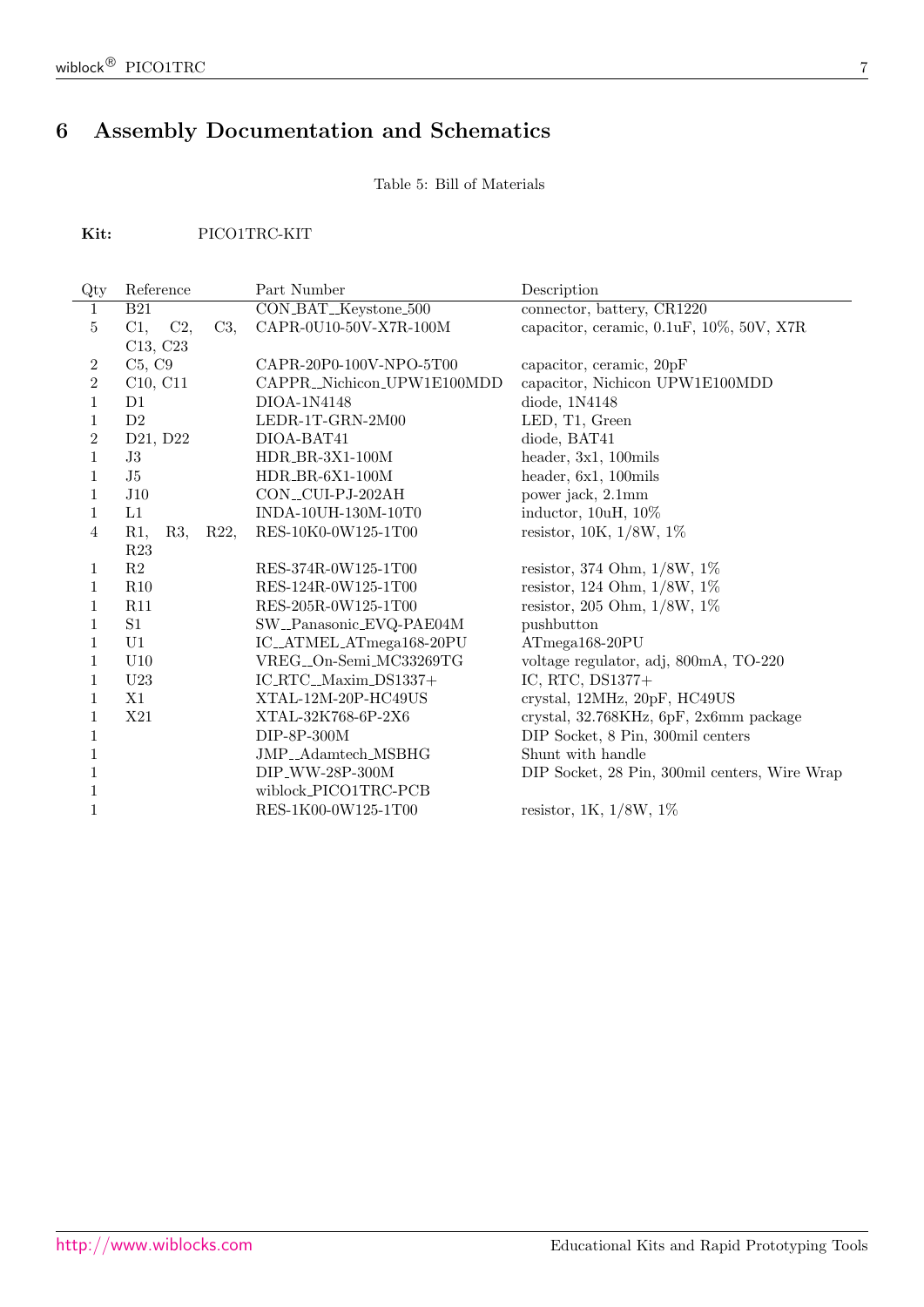### Table 6: Component List

### Kit: PICO1TRC-KIT

| Reference      | Part Number                | Description                                   |
|----------------|----------------------------|-----------------------------------------------|
| <b>B21</b>     | CON_BAT_Keystone_500       | connector, battery, CR1220                    |
| C1             | CAPR-0U10-50V-X7R-100M     | capacitor, ceramic, 0.1uF, 10%, 50V, X7R      |
| C2             | CAPR-0U10-50V-X7R-100M     | capacitor, ceramic, 0.1uF, 10%, 50V, X7R      |
| $\rm C3$       | CAPR-0U10-50V-X7R-100M     | capacitor, ceramic, 0.1uF, 10%, 50V, X7R      |
| C13            | CAPR-0U10-50V-X7R-100M     | capacitor, ceramic, 0.1uF, 10%, 50V, X7R      |
| C23            | CAPR-0U10-50V-X7R-100M     | capacitor, ceramic, 0.1uF, 10%, 50V, X7R      |
| C5             | CAPR-20P0-100V-NPO-5T00    | capacitor, ceramic, 20pF                      |
| C9             | CAPR-20P0-100V-NPO-5T00    | capacitor, ceramic, 20pF                      |
| C10            | CAPPR_Nichicon_UPW1E100MDD | capacitor, Nichicon UPW1E100MDD               |
| C11            | CAPPR_Nichicon_UPW1E100MDD | capacitor, Nichicon UPW1E100MDD               |
| D1             | DIOA-1N4148                | diode, 1N4148                                 |
| $\mathrm{D}2$  | LEDR-1T-GRN-2M00           | LED, T1, Green                                |
| D21            | DIOA-BAT41                 | diode, BAT41                                  |
| $\rm{D}22$     | DIOA-BAT41                 | diode, BAT41                                  |
| $\mathrm{J}3$  | HDR_BR-3X1-100M            | header, 3x1, 100mils                          |
| J5             | $HDR_BR-6X1-100M$          | header, 6x1, 100mils                          |
| J10            | CON_CUI-PJ-202AH           | power jack, 2.1mm                             |
| L1             | INDA-10UH-130M-10T0        | inductor, 10uH, 10%                           |
| R1             | RES-10K0-0W125-1T00        | resistor, $10K, 1/8W, 1\%$                    |
| R3             | RES-10K0-0W125-1T00        | resistor, $10K$ , $1/8W$ , $1\%$              |
| R22            | RES-10K0-0W125-1T00        | resistor, $10K, 1/8W, 1\%$                    |
| R23            | RES-10K0-0W125-1T00        | resistor, $10K, 1/8W, 1\%$                    |
| R2             | RES-374R-0W125-1T00        | resistor, 374 Ohm, 1/8W, 1%                   |
| R10            | RES-124R-0W125-1T00        | resistor, 124 Ohm, 1/8W, 1%                   |
| R11            | RES-205R-0W125-1T00        | resistor, 205 Ohm, $1/8W$ , $1\%$             |
| $\rm S1$       | SW_Panasonic_EVQ-PAE04M    | pushbutton                                    |
| U1             | IC_ATMEL_ATmega168-20PU    | ATmega168-20PU                                |
| U10            | VREG_On-Semi_MC33269TG     | voltage regulator, adj, 800mA, TO-220         |
| $\mathrm{U}23$ | IC_RTC_Maxim_DS1337+       | IC, RTC, DS1377+                              |
| X1             | XTAL-12M-20P-HC49US        | crystal, 12MHz, 20pF, HC49US                  |
| X21            | XTAL-32K768-6P-2X6         | crystal, 32.768KHz, 6pF, 2x6mm package        |
|                | $DIP-8P-300M$              | DIP Socket, 8 Pin, 300mil centers             |
|                | JMP_Adamtech_MSBHG         | Shunt with handle                             |
|                | DIP_WW-28P-300M            | DIP Socket, 28 Pin, 300mil centers, Wire Wrap |
|                | wiblock_PICO1TRC-PCB       |                                               |
|                | RES-1K00-0W125-1T00        | resistor, 1K, $1/8W$ , 1%                     |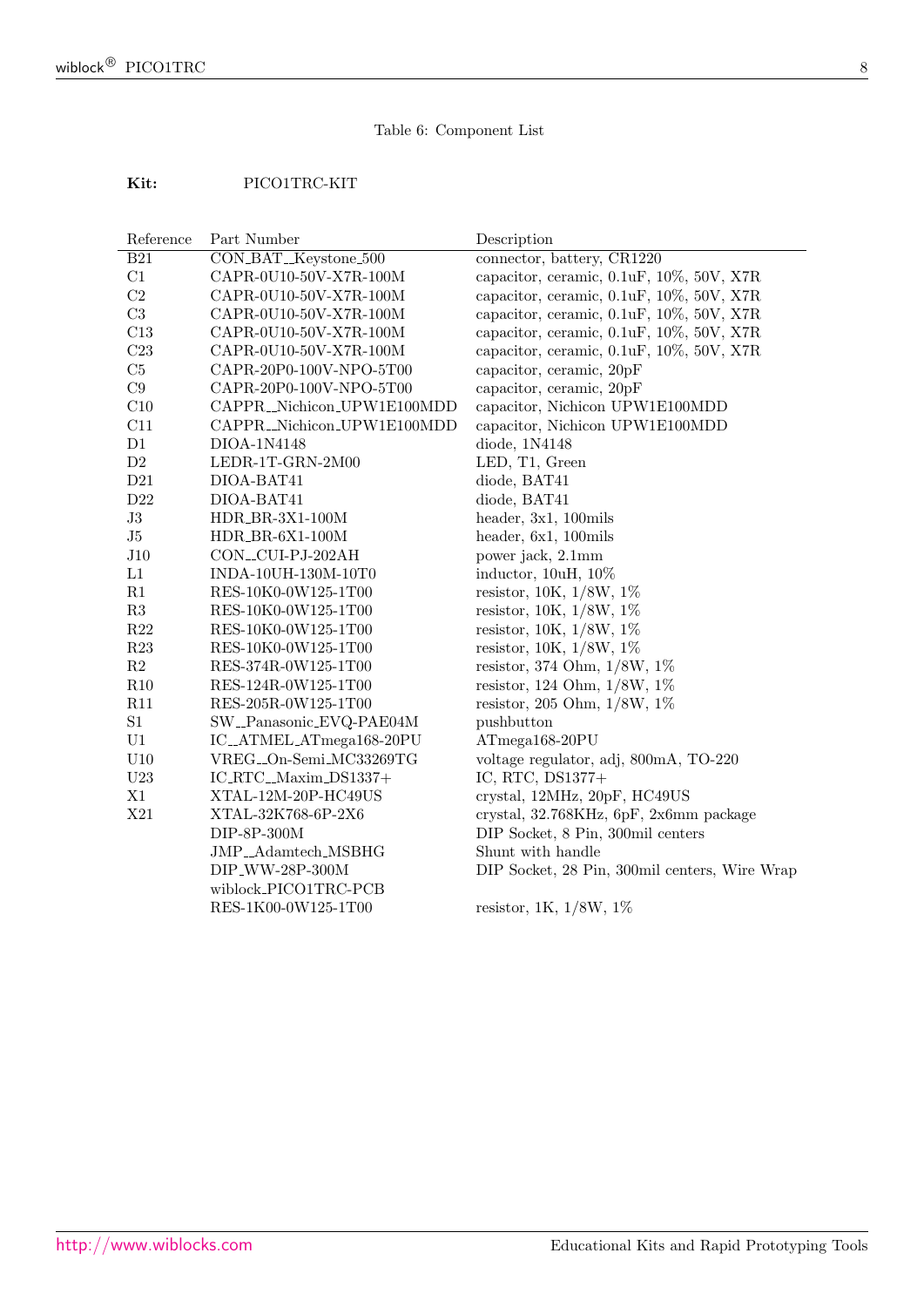<span id="page-8-0"></span>

Figure 1: PICO1TRC Top Side Assembly Drawing (Rev 0)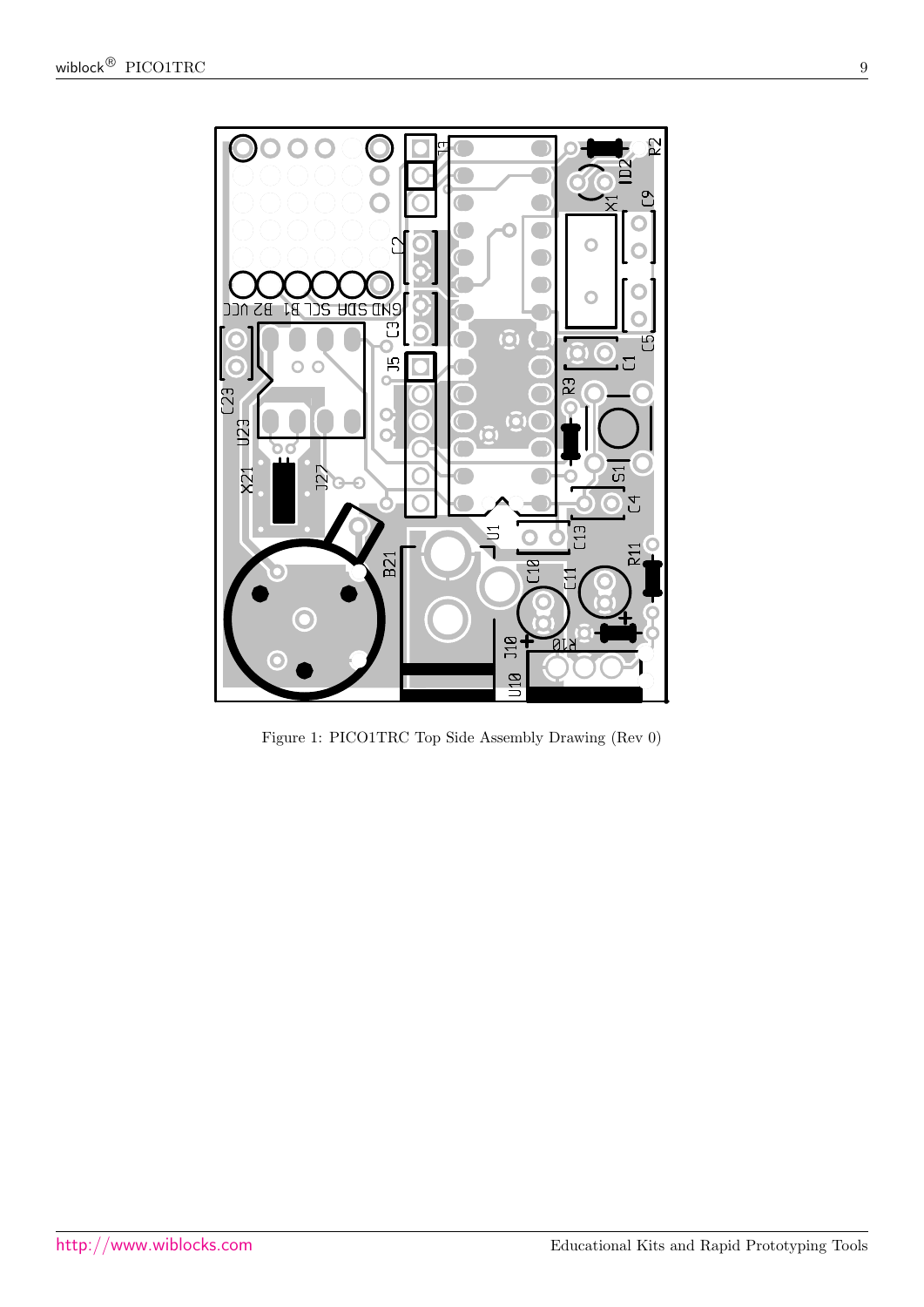

<span id="page-9-0"></span>Figure 2: PICO1TRC Bottom Side Assembly Drawing (Rev 0)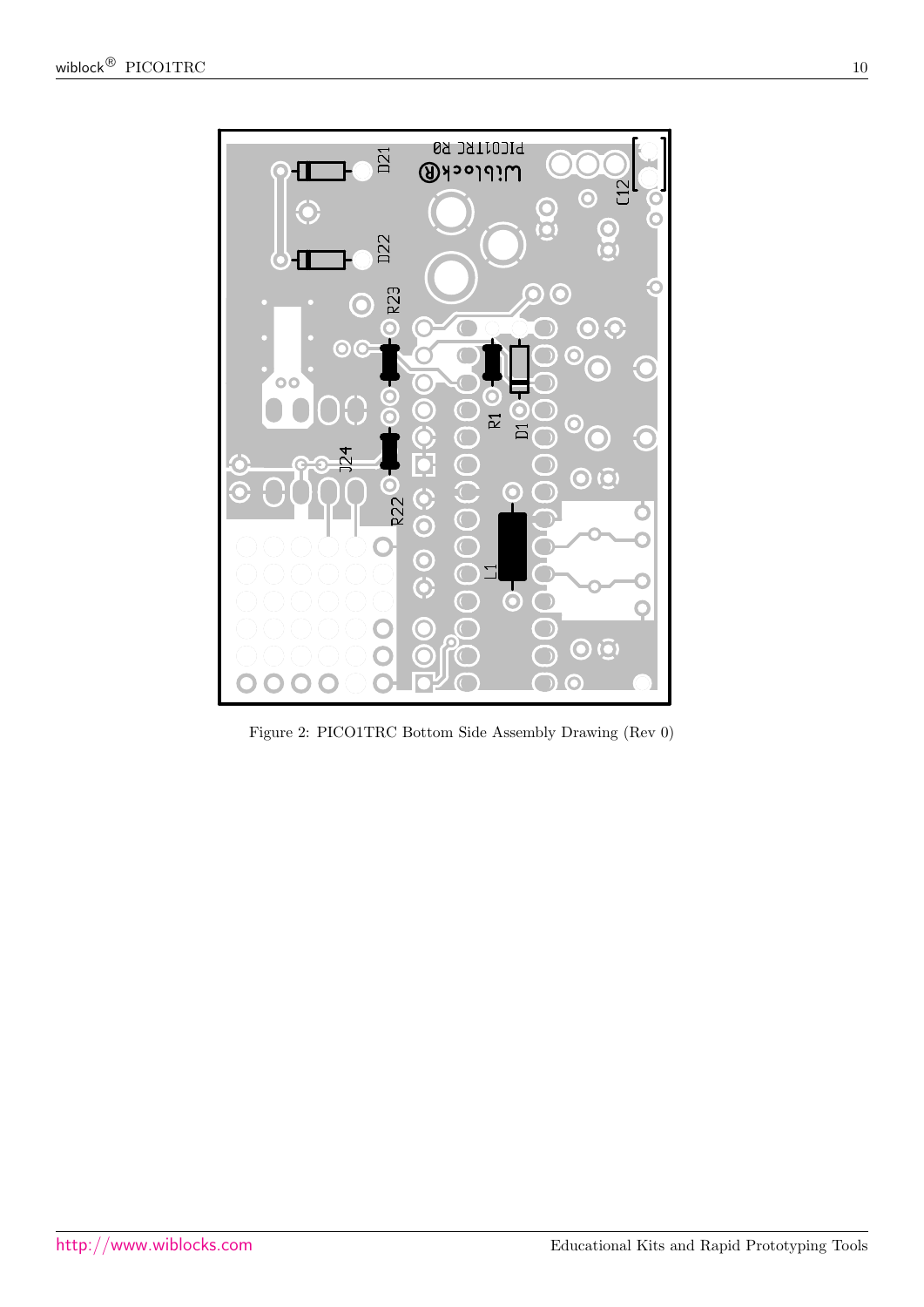

Figure 3: PICO1TRC (Rev 0)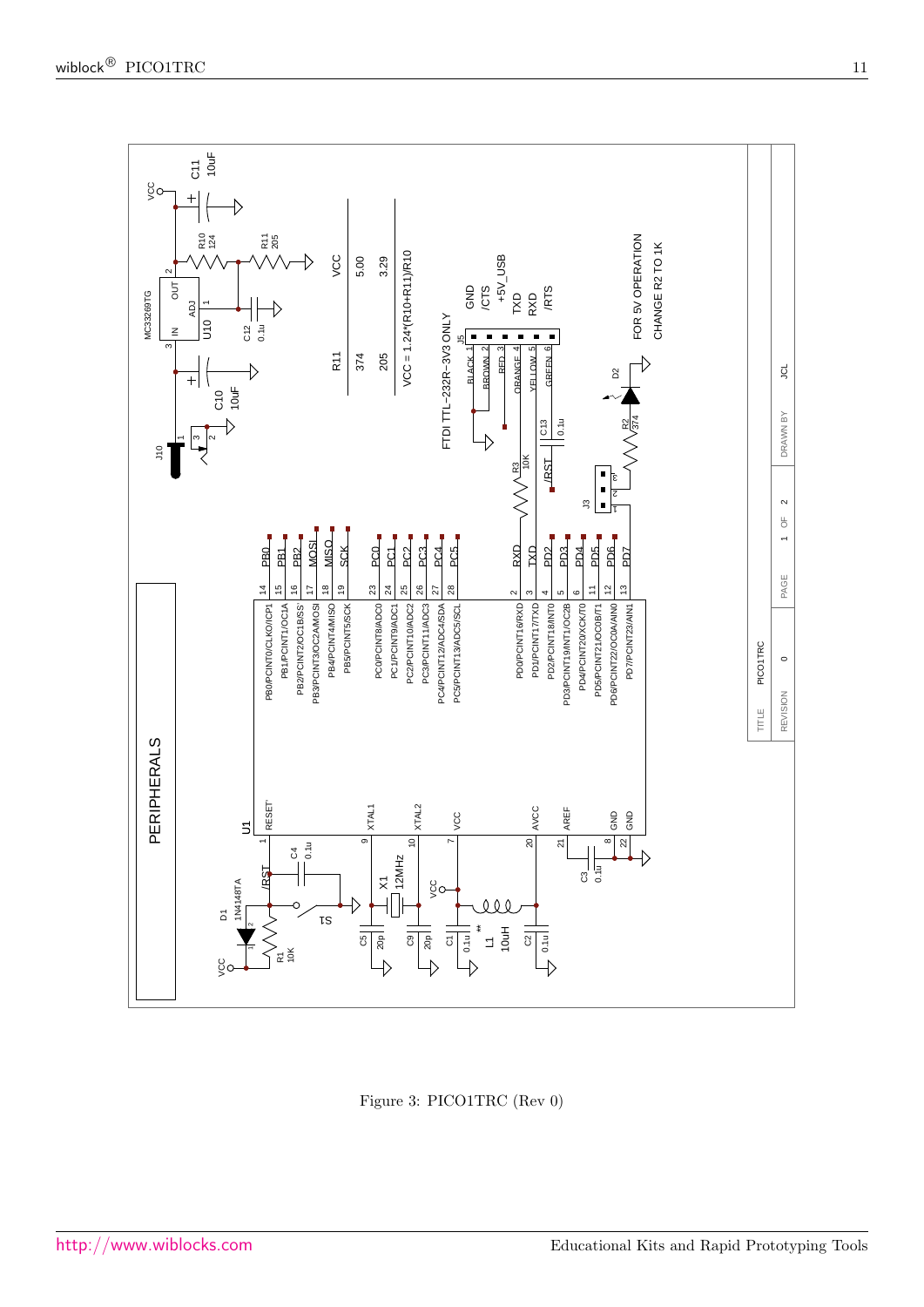

Figure 4: PICO1TRC (Rev 0)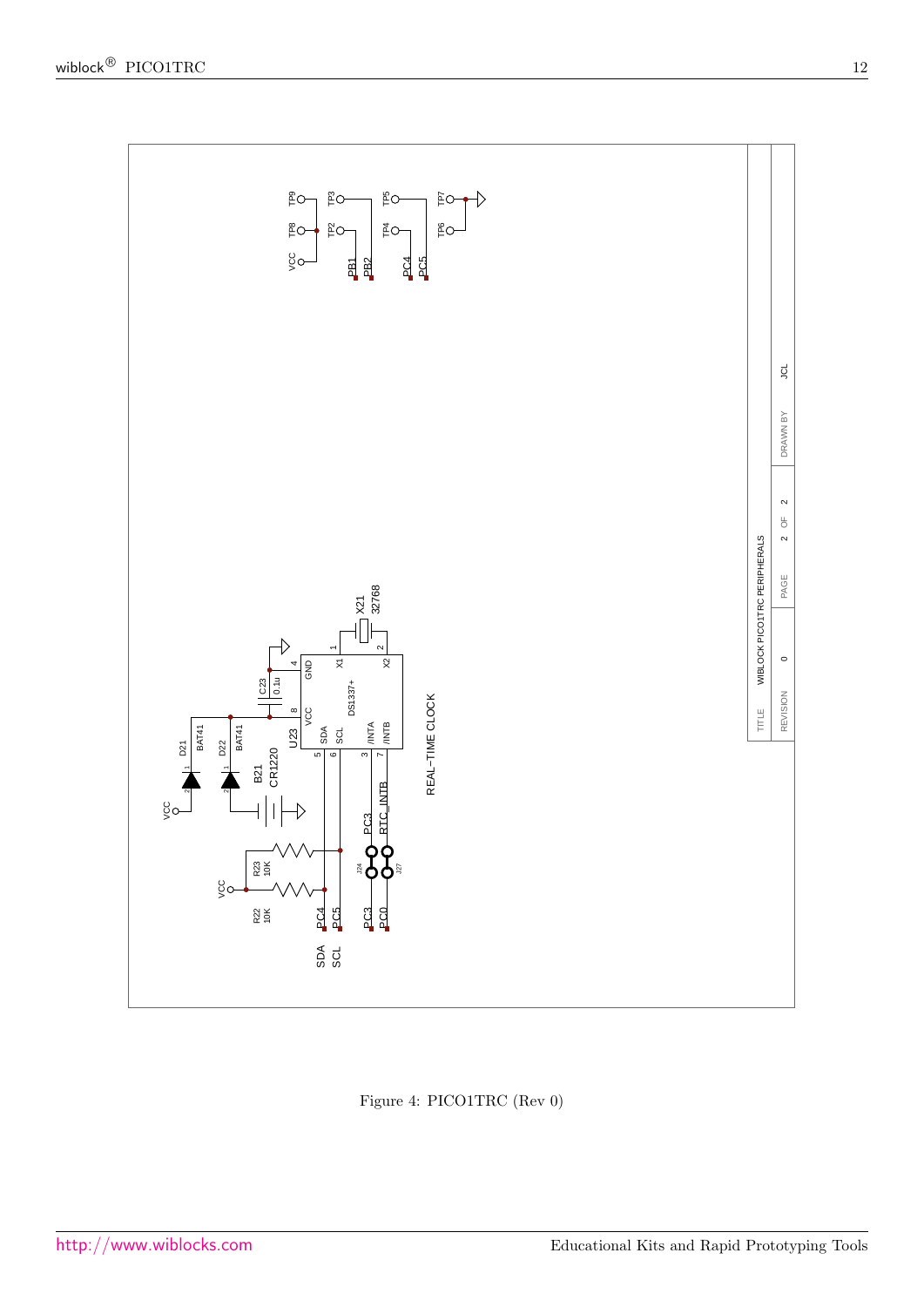<span id="page-12-0"></span>

### **www.maxim-ic.com**

### **GENERAL DESCRIPTION**

The DS1337 serial real-time clock is a low-power clock/calendar with two programmable time-of-day alarms and a programmable square-wave output. Address and data are transferred serially through an I<sup>2</sup>C bus. The clock/calendar provides seconds, minutes, hours, day, date, month, and year information. The date at the end of the month is automatically adjusted for months with fewer than 31 days, including corrections for leap year. The clock operates in either the 24-hour or 12-hour format with AM/PM indicator.

The device is fully accessible through the serial interface while  $V_{\text{cc}}$  is between 1.8V and 5.5V.  $I^2C$ operation is not guaranteed below 1.8V. Timekeeping operation is maintained with  $V_{CC}$  as low as 1.3V.

### **APPLICATIONS**

Handhelds (GPS, POS Terminal, MP3 Player)

Consumer Electronics (Set-Top Box, VCR/Digital Recording)

Office Equipment (Fax/Printer, Copier)

Medical (Glucometer, Medicine Dispenser)

Telecommunications (Router, Switch, Server)

Other (Utility Meter, Vending Machine, Thermostat, Modem)

### **TYPICAL OPERATING CIRCUIT**



# **DS1337 I 2 C Serial Real-Time Clock**

#### **FEATURES**

- **Real-Time Clock (RTC) Counts Seconds, Minutes, Hours, Day, Date, Month, and Year with Leap-Year Compensation Valid Up to 2100**
- **Available in a Surface-Mount Package with an Integrated Crystal (DS1337C)**
- **I 2 C Serial Interface**
- **Two Time-of-Day Alarms**
- **Oscillator Stop Flag**
- **Programmable Square-Wave Output Defaults to 32kHz on Power-Up**
- Available in 8-Pin DIP, SO, or  $\mu$ SOP
- **-40C to +85C Operating Temperature Range**

#### **ORDERING INFORMATION**

| <b>PART</b> | <b>TEMP RANGE</b>                    | <b>PIN-PACKAGE</b> | TOP<br><b>MARK+</b> |
|-------------|--------------------------------------|--------------------|---------------------|
| DS1337+     | -40 $^{\circ}$ C to +85 $^{\circ}$ C | 8 DIP (300 mils)   | <b>DS1337</b>       |
| DS1337S+    | -40 $^{\circ}$ C to +85 $^{\circ}$ C | 8 SO (150 mils)    | <b>DS1337</b>       |
| DS1337U+    | -40 $^{\circ}$ C to +85 $^{\circ}$ C | 8 µSOP             | 1337                |
| DS1337C#    | -40 $^{\circ}$ C to +85 $^{\circ}$ C | 16 SO (300 mils)   | <b>DS1337C</b>      |

*+ Denotes a lead(Pb)-free/RoHS-compliant device.* 

*# Denotes a RoHS-compliant device that may include lead that is exempt under the RoHS requirements. The lead finish is JESD97 category e3, and is compatible with both lead-based and lead-free soldering processes.* 

† *A "+" anywhere on the top mark denotes a lead-free device. A "#" denotes a RoHS-compliant device.* 

*Pin Configurations appear at end of data sheet.* 

*Note: Some revisions of this device may incorporate deviations from published specifications known as errata. Multiple revisions of any device may be simultaneously available through various sales channels. For information about device errata, go to: www.maxim-ic.com/errata.*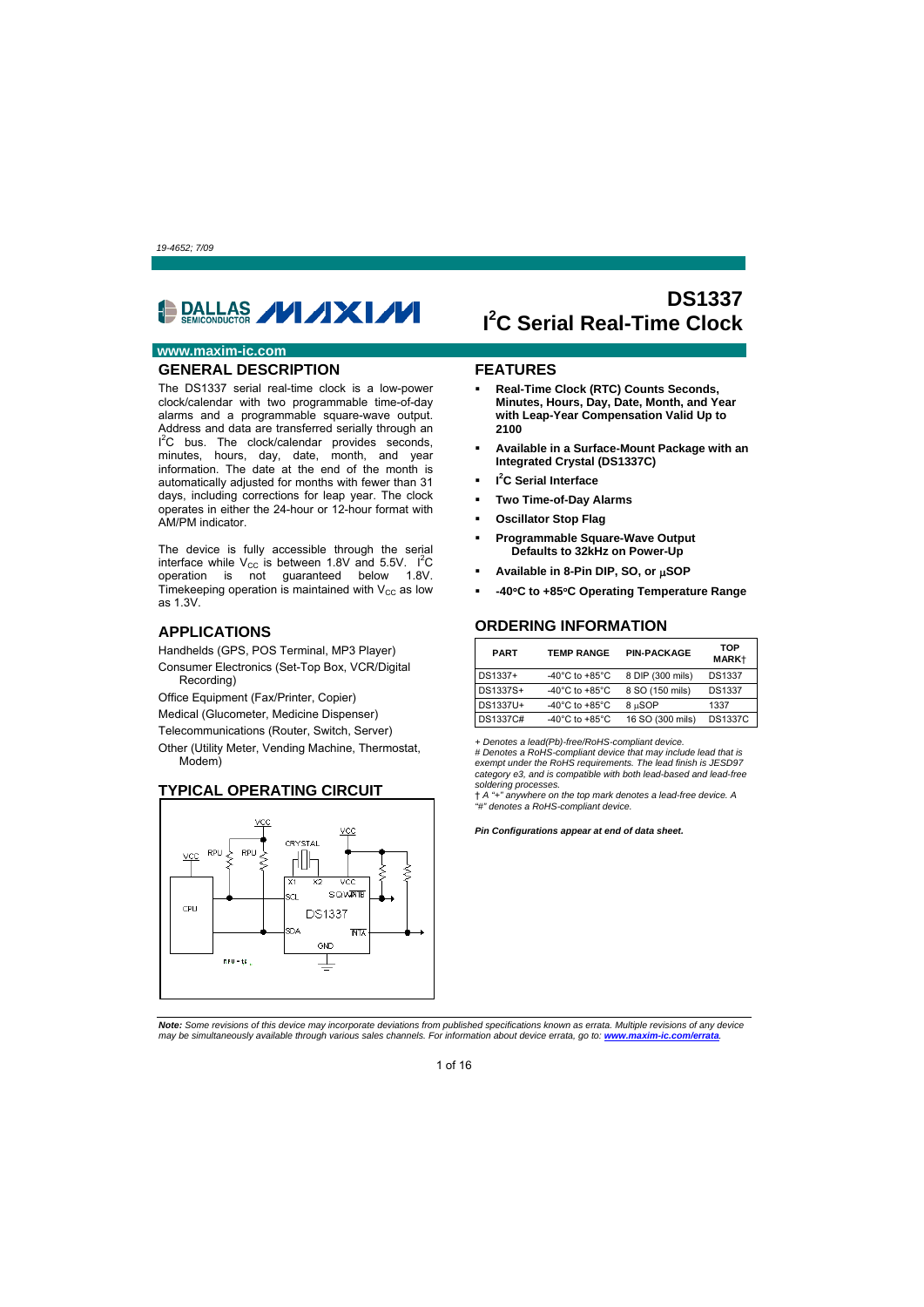### **ABSOLUTE MAXIMUM RATINGS**

Stresses beyond those listed under "Absolute Maximum Ratings" may cause permanent damage to the device. These are stress ratings only,<br>and functional operation of the device at these or any other conditions beyond those in

### **RECOMMENDED DC OPERATING CONDITIONS**

|         | $(T_A = -40^{\circ}C$ to $+85^{\circ}C$ ) |                       |                         |                     |            |                             |              |
|---------|-------------------------------------------|-----------------------|-------------------------|---------------------|------------|-----------------------------|--------------|
|         | <b>PARAMETER</b>                          | <b>SYMBOL</b>         | <b>CONDITIONS</b>       | <b>MIN</b>          | <b>TYP</b> | <b>MAX</b>                  | <b>UNITS</b> |
|         |                                           | $V_{\rm CC}$          | Full operation          | 1.8                 | 3.3        | 5.5                         | V            |
|         | $V_{\rm cc}$ Supply Voltage               | $V_{\text{CCT}}$      | Timekeeping (Note<br>5) | 1.3                 |            | 1.8                         | v            |
|         |                                           |                       | SCL, SDA                | $0.7 \times V_{CC}$ |            | $V_{\text{CC}} + 0.3$       | v            |
| Logic 1 | V <sub>IH</sub>                           | <b>INTA, SQW/INTB</b> |                         |                     | 5.5        |                             |              |
|         | Logic 0                                   | $V_{IL}$              |                         | $-0.3$              |            | $+0.3 \times V_{\text{CC}}$ | V            |

### **DC ELECTRICAL CHARACTERISTICS—Full Operation**

 $(V_{CC} = 1.8V$  to 5.5V,  $T_A = -40^{\circ}C$  to  $+85^{\circ}C$ .) (Note 1)

| <b>PARAMETER</b>                          | <b>SYMBOL</b> | <b>CONDITIONS</b> | <b>MIN</b> | <b>TYP</b> | <b>MAX</b> | <b>UNITS</b> |
|-------------------------------------------|---------------|-------------------|------------|------------|------------|--------------|
| Input Leakage                             | łц            | (Note 2)          | -1         |            | $+1$       | μA           |
| I/O Leakage                               | ILO           | (Note 3)          | -1         |            | $+1$       | μA           |
| Logic 0 Output ( $V_{\text{ol}} = 0.4V$ ) | $I_{OL}$      | (Note 3)          |            |            | 3          | mA           |
| <b>Active Supply Current</b>              | <b>I</b> CCA  | (Note 4)          |            |            | 150        | μA           |
| <b>Standby Current</b>                    | <b>I</b> ccs  | (Notes $5, 6$ )   |            |            | 1.5        | ιıΑ          |

### **DC ELECTRICAL CHARACTERISTICS--Timekeeping**

 $(V_{CC} = 1.3V$  to 1.8V,  $T_A = -40^{\circ}C$  to  $+85^{\circ}C$ .) (Note 1)

| <b>PARAMETER</b>                                   | <b>SYMBOL</b>  | <b>CONDITIONS</b>  | <b>MIN</b> | <b>TYP</b> | <b>MAX</b> | <b>UNITS</b> |
|----------------------------------------------------|----------------|--------------------|------------|------------|------------|--------------|
| <b>Timekeeping Current</b><br>(Oscillator Enabled) | <b>ICCTOSC</b> | (Notes 5, 7, 8, 9) |            | 425        | 600        | nA           |
| Data-Retention Current<br>(Oscillator Disabled)    | <b>ICCTDDR</b> | (Notes 5, 9)       |            |            | 100        | nA           |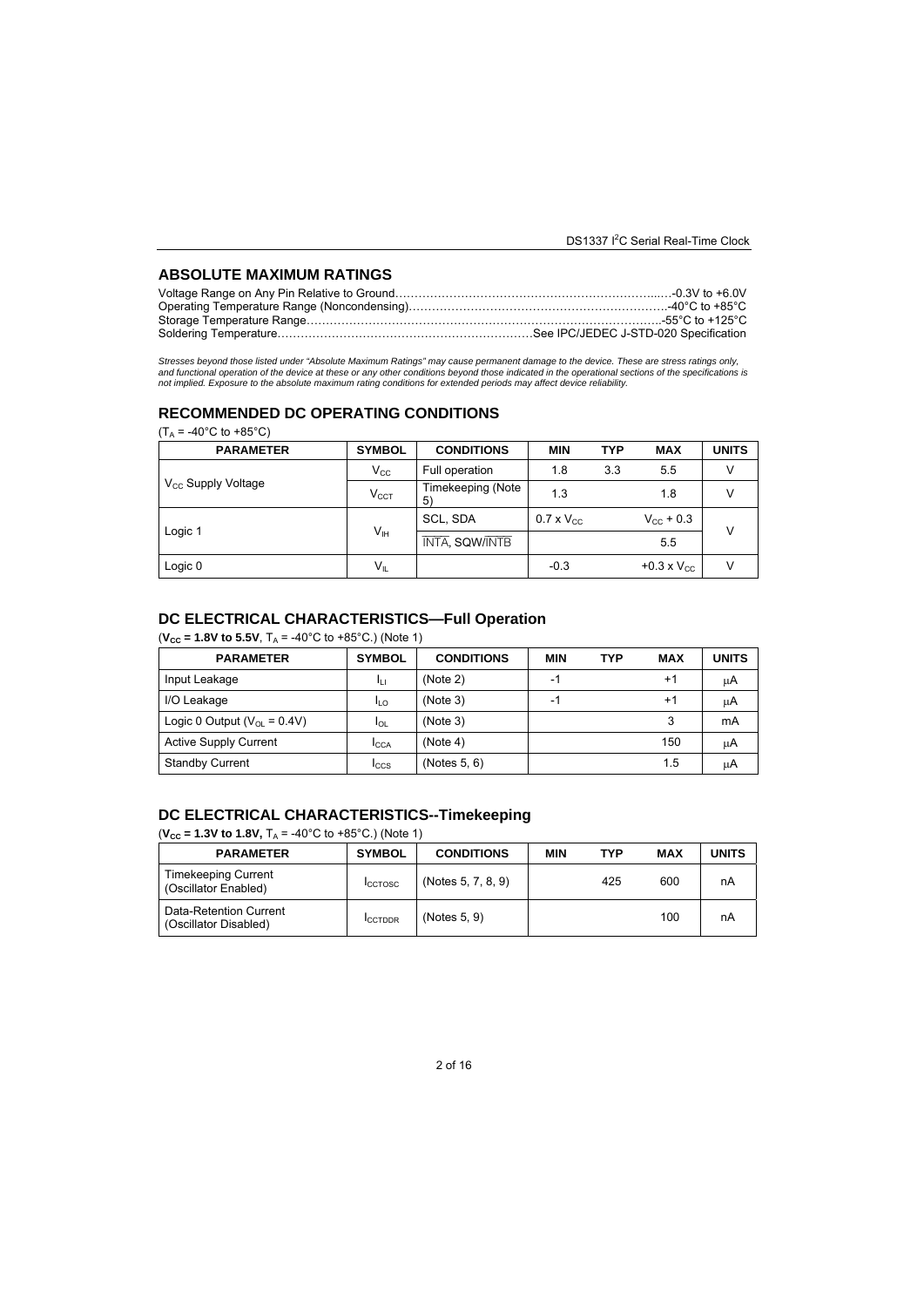### **AC ELECTRICAL CHARACTERISTICS**

 $(V_{CC} = 1.8V$  to 5.5V,  $T_A = -40^{\circ}$ C to +85°C.) (Note 1)

| <b>PARAMETER</b>                     | <b>SYMBOL</b>                   | <b>CONDITIONS</b> | <b>MIN</b>      | <b>TYP</b> | <b>MAX</b> | <b>UNITS</b> |  |
|--------------------------------------|---------------------------------|-------------------|-----------------|------------|------------|--------------|--|
|                                      |                                 | Fast mode         | 100             |            | 400        |              |  |
| <b>SCL Clock Frequency</b>           | $\mathsf{f}_{\mathsf{SCL}}$     | Standard mode     | $\Omega$        |            | 100        | kHz          |  |
| Bus Free Time Between a              |                                 | Fast mode         | 1.3             |            |            |              |  |
| STOP and START Condition             | $t_{\mathsf{BUF}}$              | Standard mode     | 4.7             |            |            | μS           |  |
| Hold Time (Repeated)                 | $t_{HD:STA}$                    | Fast mode         | 0.6             |            |            | μS           |  |
| START Condition (Note 10)            |                                 | Standard mode     | 4.0             |            |            |              |  |
| <b>LOW Period of SCL Clock</b>       |                                 | Fast mode         | 1.3             |            |            |              |  |
|                                      | $t_{\text{low}}$                | Standard mode     | 4.7             |            |            | μS           |  |
| <b>HIGH Period of SCL Clock</b>      |                                 | Fast mode         | 0.6             |            |            |              |  |
|                                      | $t_{\text{HIGH}}$               | Standard mode     | 4.0             |            |            | μS           |  |
| Setup Time for a Repeated            |                                 | Fast mode         | 0.6             |            |            |              |  |
| <b>START Condition</b>               | $t_{\scriptstyle\text{SU:STA}}$ | Standard mode     | 4.7             |            |            | μS           |  |
| Data Hold Time                       |                                 | Fast mode         | $\Omega$        |            | 0.9        |              |  |
| (Notes 11, 12)                       | t <sub>HD:DAT</sub>             | Standard mode     | $\Omega$        |            |            | μS           |  |
| Data Setup Time (Note 13)            |                                 | Fast mode         | 100             |            |            | ns           |  |
|                                      | $t_{\text{SU:DAT}}$             | Standard mode     | 250             |            |            |              |  |
| Rise Time of Both SDA and            | $t_{\mathsf{R}}$                | Fast mode         | $20 + 0.1C_B$   |            | 300        | ns           |  |
| SCL Signals (Note 14)                |                                 | Standard mode     | $20 + 0.1C_{B}$ |            | 1000       |              |  |
| Fall Time of Both SDA and            |                                 | Fast mode         | $20 + 0.1C_B$   |            | 300        | ns           |  |
| SCL Signals (Note 14)                | tF                              | Standard mode     | $20 + 0.1C_B$   |            | 300        |              |  |
| Setup Time for STOP                  |                                 | Fast mode         | 0.6             |            |            |              |  |
| Condition                            | $t_{\scriptstyle\text{SU:STO}}$ | Standard mode     | 4.0             |            |            | μS           |  |
| Capacitive Load for Each Bus<br>Line | $C_{R}$                         | (Note 14)         |                 |            | 400        | рF           |  |
| I/O Capacitance (SDA, SCL)           | $C_{1/2}$                       | (Note 15)         |                 |            | 10         | рF           |  |
| Oscillator Stop Flag (OSF)<br>Delay  | $t_{\text{OSF}}$                |                   |                 | 100        |            | ms           |  |

Note 1: Limits at -40°C are guaranteed by design and are not production tested.

**Note 2:** SCL only.

**Note 3:** SDA, INTA, and SQW/INTB.

**Note 4:**  $I_{CGA}$ —SCL clocking at max frequency = 400kHz,  $V_{IL}$  = 0.0V,  $V_{IH}$  =  $V_{CC}$ .

**Note 5:** Specified with the  $I^2C$  bus inactive,  $V_{IL} = 0.0V$ ,  $V_{IH} = V_{CC}$ .

**Note 6:** SQW enabled.

**Note 7:** Specified with the SQW function disabled by setting INTCN = 1.

**Note 8:** Using recommended crystal on X1 and X2.

**Note 9:** The device is fully accessible when  $1.8 \le V_{CC} \le 5.5V$ . Time and date are maintained when  $1.3V \le V_{CC} \le 1.8V$ .

**Note 10:** After this period, the first clock pulse is generated

Note 11: A device must internally provide a hold time of at least 300ns for the SDA signal (referred to the V<sub>IHMIN</sub> of the SCL signal) to bridge the undefined region of the falling edge of SCL.

**Note 12:** The maximum t<sub>HD:DAT</sub> need only be met if the device does not stretch the LOW period (t<sub>LOW</sub>) of the SCL signal.<br>**Note 13:** A fast-mode device can be used in a standard-mode system, but the requirement t<sub>su:DAT</sub>

Note 13: A fast-mode device can be used in a standard-mode system, but the requirement t<sub>supar</sub> ≥ to 250ns must then be met. This is<br>automatically the case if the device does not stretch the LOW period of the SCL signal. line is released.

**Note 14:** C<sub>B</sub>—total capacitance of one bus line in pF.<br>**Note 15:** Guaranteed by design. Not production teste

Guaranteed by design. Not production tested.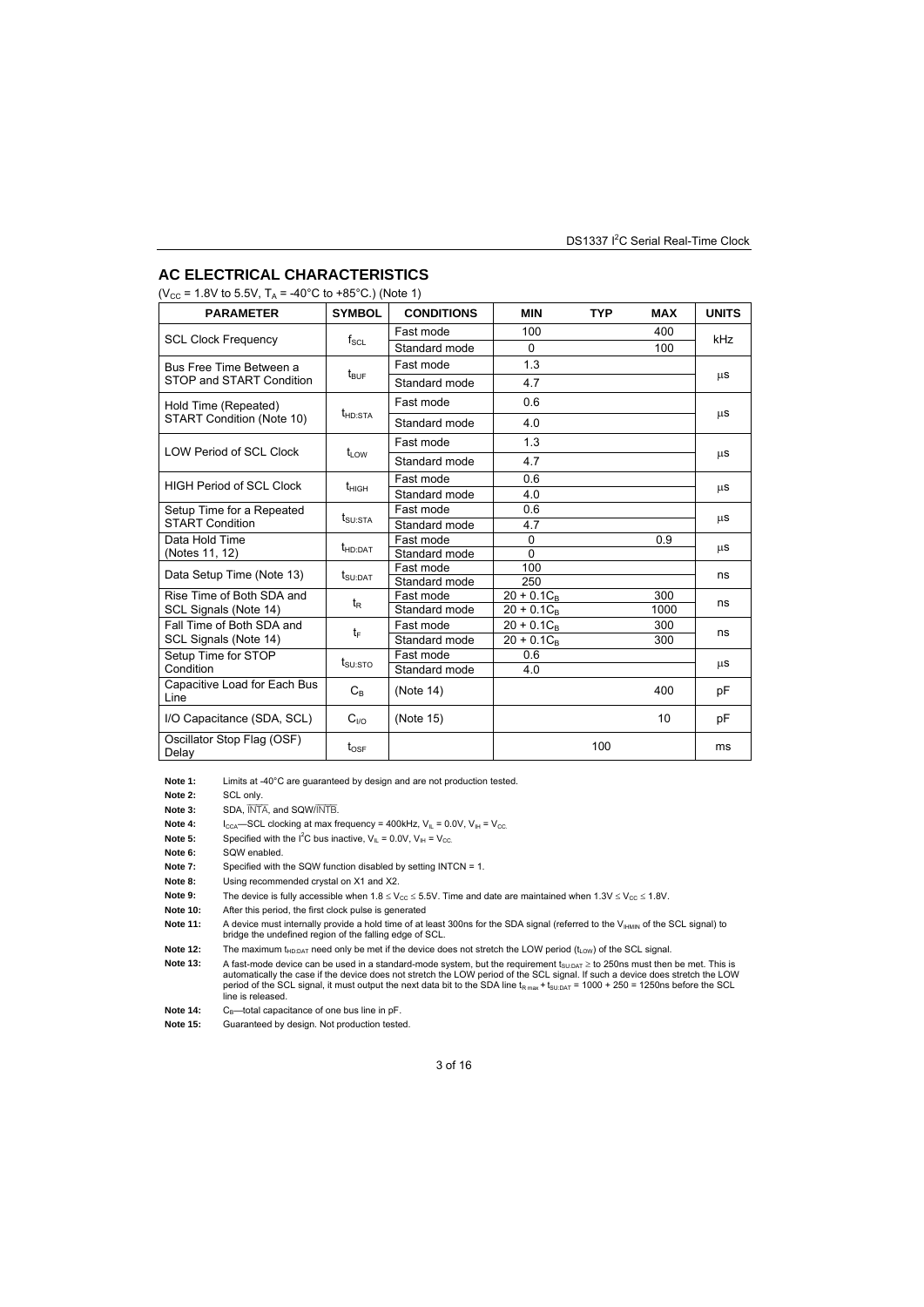Note 16: The parameter t<sub>OSF</sub> is the period of time that the oscillator must be stopped for the OSF bit to be set over the voltage range of  $V_{CC(MIN)} \leq V_{CC} \leq V_{CC(MAX)}$ .

### **TYPICAL OPERATING CHARACTERISTICS**

( $V_{CC}$  = 3.3V,  $T_A$  = +25°C, unless otherwise noted.)









4 of 16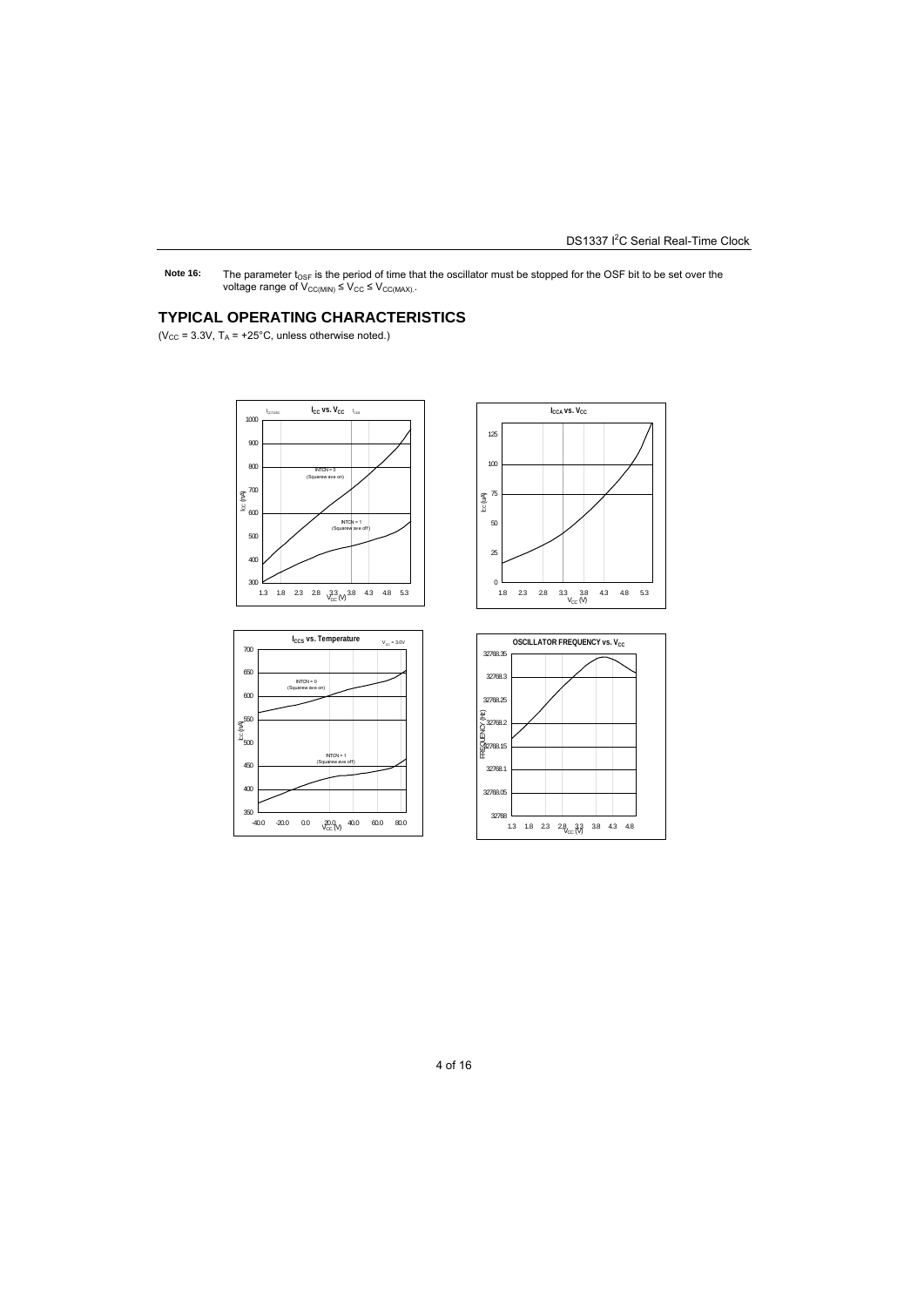DS1337 I<sup>2</sup>C Serial Real-Time Clock

|                | <b>PIN DESCRIPTION</b> |                 |                                                                                                                                                                                                                                                                                                                                              |
|----------------|------------------------|-----------------|----------------------------------------------------------------------------------------------------------------------------------------------------------------------------------------------------------------------------------------------------------------------------------------------------------------------------------------------|
| PIN            |                        | <b>NAME</b>     | <b>FUNCTION</b>                                                                                                                                                                                                                                                                                                                              |
| 8              | 16                     |                 |                                                                                                                                                                                                                                                                                                                                              |
| $\mathbf{1}$   |                        | X <sub>1</sub>  | Connections for a Standard 32.768kHz Quartz Crystal. The internal<br>oscillator circuitry is designed for operation with a crystal having a specified<br>load capacitance $(C_1)$ of 6pF. For more information about crystal selection<br>and crystal layout considerations, refer to Application Note 58: Crystal                           |
| $\mathfrak{p}$ |                        | X <sub>2</sub>  | Considerations with Dallas Real-Time Clocks. An external 32.768kHz<br>oscillator can also drive the DS1337. In this configuration, the X1 pin is<br>connected to the external oscillator signal and the X2 pin is floated.                                                                                                                   |
| 3              | 14                     | <b>INTA</b>     | Interrupt Output. When enabled, INTA is asserted low when the<br>time/day/date matches the values set in the alarm registers. This pin is an<br>open-drain output and requires an external pullup resistor. The pull up<br>voltage may be up to 5.5V, regardless of the voltage on $V_{CC}$ . If not used, this pin<br>may be left floating. |
| 4              | 15                     | <b>GND</b>      | Ground. DC power is provided to the device on this pin.                                                                                                                                                                                                                                                                                      |
| 5              | 16                     | <b>SDA</b>      | Serial Data Input/Output. SDA is the input/output pin for the I <sup>2</sup> C serial<br>interface. The SDA pin is open-drain output and requires an external pullup<br>resistor.                                                                                                                                                            |
| 6              | 1                      | <b>SCL</b>      | Serial Clock Input. SCL is used to synchronize data movement on the serial<br>interface.                                                                                                                                                                                                                                                     |
| 7              | $\mathcal{P}$          | <b>SQW/INTB</b> | Square-Wave/Interrupt Output. Programmable square-wave or interrupt<br>output signal. It is an open-drain output and requires an external pullup<br>resistor. The pull up voltage may be up to 5.5V, regardless of the voltage on $V_{CC}$ .<br>If not used, this pin may be left floating.                                                  |
| 8              | 3                      | $V_{\rm CC}$    | DC Power. DC power is provided to the device on this pin.                                                                                                                                                                                                                                                                                    |
|                | $4 - 13$               | N.C.            | No Connect. These pins are not connected internally, but must be<br>grounded for proper operation.                                                                                                                                                                                                                                           |

# **TIMING DIAGRAM**



<sup>5</sup> of 16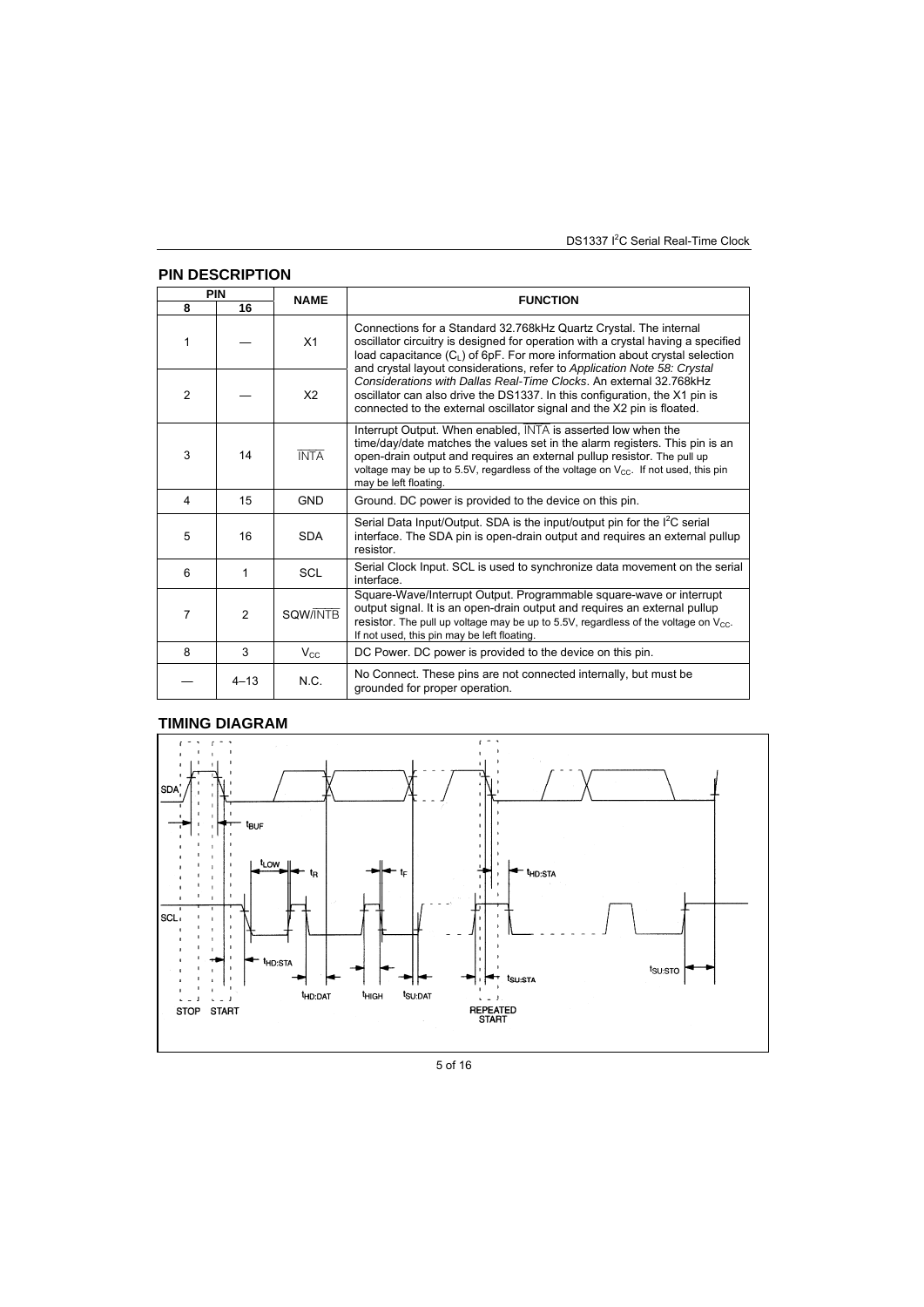#### **BLOCK DIAGRAM**



#### **DETAILED DESCRIPTION**

The *Block Diagram* shows the main elements of the DS1337. As shown, communications to and from the DS1337 occur serially over an I<sup>2</sup>C bus. The DS1337 operates as a slave device on the serial bus. Access is obtained by implementing a START condition and providing a device identification code, followed by data. Subsequent registers can be accessed sequentially until a STOP condition is executed. The device is fully accessible through the I<sup>2</sup>C interface whenever V<sub>cc</sub> is between 5.5V and 1.8V. I<sup>2</sup>C operation is not guaranteed when V<sub>cc</sub> is below 1.8V. The DS1337 maintains the time and date when  $V_{\text{CC}}$  is as low as 1.3V.

#### **OSCILLATOR CIRCUIT**

The DS1337 uses an external 32.768kHz crystal. The oscillator circuit does not require any external resistors or capacitors to operate. Table 1 specifies several crystal parameters for the external crystal. The *Block Diagram* shows a functional schematic of the oscillator circuit. The startup time is usually less than 1 second when using a crystal with the specified characteristics.

#### **Table 1. Crystal Specifications\***

| <b>PARAMETER</b>  | <b>SYMBOL</b> | MIN | TYP    | MAX | <b>UNITS</b> |
|-------------------|---------------|-----|--------|-----|--------------|
| Nominal Frequency |               |     | 32.768 |     | kHz          |
| Series Resistance | <b>ESR</b>    |     |        | 50  | $k\Omega$    |
| Load Capacitance  | $C_1$         |     |        |     | рF           |

*\*The crystal, traces, and crystal input pins should be isolated from RF generating signals. Refer to*  Application Note 58: Crystal Considerations for Dallas Real-Time Clocks *for additional specifications.*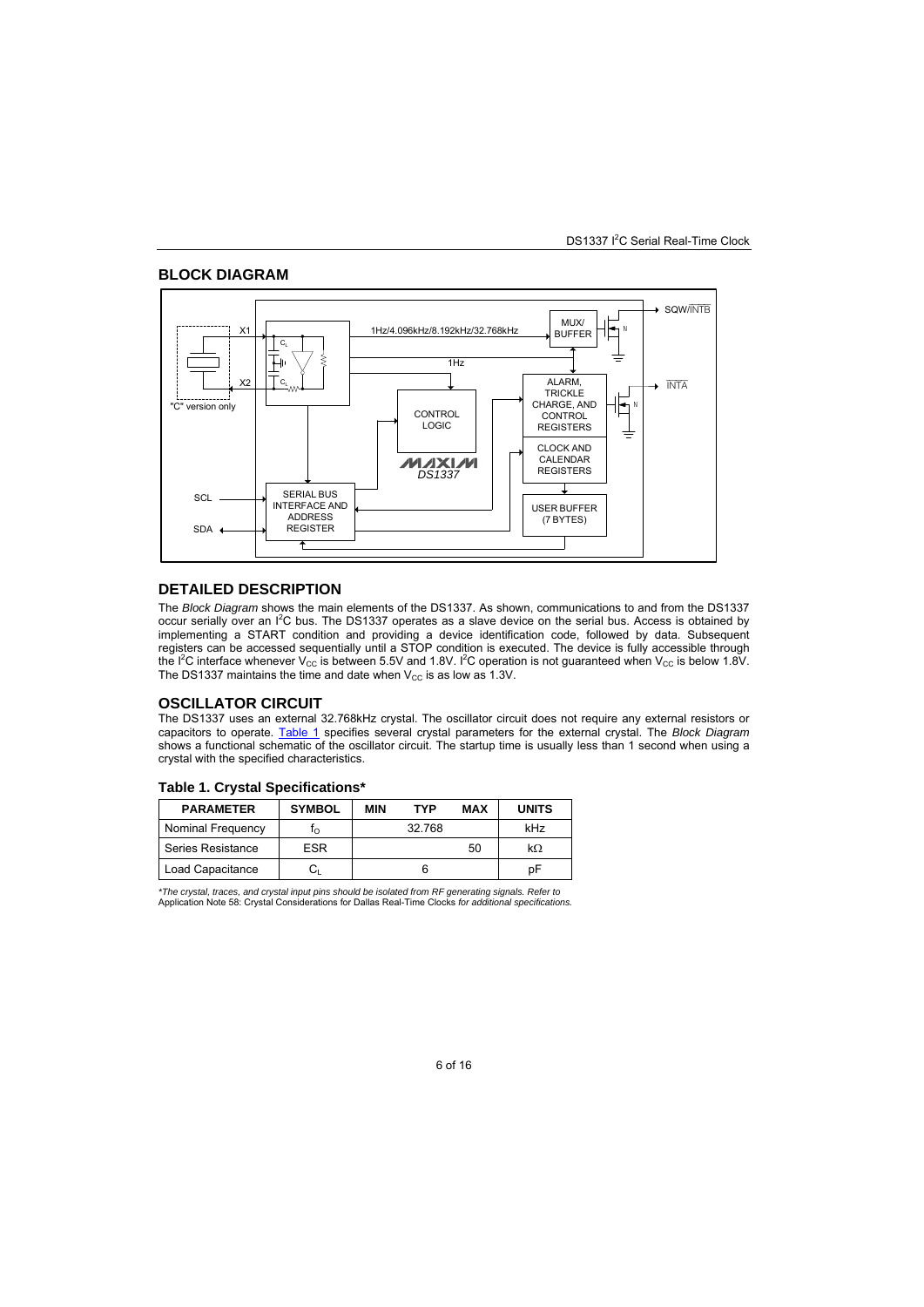#### **CLOCK ACCURACY**

The accuracy of the clock is dependent upon the accuracy of the crystal and the accuracy of the match between the capacitive load of the oscillator circuit and the capacitive load for which the crystal was trimmed. Crystal frequency drift caused by temperature shifts creates additional error. External circuit noise coupled into the oscillator circuit can result in the clock running fast. Figure 1 shows a typical PC board layout for isolating the crystal and oscillator from noise. Refer to *Application Note 58: Crystal Considerations with Dallas Real-Time Clocks* for detailed information.





#### **DS1337C ONLY**

The DS1337C integrates a standard 32,768Hz crystal in the package. Typical accuracy at nominal  $V_{CC}$  and +25°C is approximately +10ppm. Refer to *Application Note 58* for information about crystal accuracy vs. temperature.

#### **OPERATING MODES**

The amount of current consumed by the DS1337 is determined, in part, by the  $I^2C$  interface and oscillator operation. The following table shows the relationship between the operating mode and the corresponding  $I_{CC}$ parameter.

| <b>Operating Mode</b>               | $V_{\rm CC}$                 | Power                                  |
|-------------------------------------|------------------------------|----------------------------------------|
| $I2C$ Interface Active              | 1.8V ≤ $V_{CC}$ ≤ 5.5V       | $I_{CC}$ Active $(I_{CCA})$            |
| I <sup>2</sup> C Interface Inactive | $1.8V \leq V_{CC} \leq 5.5V$ | $I_{\rm CC}$ Standby ( $I_{\rm CCS}$ ) |
| I <sup>2</sup> C Interface Inactive | $1.3V \leq V_{CC} \leq 1.8V$ | Timekeeping (Iccrosc)                  |
| I <sup>2</sup> C Interface Inactive |                              | Data Retention                         |
| Oscillator Disabled                 | 1.3V ≤ $V_{cc}$ ≤ 1.8V       | $(l_{\text{CCTDDR}})$                  |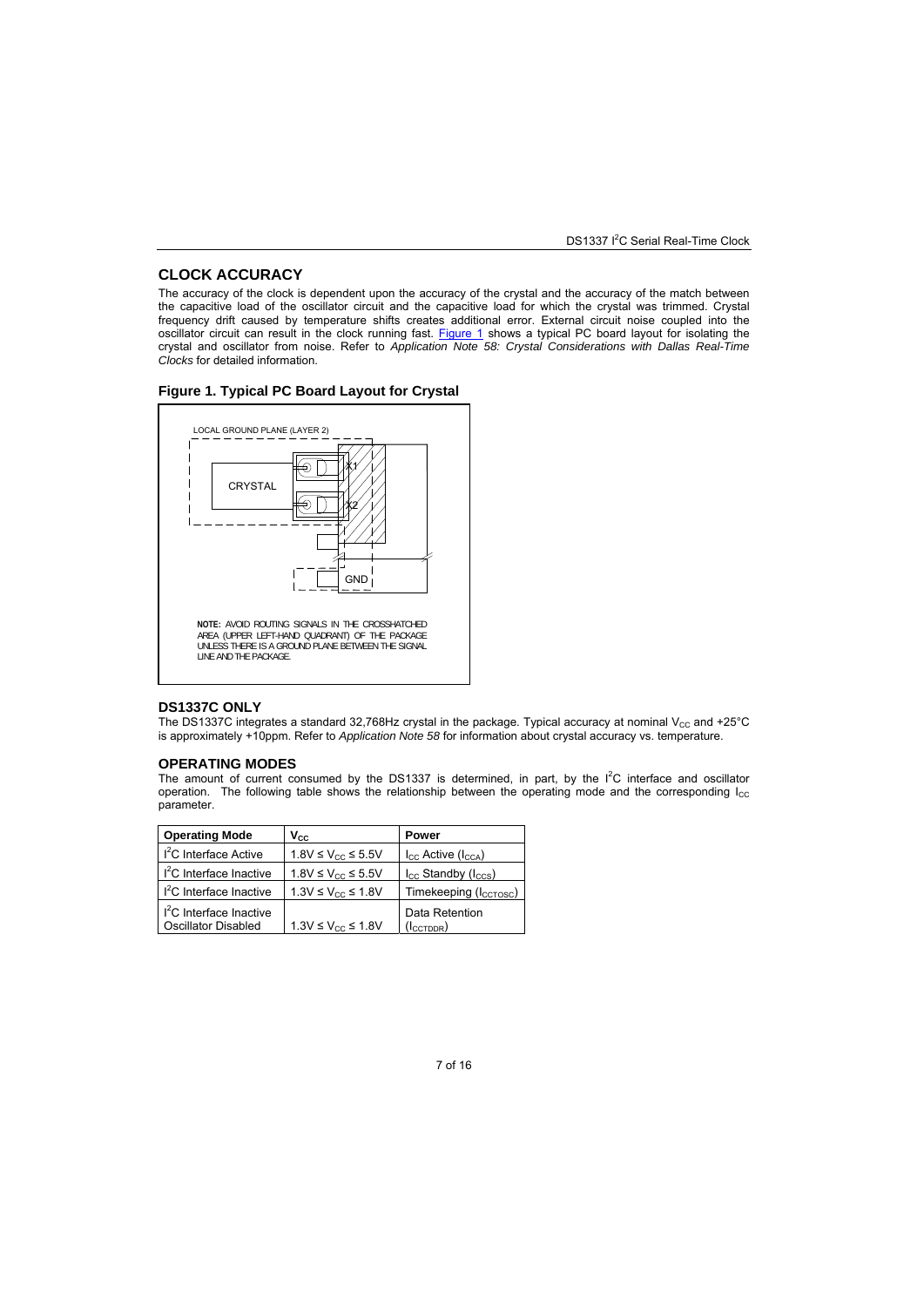#### **ADDRESS MAP**

<u>Table 2</u> shows the address map for the DS1337 registers. During a multibyte access, when the address pointer<br>reaches the end of the register space (0Fh) it wraps around to location 00h. On an I<sup>2</sup>C START, STOP, or address pointer incrementing to location 00h, the current time is transferred to a second set of registers. The time information is read from these secondary registers, while the clock may continue to run. This eliminates the need to re-read the registers in case of an update of the main registers during a read.

| <b>ADDRESS</b> | BIT <sub>7</sub>              | BIT <sub>6</sub>      | BIT <sub>5</sub>             | BIT <sub>4</sub> | BIT <sub>3</sub> | BIT <sub>2</sub>              | BIT <sub>1</sub>          | BIT <sub>0</sub>   | <b>FUNCTION</b>             | <b>RANGE</b>                     |         |           |
|----------------|-------------------------------|-----------------------|------------------------------|------------------|------------------|-------------------------------|---------------------------|--------------------|-----------------------------|----------------------------------|---------|-----------|
| 00H            | 0                             |                       | 10 Seconds                   |                  |                  | Seconds                       |                           |                    |                             |                                  | Seconds | $00 - 59$ |
| 01H            | $\mathbf 0$                   |                       | 10 Minutes                   |                  |                  | Minutes                       |                           |                    | <b>Minutes</b>              | $00 - 59$                        |         |           |
| 02H            | 0                             | 12/24                 | AM/PM<br>10 Hour             | 10 Hour          |                  |                               | Hour                      |                    | Hours                       | $1 - 12$<br>+AM/PM<br>$00 - 23$  |         |           |
| 03H            | 0                             | 0                     | $\mathbf 0$                  | 0                | $\mathbf 0$      |                               | Day                       |                    | Day                         | $1 - 7$                          |         |           |
| 04H            | 0                             | 0                     |                              | 10 Date          |                  |                               | Date                      |                    | Date                        | $01 - 31$                        |         |           |
| 05H            | Century                       | 0                     | $\Omega$                     | 10 Month         |                  |                               | Month                     |                    | Month/<br>Century           | $01 - 12 +$<br>Century           |         |           |
| 06H            |                               |                       | 10 Year                      |                  |                  |                               | Year                      |                    | Year                        | $00 - 99$                        |         |           |
| 07H            | A1M1                          | 10 Seconds<br>Seconds |                              |                  |                  |                               |                           | Alarm 1<br>Seconds | $00 - 59$                   |                                  |         |           |
| 08H            | A1M2                          |                       | 10 Minutes                   |                  | Minutes          |                               |                           | Alarm 1<br>Minutes | $00 - 59$                   |                                  |         |           |
| 09H            | A <sub>1</sub> M <sub>3</sub> | 12/24                 | AM/PM<br>10 Hour             | 10 Hour          |                  | Hour                          |                           |                    | Alarm 1<br>Hours            | $1 - 12 +$<br>AM/PM<br>$00 - 23$ |         |           |
| 0AH            | A1M4                          | DY/DT                 |                              | 10 Date          |                  |                               | Day                       |                    | Alarm 1<br>Day              | $1 - 7$                          |         |           |
|                |                               |                       |                              |                  |                  |                               | Date                      |                    | Alarm 1<br>Date             | $01 - 31$                        |         |           |
| 0BH            | A2M2                          |                       | 10 Minutes<br><b>Minutes</b> |                  |                  | Alarm <sub>2</sub><br>Minutes | $00 - 59$                 |                    |                             |                                  |         |           |
| 0CH            | A2M3                          | 12/24                 | AM/PM<br>10 Hour             | 10 Hour          |                  | Hour                          |                           |                    | Alarm <sub>2</sub><br>Hours | $1 - 12 +$<br>AM/PM<br>$00 - 23$ |         |           |
|                |                               |                       |                              |                  | Day              |                               | Alarm <sub>2</sub><br>Day | $1 - 7$            |                             |                                  |         |           |
| 0DH            | A2M4                          | DY/DT                 |                              | 10 Date          |                  |                               | Date                      |                    | Alarm <sub>2</sub><br>Date  | $01 - 31$                        |         |           |
| 0EH            | <b>EOSC</b>                   | 0                     | $\mathbf 0$                  | RS <sub>2</sub>  | RS <sub>1</sub>  | <b>INTCN</b>                  | A <sub>2</sub> IE         | A <sub>1</sub> IE  | Control                     |                                  |         |           |
| 0FH            | OSF                           | 0                     | $\mathbf 0$                  | 0                | 0                | $\mathsf 0$                   | A <sub>2</sub> F          | A <sub>1</sub> F   | <b>Status</b>               |                                  |         |           |

#### **Table 2. Timekeeper Registers**

**Note:** Unless otherwise specified, the state of the registers is not defined when power is first applied or V<sub>CC</sub> falls below the V<sub>OSC</sub>.

### **I 2 C INTERFACE**

The I<sup>2</sup>C interface is accessible whenever V<sub>cc</sub> is at a valid level. If a microcontroller connected to the DS1337 resets<br>while reading from the DS1337 during an I<sup>2</sup>C read, the two could become unsynchronized. The microc terminate the last byte read with a Not-Acknowledge (NACK) to properly terminate the read. When the microcontroller<br>resets, the DS1337 I<sup>2</sup>C interface may be placed into a known state by toggling SCL until SDA is observed high level. At that point the microcontroller should pull SDA low while SCL is high, generating a START condition.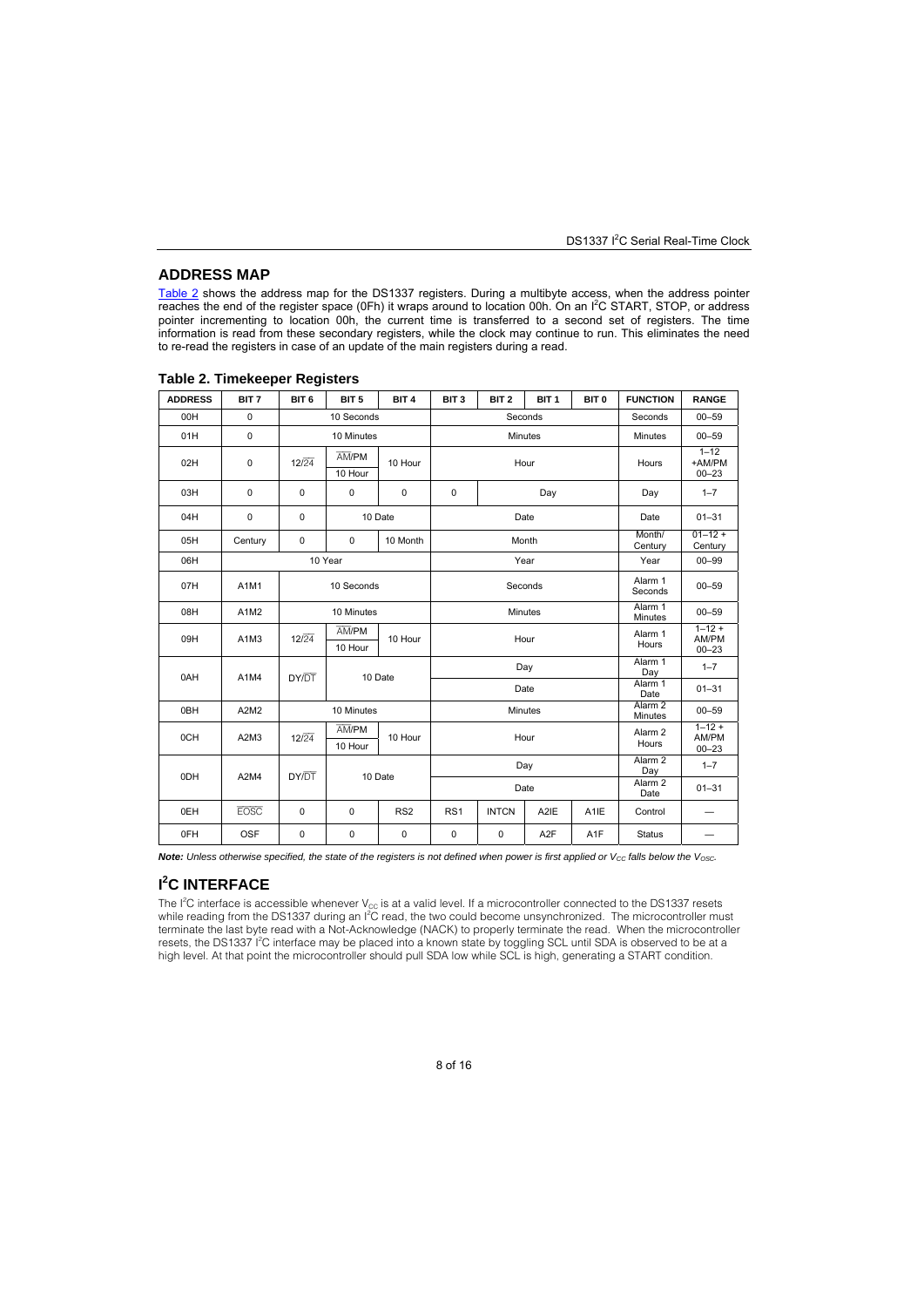#### **CLOCK AND CALENDAR**

The time and calendar information is obtained by reading the appropriate register bytes. The RTC registers are illustrated in Table 2. The time and calendar are set or initialized by writing the appropriate register bytes. The contents of the time and calendar registers are in the binary-coded decimal (BCD) format.

The day-of-week register increments at midnight. Values that correspond to the day of week are user-defined but must be sequential (i.e., if 1 equals Sunday, then 2 equals Monday, and so on.). Illogical time and date entries result in undefined operation.

When reading or writing the time and date registers, secondary (user) buffers are used to prevent errors when the internal registers update. When reading the time and date registers, the user buffers are synchronized to the internal registers on any start or stop and when the register pointer rolls over to zero.

The countdown chain is reset whenever the seconds register is written. Write transfers occur on the acknowledge pulse from the device. To avoid rollover issues, once the countdown chain is reset, the remaining time and date registers must be written within 1 second. The 1Hz square-wave output, if enable, transitions high 500ms after the seconds data transfer, provided the oscillator is already running.

The DS1337 can be run in either 12-hour or 24-hour mode. Bit 6 of the hours register is defined as the 12- or 24-hour mode-select bit. When high, the 12-hour mode is selected. In the 12-hour mode, bit 5 is the AM/PM bit with logic high being PM. In the 24-hour mode, bit 5 is the second 10-hour bit (20–23 hours). All hours values, including the alarms, must be reinitialized whenever the 12/24-hour mode bit is changed. The century bit (bit 7 of the month register) is toggled when the years register overflows from 99–00.

### **ALARMS**

The DS1337 contains two time-of-day/date alarms. Alarm 1 can be set by writing to registers 07h–0Ah. Alarm 2 can be set by writing to registers 0Bh–0Dh. The alarms can be programmed (by the INTCN bit of the control register) to operate in two different modes—each alarm can drive its own separate interrupt output or both alarms can drive a common interrupt output. Bit 7 of each of the time-of-day/date alarm registers are mask bits (Table 2). When all of the mask bits for each alarm are logic 0, an alarm only occurs when the values in the timekeeping registers 00h–06h match the values stored in the time-of-day/date alarm registers. The alarms can also be programmed to repeat every second, minute, hour, day, or date. **Table 3** shows the possible settings. Configurations not listed in the table result in illogical operation.

The DY/DT bits (bit 6 of the alarm day/date registers) control whether the alarm value stored in bits 0–5 of that register reflects the day of the week or the date of the month. If  $DY\overline{DT}$  is written to logic 0, the alarm is the result of a match with date of the month. If  $DY/\overline{DT}$  is written to logic 1, the alarm is the result of a match with day of the week.

When the RTC register values match alarm register settings, the corresponding alarm flag (A1F or A2F) bit is set to logic 1. The bit(s) will remain at a logic 1 until written to a logic 0 by the user. If the corresponding alarm interrupt enable (A1IE or A2IE) is also set to logic 1, the alarm condition activates one of the interrupt output (INTA or SQW/INTB) signals. The match is tested on the once-per-second update of the time and date registers.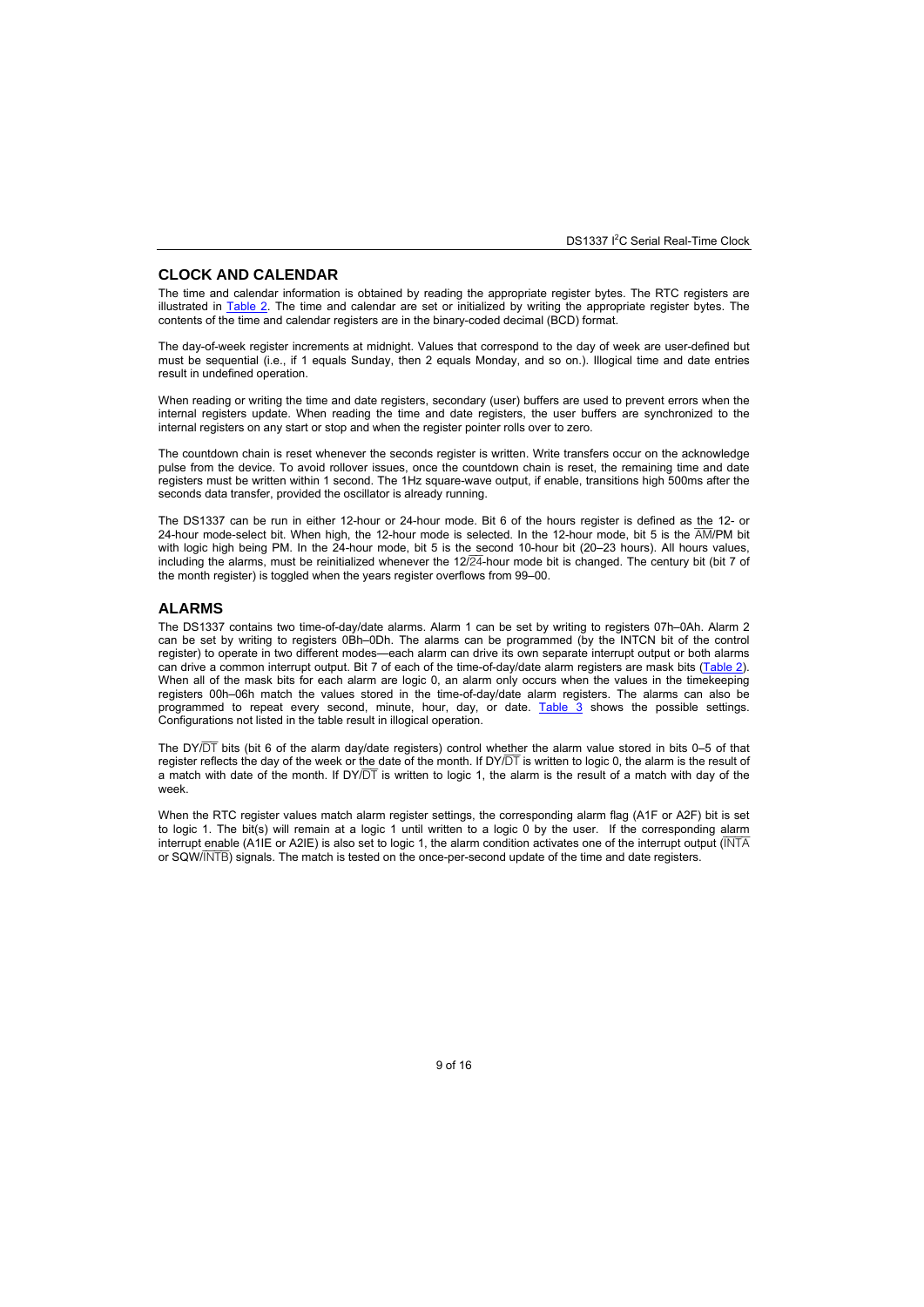#### **Table 3. Alarm Mask Bits**

| DY/DT | <b>ALARM 1 REGISTER MASK BITS</b><br>(BIT 7)<br>A1M3<br>A1M2<br>A1M4 |  |   | <b>ALARM RATE</b> |                                                       |
|-------|----------------------------------------------------------------------|--|---|-------------------|-------------------------------------------------------|
|       |                                                                      |  |   | A1M1              |                                                       |
|       |                                                                      |  |   |                   | Alarm once per second                                 |
|       |                                                                      |  |   | 0                 | Alarm when seconds match                              |
|       |                                                                      |  |   | O                 | Alarm when minutes and seconds match                  |
|       |                                                                      |  |   | 0                 | Alarm when hours, minutes, and seconds match          |
|       |                                                                      |  | O | O                 | Alarm when date, hours, minutes, and seconds<br>match |
|       |                                                                      |  |   | 0                 | Alarm when day, hours, minutes, and seconds match     |

|              |         | <b>ALARM 2 REGISTER MASK BITS</b> |      |                                                    |
|--------------|---------|-----------------------------------|------|----------------------------------------------------|
| <b>DY/DT</b> | (BIT 7) |                                   |      | <b>ALARM RATE</b>                                  |
|              | A2M4    | A2M3                              | A2M2 |                                                    |
|              |         |                                   |      | Alarm once per minute (00 seconds of every minute) |
|              |         |                                   |      | Alarm when minutes match                           |
|              |         |                                   |      | Alarm when hours and minutes match                 |
|              |         |                                   |      | Alarm when date, hours, and minutes match          |
|              |         |                                   |      | Alarm when day, hours, and minutes match           |

### **SPECIAL-PURPOSE REGISTERS**

The DS1337 has two additional registers (control and status) that control the RTC, alarms, and square-wave output.

#### **Control Register (0Eh)**

| Bit 7       | Bit 6 | Bit 5 | Bit 4           | Bit 3           | Bit 2        | Bit 1 | Bit 0             |
|-------------|-------|-------|-----------------|-----------------|--------------|-------|-------------------|
| <b>EOSC</b> |       |       | RS <sub>2</sub> | RS <sub>1</sub> | <b>INTCN</b> | A2IE  | A <sub>1</sub> IE |

**Bit 7: Enable Oscillator** (EOSC**).** This active-low bit when set to logic 0 starts the oscillator. When this bit is set to logic 1, the oscillator is stopped. This bit is enabled (logic 0) when power is first applied.

**Bits 4 and 3: Rate Select (RS2 and RS1).** These bits control the frequency of the square-wave output when the square wave has been enabled. The table below shows the square-wave frequencies that can be selected with the RS bits. These bits are both set to logic 1 (32kHz) when power is first applied.

#### **SQW/**INTB **Output**

| <b>INTCN</b> | RS <sub>2</sub> | RS <sub>1</sub> | <b>SQW/INTB</b><br><b>OUTPUT</b> | A2IE |
|--------------|-----------------|-----------------|----------------------------------|------|
|              |                 |                 | 1Hz                              |      |
|              |                 |                 | 4.096kHz                         |      |
|              |                 |                 | 8.192kHz                         |      |
|              |                 |                 | 32.768kHz                        |      |
|              |                 |                 | ıΩ                               |      |

**Bit 2: Interrupt Control (INTCN).** This bit controls the relationship between the two alarms and the interrupt output pins. When the INTCN bit is set to logic 1, a match between the timekeeping registers and the alarm 1 registers l activates the INTA pin (provided that the alarm is enabled) and a match between the timekeeping registers and the alarm 2 registers activates the SQW/INTB pin (provided that the alarm is enabled). When the INTCN bit is set to logic 0, a square wave is output on the SQW/INTB pin. This bit is set to logic 0 when power is first applied.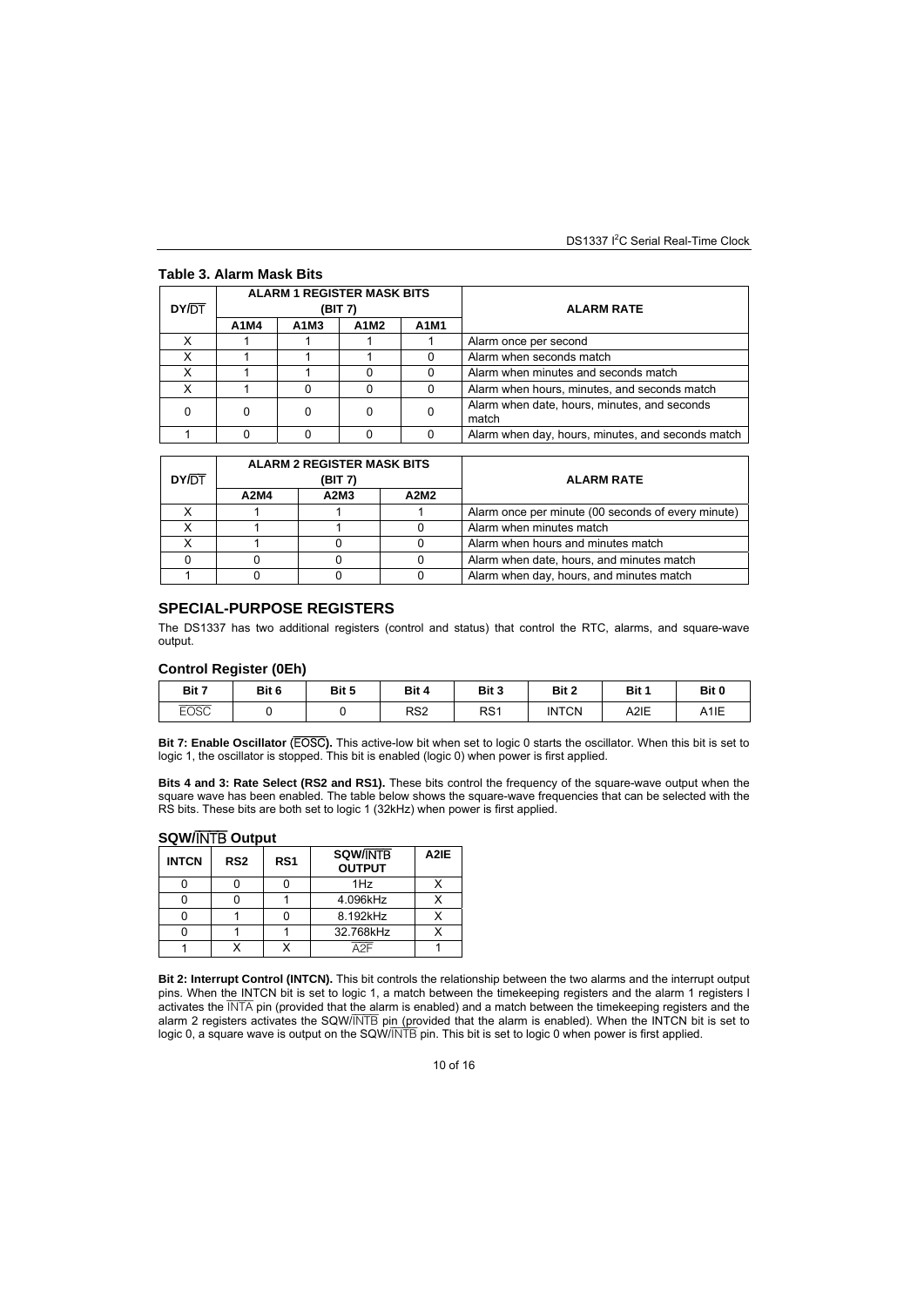**Bit 1: Alarm 2 Interrupt Enable (A2IE).** When set to logic 1, this bit permits the alarm 2 flag (A2F) bit in the status register to assert  $\overline{INTA}$  (when INTCN = 0) or to assert SQW/INTB (when INTCN = 1). When the A2IE bit is set to logic 0, the A2F bit does not initiate an interrupt signal. The A2IE bit is disabled (logic 0) when power is first applied.

**Bit 0: Alarm 1 Interrupt Enable (A1IE).** When set to logic 1, this bit permits the alarm 1 flag (A1F) bit in the status register to assert INTA. When the A1IE bit is set to logic 0, the A1F bit does not initiate the INTA signal. The A1IE bit is disabled (logic 0) when power is first applied.

#### **Status Register (0Fh)**

| Bit 7 | Bit 6 | Bit 5 | Bit 4 | Bit 3 | Bit 2 | Bit 1            | Bit 0            |
|-------|-------|-------|-------|-------|-------|------------------|------------------|
| OSF   |       |       |       |       |       | A <sub>2</sub> F | A <sub>1</sub> F |

**Bit 7: Oscillator Stop Flag (OSF).** A logic 1 in this bit indicates that the oscillator either is stopped or was stopped for some period of time and may be used to judge the validity of the clock and calendar data. This bit is set to logic 1 anytime that the oscillator stops. The following are examples of conditions that can cause the OSF bit to be set:

- 1) The first time power is applied.
- 2) The voltage present on  $V_{CC}$  is insufficient to support oscillation.
- 3) The EOSC bit is turned off.
- 4) External influences on the crystal (e.g., noise, leakage, etc.).

This bit remains at logic 1 until written to logic 0.

**Bit 1: Alarm 2 Flag (A2F).** A logic 1 in the alarm 2 flag bit indicates that the time matched the alarm 2 registers. This flag can be used to generate an interrupt on either  $\overline{\text{INTA}}$  or SQW/INTB depending on the status of the INTCN bit in the control register. If the INTCN bit is set to logic 0 and A2F is at logic 1 (and A2IE bit is also logic 1), the INTA pin goes low. If the INTCN bit is set to logic 1 and A2F is logic 1 (and A2IE bit is also logic 1), the SQW/INTB pin goes low. A2F is cleared when written to logic 0. This bit can only be written to logic 0. Attempting to write to logic 1 leaves the value unchanged.

**Bit 0: Alarm 1 Flag (A1F).** A logic 1 in the alarm 1 flag bit indicates that the time matched the alarm 1 registers. If the A1IE bit is also logic 1, the INTA pin goes low. A1F is cleared when written to logic 0. This bit can only be written to logic 0. Attempting to write to logic 1 leaves the value unchanged.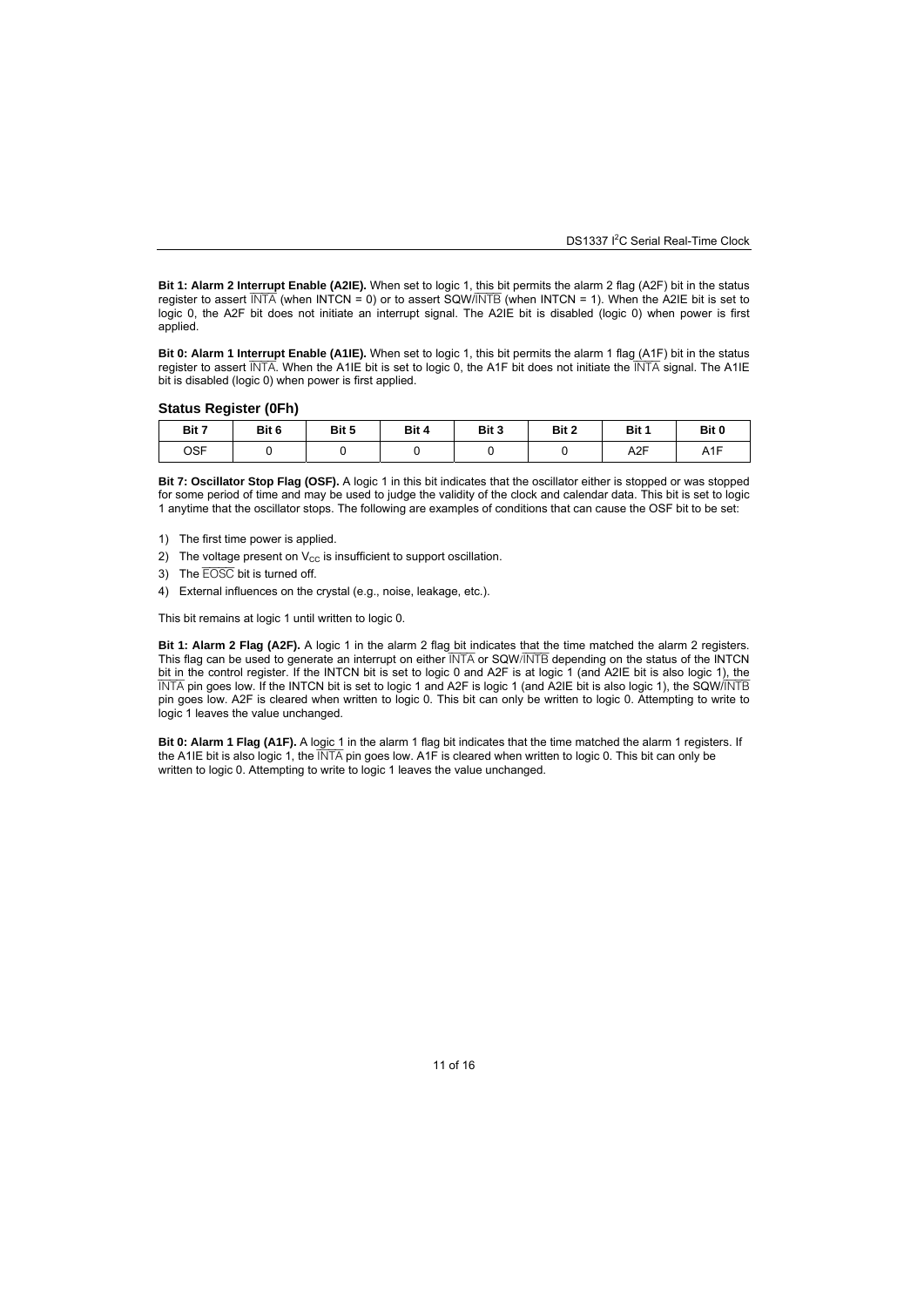### **I 2 C SERIAL DATA BUS**

The DS1337 supports the  $I^2C$  bus protocol. A device that sends data onto the bus is defined as a transmitter and a device receiving data as a receiver. The device that controls the message is called a master. The devices that are controlled by the master are referred to as slaves. A master device that generates the serial clock (SCL), controls the bus access, and generates the START and STOP conditions must control the bus. The DS1337 operates as a slave on the I<sup>2</sup>C bus. Within the bus specifications a standard mode (100kHz maximum clock rate) and a fast mode (400kHz maximum clock rate) are defined. The DS1337 works in both modes. Connections to the bus are made through the open-drain I/O lines SDA and SCL.

The following bus protocol has been defined (Figure 2):

- Data transfer may be initiated only when the bus is not busy.
- During data transfer, the data line must remain stable whenever the clock line is HIGH. Changes in the data line while the clock line is HIGH are interpreted as control signals.

Accordingly, the following bus conditions have been defined:

**Bus not busy:** Both data and clock lines remain HIGH.

**Start data transfer:** A change in the state of the data line, from HIGH to LOW, while the clock is HIGH, defines a START condition.

**Stop data transfer:** A change in the state of the data line, from LOW to HIGH, while the clock line is HIGH, defines the STOP condition.

**Data valid:** The state of the data line represents valid data when, after a START condition, the data line is stable for the duration of the HIGH period of the clock signal. The data on the line must be changed during the LOW period of the clock signal. There is one clock pulse per bit of data.

Each data transfer is initiated with a START condition and terminated with a STOP condition. The number of data bytes transferred between START and STOP conditions are not limited, and are determined by the master device. The information is transferred byte-wise and each receiver acknowledges with a ninth bit.

**Acknowledge:** Each receiving device, when addressed, is obliged to generate an acknowledge after the reception of each byte. The master device must generate an extra clock pulse that is associated with this acknowledge bit.

A device that acknowledges must pull down the SDA line during the acknowledge clock pulse in such a way that the SDA line is stable LOW during the HIGH period of the acknowledge-related clock pulse. Of course, setup and hold times must be taken into account. A master must signal an end of data to the slave by not generating an acknowledge bit on the last byte that has been clocked out of the slave. In this case, the slave must leave the data line HIGH to enable the master to generate the STOP condition.

12 of 16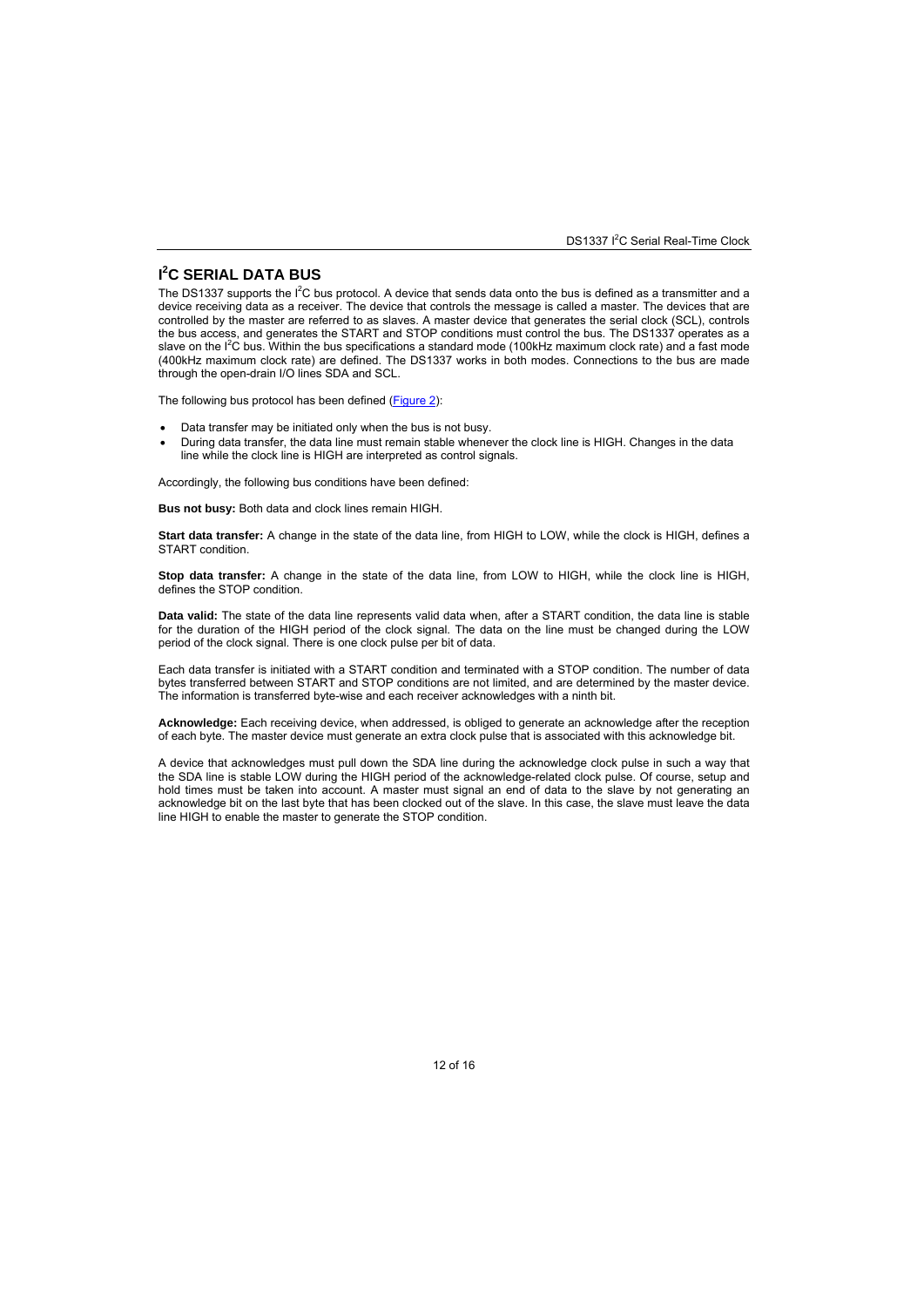

**Figure 2. Data Transfer on I<sup>2</sup> C Serial Bus** 

Depending upon the state of the R $\overline{\text{W}}$  bit, two types of data transfer are possible:

- 1) **Data transfer from a master transmitter to a slave receiver.** The first byte transmitted by the master is the slave address. Next follows a number of data bytes. The slave returns an acknowledge bit after each received byte. Data is transferred with the most significant bit (MSB) first.
- 2) **Data transfer from a slave transmitter to a master receiver.** The master transmits the first byte (the slave address). The slave then returns an acknowledge bit, followed by the slave transmitting a number of data bytes. The master returns an acknowledge bit after all received bytes other than the last byte. At the end of the last received byte, a "not acknowledge" is returned. The master device generates all of the serial clock pulses and the START and STOP conditions. A transfer is ended with a STOP condition or with a repeated START condition. Since a repeated START condition is also the beginning of the next serial transfer, the bus is not released. Data is transferred with the most significant bit (MSB) first.

The DS1337 can operate in the following two modes:

- 1) **Slave Receiver Mode (Write Mode):** Serial data and clock are received through SDA and SCL. After each byte is received an acknowledge bit is transmitted. START and STOP conditions are recognized as the beginning and end of a serial transfer. Address recognition is performed by hardware after reception of the slave address and direction bit (Figure 3). The slave address byte is the first byte received after the master generates the START condition. The slave address byte contains the 7-bit DS1337 address, which is 1101000, followed by the direction bit ( $R/\overline{W}$ ), which, for a write, is 0. After receiving and decoding the slave address byte the device outputs an acknowledge on the SDA line. After the DS1337 acknowledges the slave address + write bit, the master transmits a register address to the DS1337. This sets the register pointer on the DS1337. The master may then transmit zero or more bytes of data, with the DS1337 acknowledging each byte received. The address pointer will increment after each data byte is transferred. The master generates a STOP condition to terminate the data write.
- 2) **Slave Transmitter Mode (Read Mode):** The first byte is received and handled as in the slave receiver mode. However, in this mode, the direction bit indicates that the transfer direction is reversed. Serial data is transmitted on SDA by the DS1337 while the serial clock is input on SCL. START and STOP conditions are recognized as the beginning and end of a serial transfer (Figure 4 and Figure 5). The slave address byte is the first byte received after the master generates a START condition. The slave address byte contains the 7-bit DS1337 address, which is 1101000, followed by the direction bit (R $\overline{W}$ ), which, for a read, is 1. After receiving and decoding the slave address byte the device outputs an acknowledge on the SDA line. The DS1337 then begins to transmit data starting with the register address pointed to by the register pointer. If the register pointer is not written to before the initiation of a read mode the first address that is read is the last one stored in the register pointer. The DS1337 must receive a "not acknowledge" to end a read.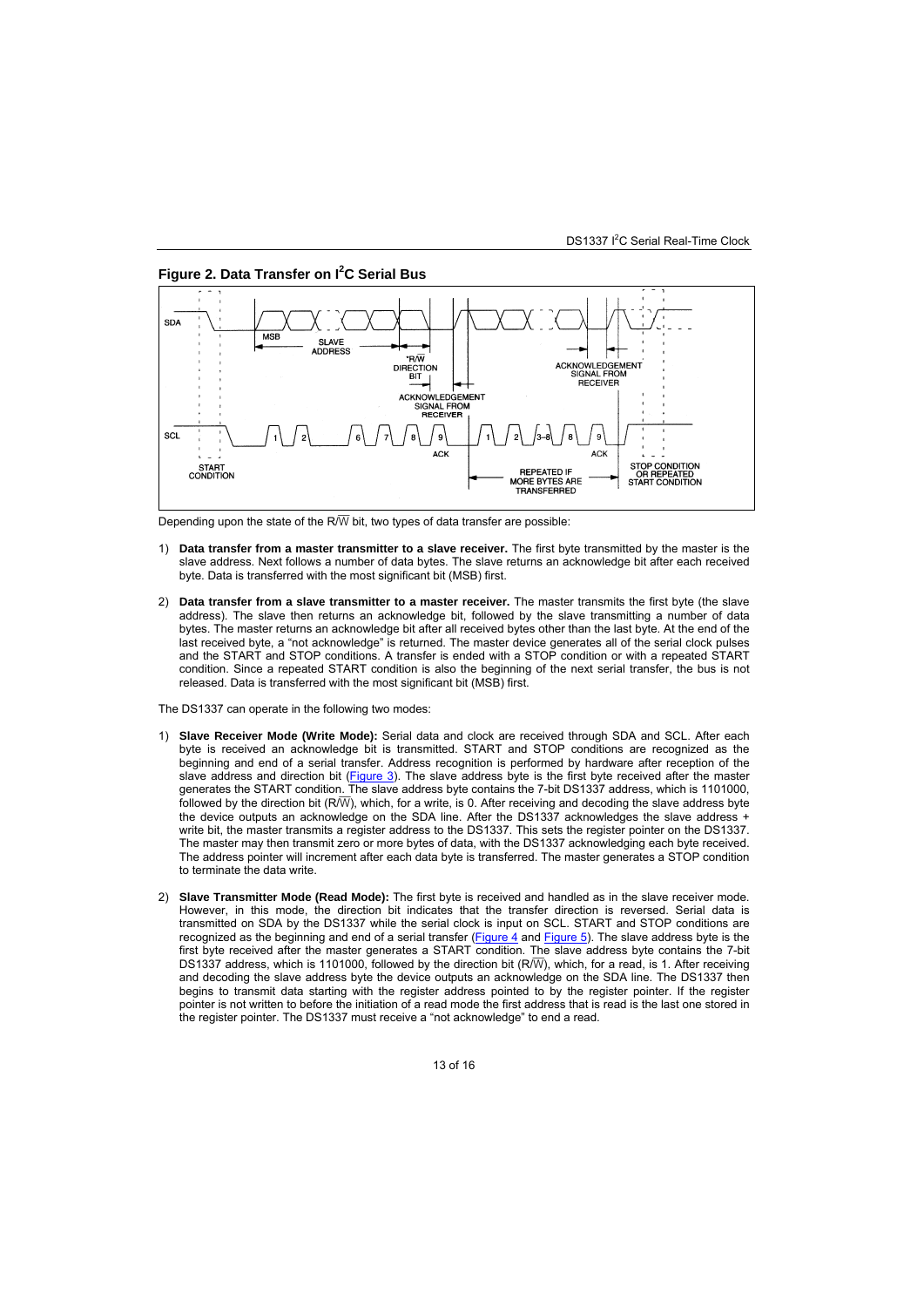

### **Figure 4. Data Read (from Current Pointer Location)—Slave Transmitter Mode**



### **Figure 5. Data Read (Write Pointer, Then Read)—Slave Receive and Transmit**

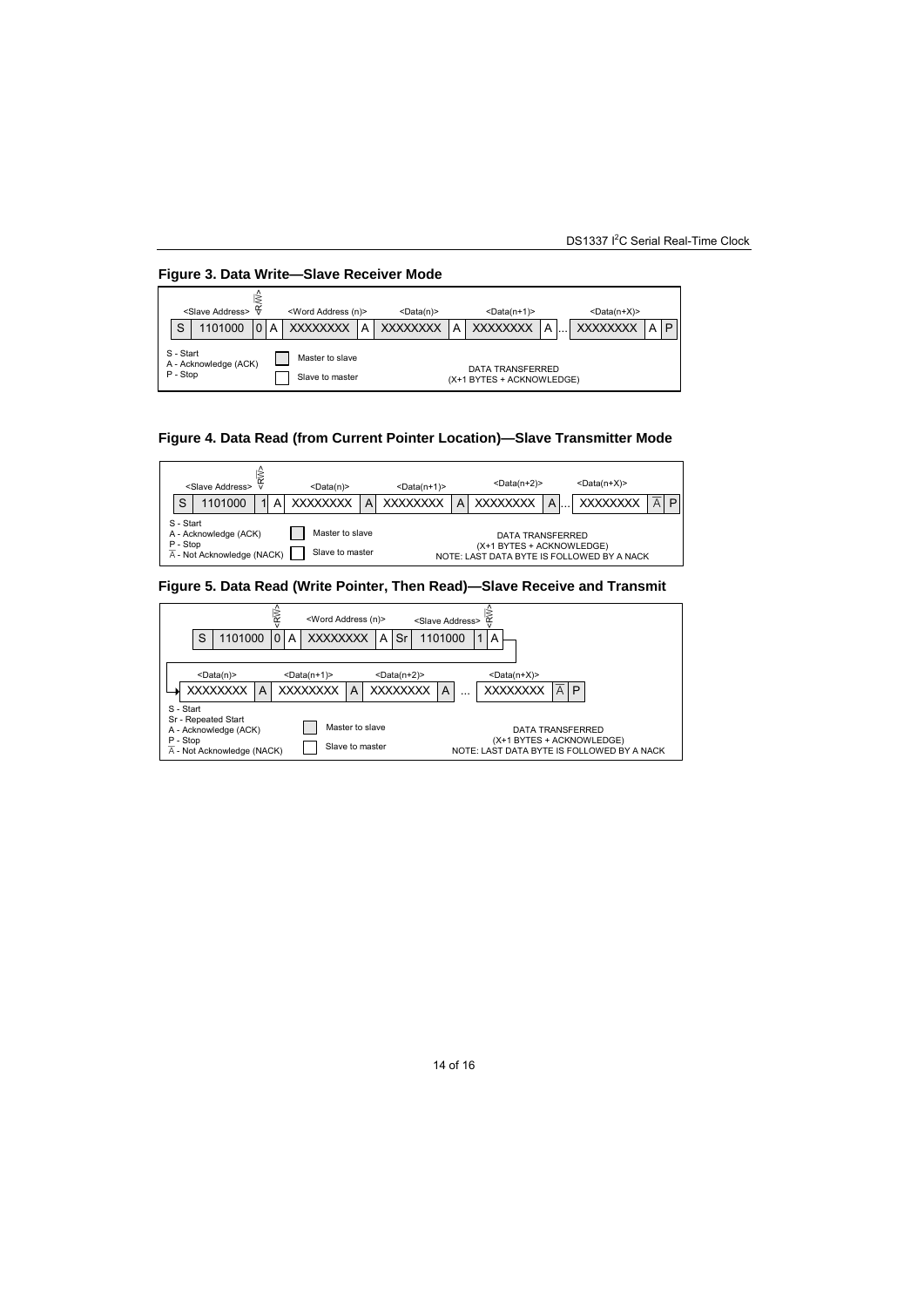DS1337 I<sup>2</sup>C Serial Real-Time Clock

#### **HANDLING, PC BOARD LAYOUT, AND ASSEMBLY**

The DS1337C package contains a quartz tuning-fork crystal. Pick-and-place equipment may be used, but precautions should be taken to ensure that excessive shocks are avoided. Ultrasonic cleaning should be avoided to prevent damage to the crystal.

Avoid running signal traces under the package, unless a ground plane is placed between the package and the signal line. All N.C. (no connect) pins must be connected to ground.

Moisture-sensitive packages are shipped from the factory dry-packed. Handling instructions listed on the package label must be followed to prevent damage during reflow. Refer to the IPC/JEDEC J-STD-020 standard for moisture-sensitive device (MSD) classifications.

### **PIN CONFIGURATIONS**



### **CHIP INFORMATION**

TRANSISTOR COUNT: 10,950 PROCESS: CMOS

#### **THERMAL INFORMATION**

| <b>PACKAGE</b> | THETA-JA<br>$(^{\circ}$ C/W) | THETA-J <sub>C</sub><br>$(^{\circ}$ C/W) |
|----------------|------------------------------|------------------------------------------|
| 8 DIP          | 110                          | 40                                       |
| 8 SO           | 170                          | 40                                       |
| 8 µSOP         | 229                          | 39                                       |
| 16 SO          | 73                           | 23                                       |

### **PACKAGE INFORMATION**

For the latest package outline information and land patterns, go to **www.maxim-ic.com/packages**.

| <b>PACKAGE TYPE</b> | <b>PACKAGE CODE</b> | DOCUMENT NO. |  |  |
|---------------------|---------------------|--------------|--|--|
| 8 PDIP              | P8+8                | 21-0043      |  |  |
| 8 SO                | $S8+2$              | 21-0041      |  |  |

| 8 SO   | $S8+2$ | 21-0041 |
|--------|--------|---------|
| 8 µMAX | $U8+1$ | 21-0036 |
| 16 SO  | W16-H2 | 21-0042 |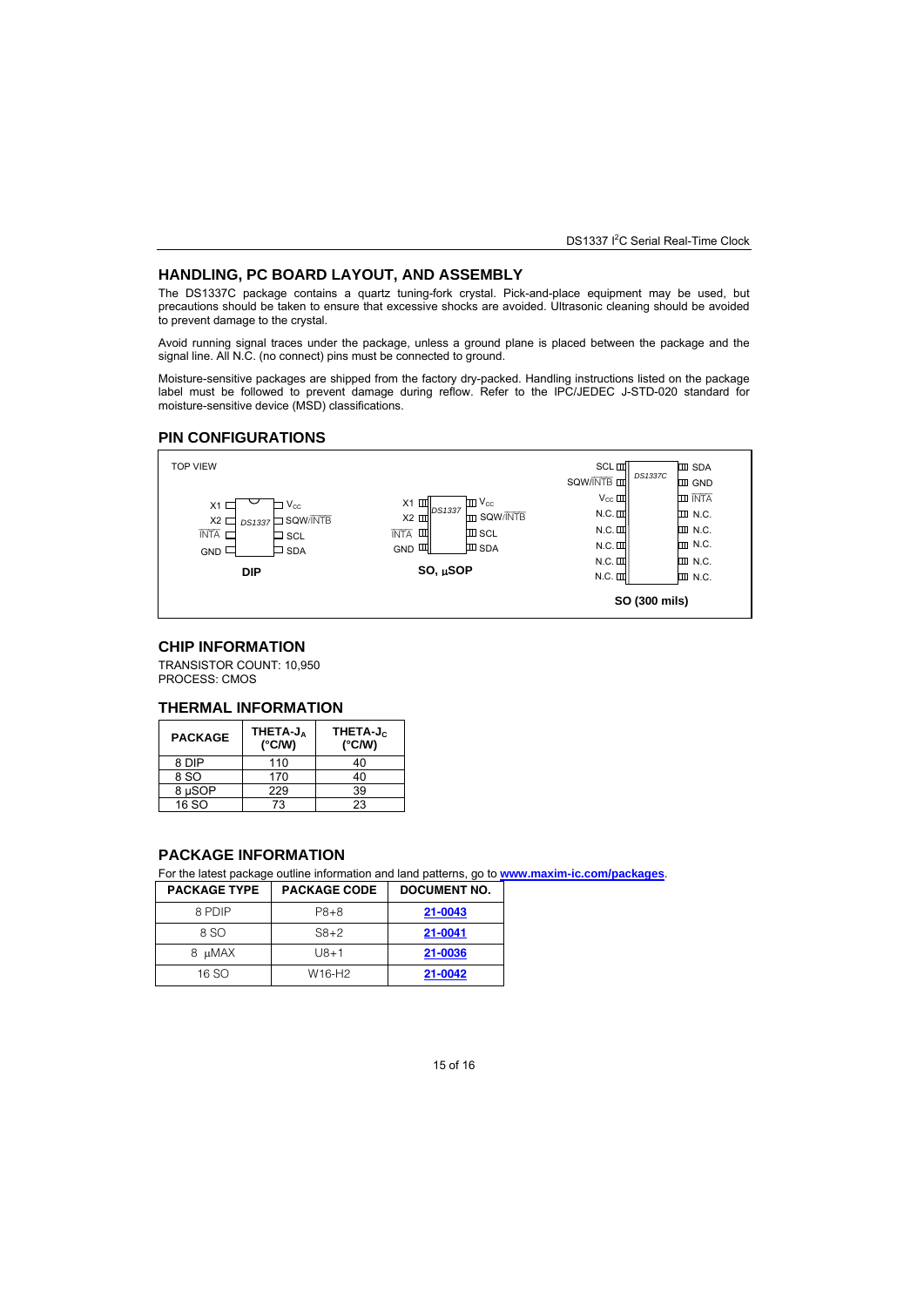DS1337 I<sup>2</sup>C Serial Real-Time Clock

#### **REVISION HISTORY REVISION DATE DESCRIPTION PAGES CHANGED**  Added device access details to *General Description* section.<br>
Removed leaded ordering numbers from the *Ordering Information* table. Removed leaded ordering numbers from the *Ordering Information* table.<br>Added Note 5 to Timekeeping V<sub>oc</sub> FC table range 2 Added Note 5 to Timekeeping  $V_{CC}$  EC table range.<br>Added "Full Operation" and "Timekeeping" to headers to clarify table usage. 2 Added "Full Operation" and "Timekeeping" to headers to clarify table usage Added OSF parameter to EC table. 3 Updated *Pin Description* to indicate max input voltage and that unused outputs <br>may be left open. Added oscillator circuit and show open-drain transistors on *Block Diagram*. 6 Added *Operating Mode* section with details on operating mode and Added *Operating Mode* section with details on operating mode and<br>corresponding Icc parameter. Added *i*<sup>2</sup>C *Interface* section explaining how to synchronize a microcontroller and <br>the RTC. 080508 Corrected legend in figure 5 for not-acknowledge (add overbar to symbol). 14 071609 Removed conflicting SDA/SCL input bias statement in *Pin Description*.

16 of 16

Maxim/Dallas Semiconductor cannot assume responsibility for use of any circuitry other than circuitry entirely embodied in a Maxim/Dallas Semiconductor<br>product. No circuit patent licenses are implied. Maxim/Dallas Semicond *time.* 

*Maxim Integrated Products, 120 San Gabriel Drive, Sunnyvale, CA 94086 408-737-7600*  © 2009 Maxim Integrated Products The Maxim logo is a registered trademark of Maxim Integrated Products, Inc. The Dallas logo is a registered trademark of Dallas Semiconductor.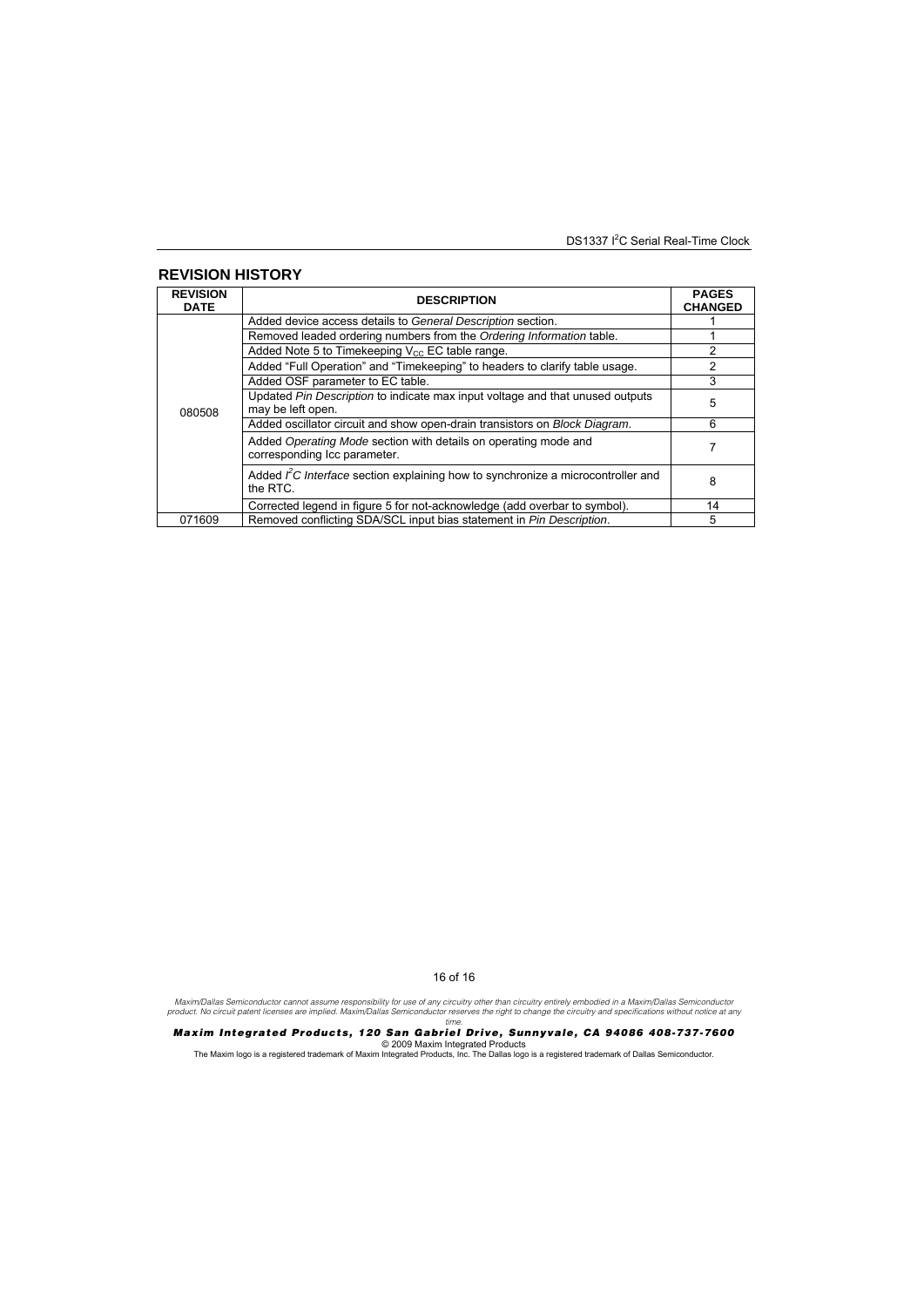# 800 mA, Adjustable Output, Low Dropout Voltage Regulator

The MC33269/NCV33269 series are low dropout, medium current, fixed and adjustable, positive voltage regulators specifically designed for use in low input voltage applications. These devices offer the circuit designer an economical solution for precision voltage regulation, while keeping power losses to a minimum.

The regulator consists of a 1.0 V dropout composite PNP−NPN pass transistor, current limiting, and thermal shutdown.

#### **Features**

- 3.3 V, 5.0 V, 12 V and Adjustable Versions
- 2.85 V version available as MC34268
- Space Saving DPAK, SO−8 and SOT−223 Power Packages
- 1.0 V Dropout
- Output Current in Excess of 800 mA
- Thermal Protection
- Short Circuit Protection
- Output Trimmed to 1.0% Tolerance
- Pb−Free Packages are Available
- NCV Prefix for Automotive and Other Applications Requiring Site and Control Changes

### **DEVICE TYPE/NOMINAL OUTPUT VOLTAGE**

| MC33269D          | Adj  | MC33269D-5.0      | 5.0V |
|-------------------|------|-------------------|------|
| MC33269DT         | Adi  | MC33269DT-5.0     | 5.0V |
| NCV33269DTRK*     | Adj  | MC33269T-5.0      | 5.0V |
| MC33269T          | Adi  |                   |      |
| MC33269D-3.3      | 3.3V | MC33269D-012      | 12V  |
| MC33269DT-3.3     | 3.3V | MC33269DT-012     | 12V  |
| NCV33269DTRK-3.3* | 3.3V | NCV33269DTRK-012* | 12V  |
| MC33269T-3.3      | 3.3V | MC33269T-012      | 12V  |
| MC33269ST-3.3     | 3.3V |                   |      |
|                   |      |                   |      |

\*NCV prefix is for automotive and other applications requiring site and change control.



#### **ON Semiconductor®**

**http://onsemi.com**





Heatsink surface (shown as terminal 4 in case outline drawing) is connected to Pin 2.



Heatsink surface (shown as terminal 4 in case outline drawing) is connected to Pin 2.

#### **ORDERING INFORMATION**

See detailed ordering and shipping information in the package dimensions section on page 7 of this data sheet.

#### **DEVICE MARKING INFORMATION**

See general marking information in the device marking section on page 9 of this data sheet.

**1** Publication Order Number: **MC33269/D**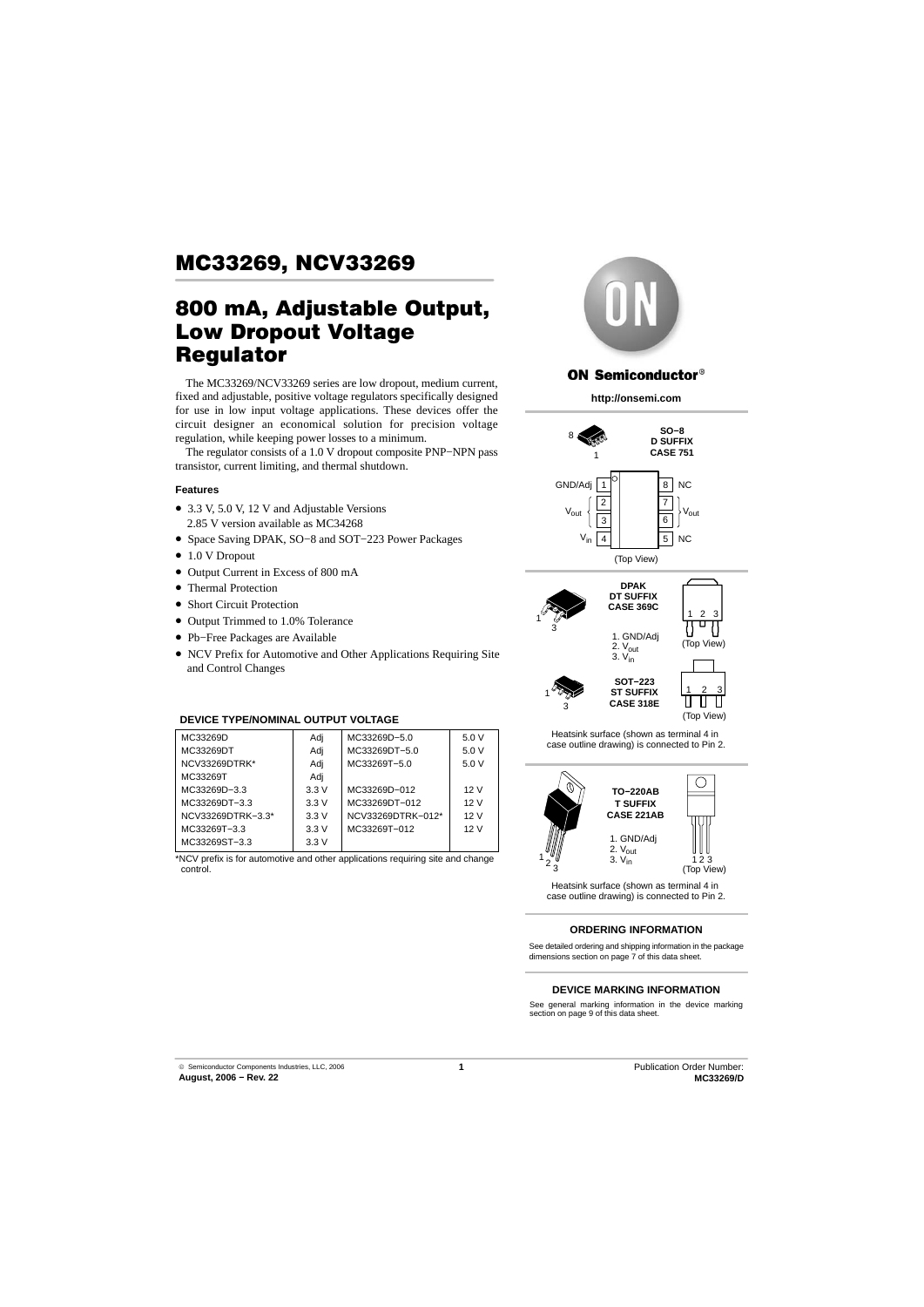#### **MAXIMUM RATINGS**

|                                           | Rating                                  | Symbol                | Value              | Unit   |
|-------------------------------------------|-----------------------------------------|-----------------------|--------------------|--------|
| Power Supply Input Voltage                |                                         | $V_{in}$              | 20                 | $\vee$ |
| Power Dissipation                         |                                         |                       |                    |        |
| Case 369C (DPAK)                          | $T_A = 25^{\circ}C$                     | P <sub>D</sub>        | Internally Limited | W      |
|                                           | Thermal Resistance, Junction-to-Ambient | $\theta_{JA}$         | 92                 | °C/W   |
|                                           | Thermal Resistance, Junction-to-Case    | $\theta_{\text{JC}}$  | 6.0                | °C/W   |
| Case 751 (SO-8)                           | $T_A = 25^{\circ}C$                     | P <sub>D</sub>        | Internally Limited | W      |
|                                           | Thermal Resistance, Junction-to-Ambient | $\theta_{JA}$         | 160                | °C/W   |
|                                           | Thermal Resistance, Junction-to-Case    | $\theta_{\text{JIC}}$ | 25                 | °C/W   |
| Case 221A (TO-220)                        | $T_A = 25^{\circ}C$                     | P <sub>D</sub>        | Internally Limited | W      |
|                                           | Thermal Resistance, Junction-to-Ambient | $\theta$ JA           | 65                 | °C/W   |
|                                           | Thermal Resistance, Junction-to-Case    | $\theta_{\text{JC}}$  | 5.0                | °C/W   |
| Case 318E (SOT-223)                       | $T_{\Delta} = 25^{\circ}C$              | $P_D$                 | Internally Limited | W      |
|                                           | Thermal Resistance, Junction-to-Ambient | $\theta$ JA           | 156                | °C/W   |
|                                           | Thermal Resistance, Junction-to-Case    | $\theta_{\text{JC}}$  | 15                 | °C/W   |
| Operating Die Junction Temperature Range  |                                         | $T_{\rm J}$           | $-40$ to $+150$    | °C     |
| Operating Ambient Temperature Range       | MC33269                                 | $T_A$                 | $-40$ to $+125$    | ℃      |
|                                           | NCV33269                                |                       | $-40$ to $+125$    |        |
| Storage Temperature                       |                                         | $T_{\text{stq}}$      | $-55$ to $+150$    | °C     |
| Electrostatic Discharge Sensitivity (ESD) | Human Body Model (HBM)                  | <b>ESD</b>            | 4000               | $\vee$ |
|                                           | Machine Model (MM)                      |                       | 400                |        |

Stresses exceeding Maximum Ratings may damage the device. Maximum Ratings are stress ratings only. Functional operation above the<br>Recommended Operating Conditions is not implied. Extended exposure to stresses above the Rec

|  |  | <b>ELECTRICAL CHARACTERISTICS</b> (C <sub>O</sub> = 10 µF, $T_A$ = 25°C, for min/max values $T_A$ = -40°C to +125°C, unless otherwise noted.) |
|--|--|-----------------------------------------------------------------------------------------------------------------------------------------------|
|--|--|-----------------------------------------------------------------------------------------------------------------------------------------------|

| Characteristic                                                                                                                                                                                                                                                            | Symbol              | Min                      | Typ                             | Max                      | Unit   |
|---------------------------------------------------------------------------------------------------------------------------------------------------------------------------------------------------------------------------------------------------------------------------|---------------------|--------------------------|---------------------------------|--------------------------|--------|
| Output Voltage ( $I_{\text{out}}$ = 10 mA, $T_A$ = 25°C)<br>3.3 Suffix ( $V_{CC} = 5.3 V$ )<br>5.0 Suffix ( $V_{CC}$ = 7.0 V)<br>12 Suffix ( $V_{CC}$ = 14 V)                                                                                                             | $V_{\Omega}$        | 3.27<br>4.95<br>11.88    | 3.3<br>5.0<br>12                | 3.33<br>5.05<br>12.12    | $\vee$ |
| Output Voltage (Line, Load and Temperature) (Note 1)<br>$(1.25 \text{ V} \le V_{in} - V_{out} \le 15 \text{ V}, I_{out} = 500 \text{ mA})$<br>$(1.35 \text{ V} \le V_{in} - V_{out} \le 10 \text{ V}, I_{out} = 800 \text{ mA})$<br>3.3 Suffix<br>5.0 Suffix<br>12 Suffix | $V_{\rm O}$         | 3.23<br>4.9<br>11.76     | 3.3<br>5.0<br>12                | 3.37<br>5.1<br>12.24     | V      |
| Reference Voltage for Adjustable Voltage<br>$(I_{\text{out}} = 10 \text{ mA}, V_{\text{in}} - V_{\text{out}} = 2.0 \text{ V}, T_A = 25^{\circ}\text{C}$                                                                                                                   | $V_{ref}$           | 1.235                    | 1.25                            | 1.265                    | $\vee$ |
| Reference Voltage (Line, Load and Temperature) (Note 1) for Adjustable Voltage<br>$(1.25 \text{ V} \le V_{in} - V_{out} \le 15 \text{ V}, I_{out} = 500 \text{ mA})$<br>$(1.35 V \le V_{in} - V_{out} \le 10 V, I_{out} = 800 mA)$                                        | $V_{ref}$           | 1.225                    | 1.25                            | 1.275                    | V      |
| Line Regulation<br>$(I_{\text{out}} = 10 \text{ mA}, V_{\text{in}} = [V_{\text{out}} + 1.5 \text{ V}]$ to $V_{\text{in}} = 20 \text{ V}, T_{\text{A}} = 25^{\circ}\text{C}$                                                                                               | Regline             | $\overline{\phantom{m}}$ | $\overline{\phantom{m}}$        | 0.3                      | %      |
| $(V_{in} = V_{out} + 3.0 V, I_{out} = 10 \text{ mA to } 800 \text{ mA}, T_A = 25^{\circ}\text{C}$<br>Load Regulation                                                                                                                                                      | Reg <sub>load</sub> | -                        | $\overline{\phantom{0}}$        | 0.5                      | %      |
| Dropout Voltage<br>$(l_{\text{out}} = 500 \text{ mA})$<br>$(l_{\text{out}} = 800 \text{ mA})$                                                                                                                                                                             | $V_{in} - V_{out}$  |                          | 1.0<br>1.1                      | 1.25<br>1.35             | $\vee$ |
| (10 $V_{\text{pp}}$ , 120 Hz Sinewave; $I_{\text{out}} = 500 \text{ mA}$ )<br><b>Ripple Rejection</b>                                                                                                                                                                     | <b>RR</b>           | 55                       | -                               |                          | dB     |
| <b>Current Limit</b><br>$(V_{in} - V_{out} = 10 V)$                                                                                                                                                                                                                       | Limit               | 800                      | $\overline{\phantom{m}}$        | $\overline{\phantom{0}}$ | mA     |
| $(1.5 V \le V_{\text{out}} \le 3.3 V)$<br>Quiescent Current (Fixed Output)<br>$(5 V \le V_{\text{out}} \le 12 V)$                                                                                                                                                         | lo                  | -                        | 5.5<br>$\overline{\phantom{0}}$ | 8.0<br>20                | mA     |
| <b>Fixed Output Voltage</b><br>Minimum Required Load Current<br>Adjustable Voltage                                                                                                                                                                                        | <b>I</b> Load       | 8.0                      |                                 | $\Omega$                 | mA     |
| Adjustment Pin Current                                                                                                                                                                                                                                                    | l <sub>Adi</sub>    |                          | $\overline{\phantom{0}}$        | 120                      | μA     |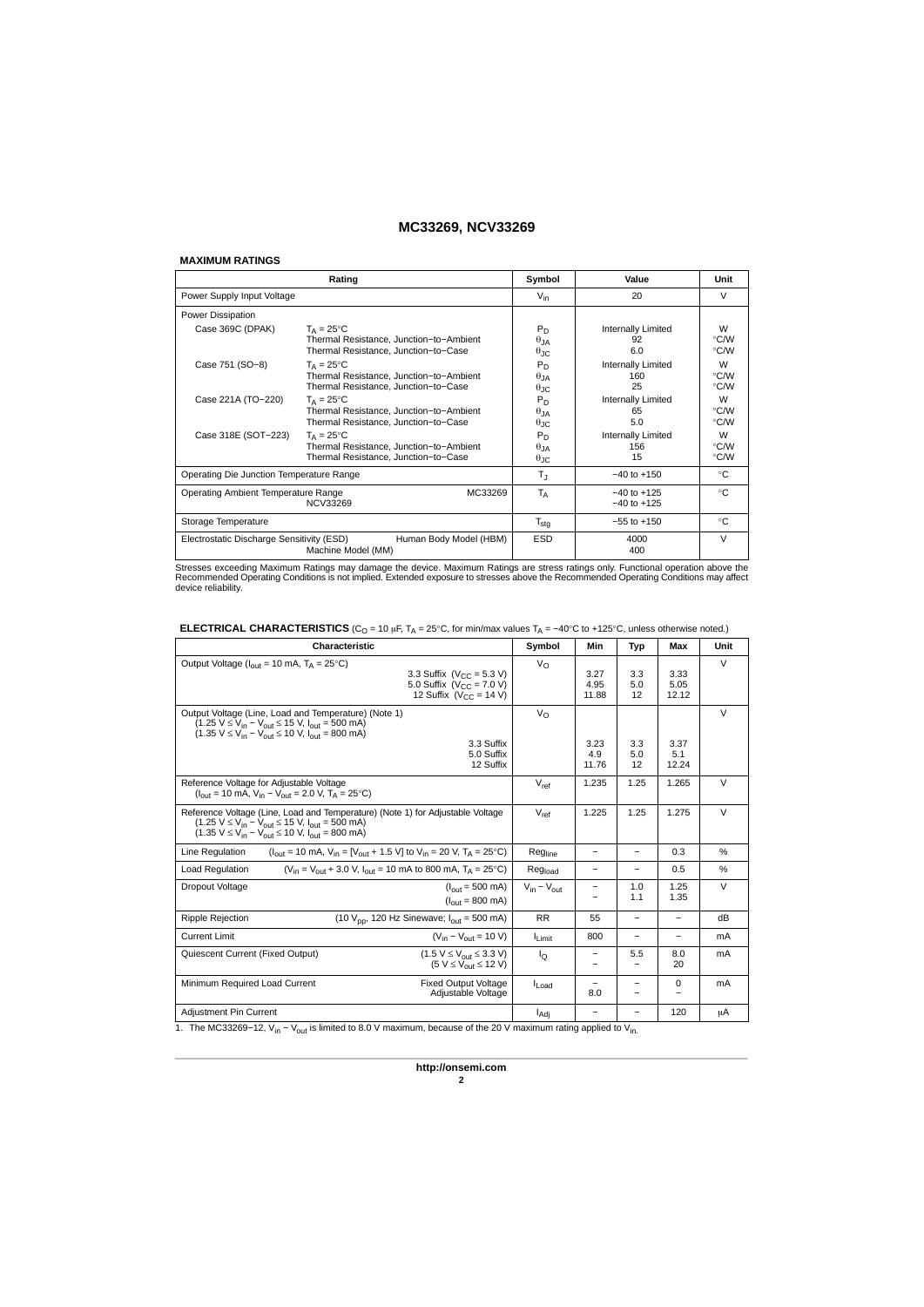

**Figure 1. Internal Schematic**

**http://onsemi.com 3**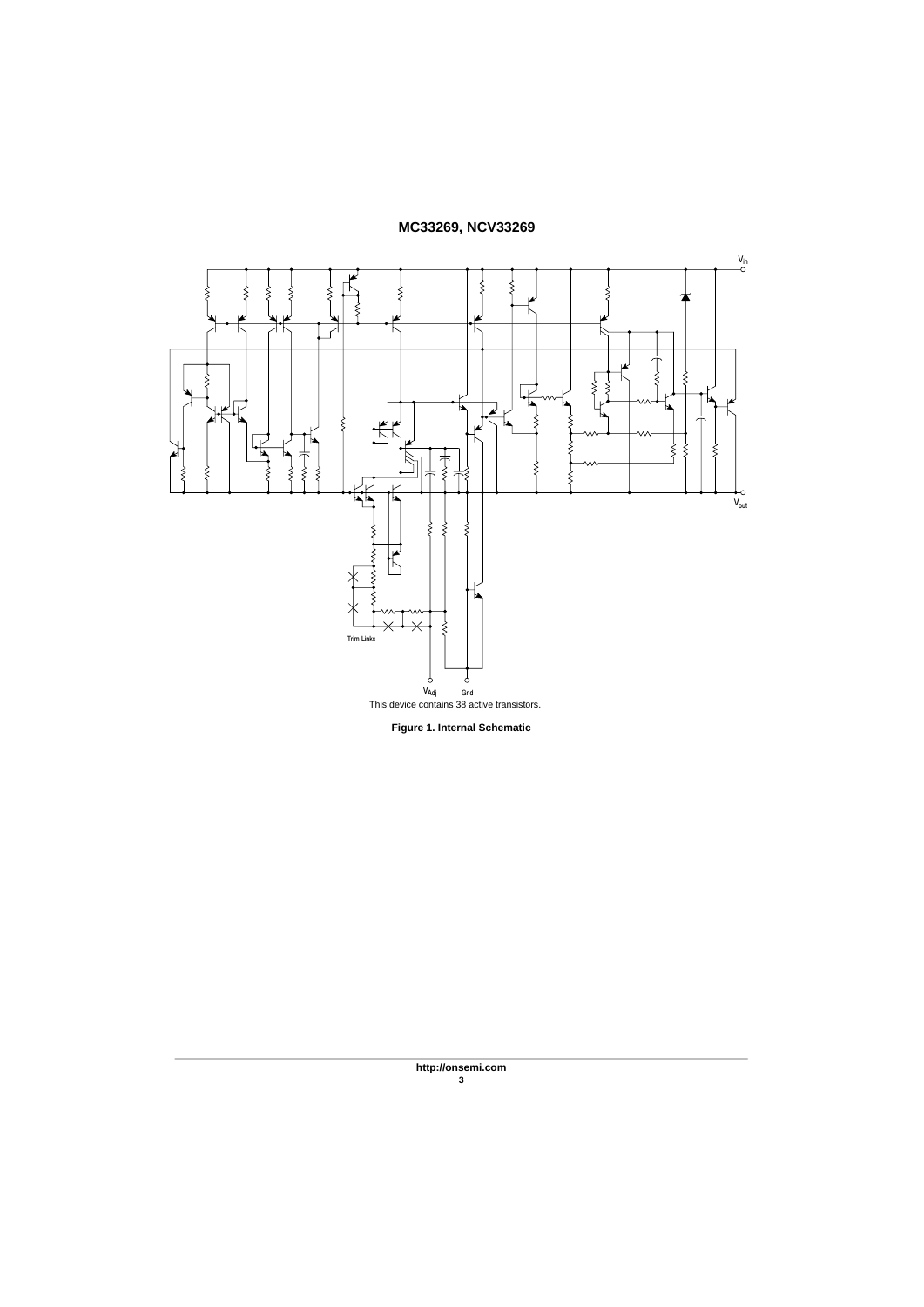

#### **http://onsemi.com 4**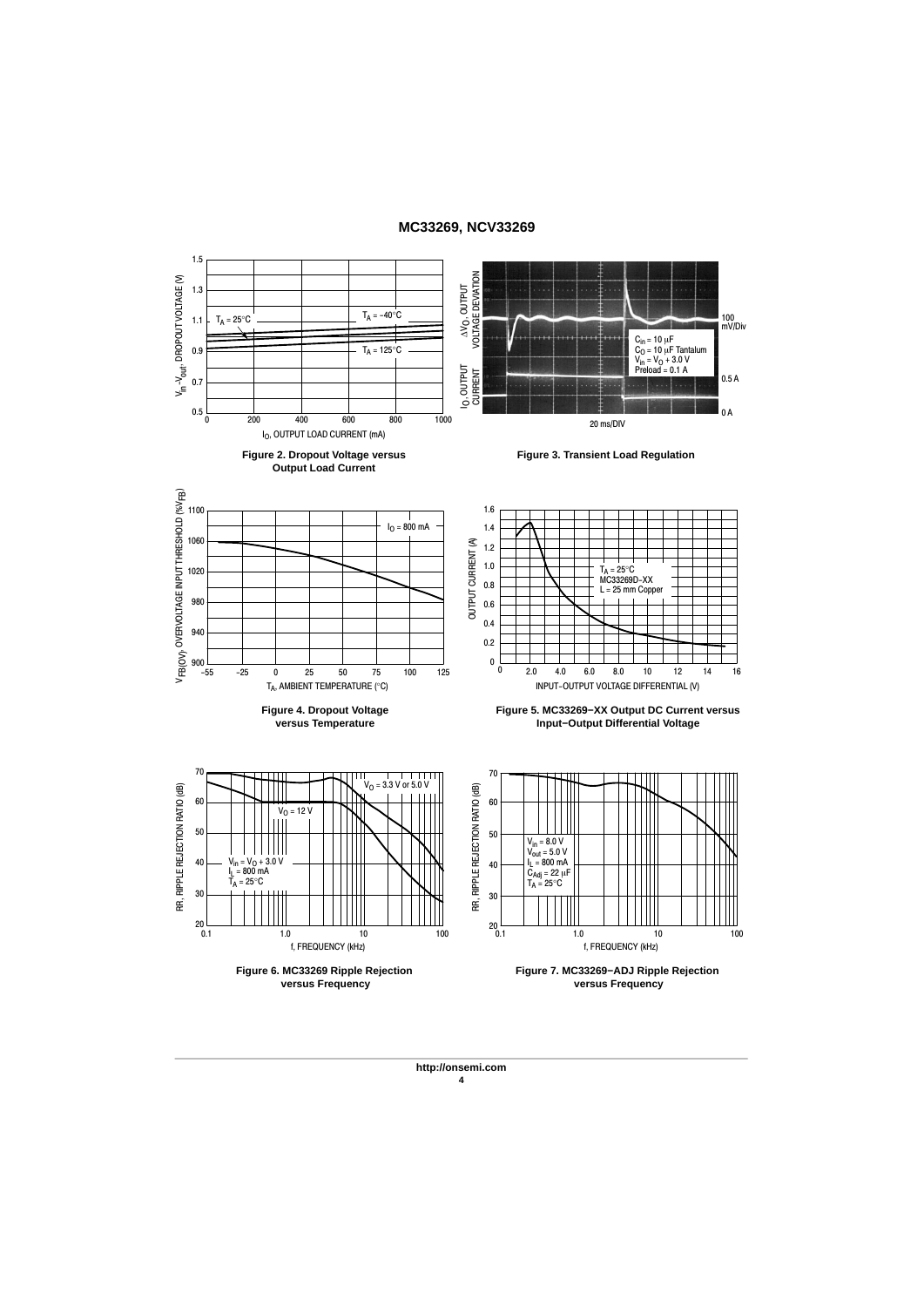



**Figure 9. DPAK Thermal Resistance and Maximum Power Dissipation versus P.C.B. Copper Length**





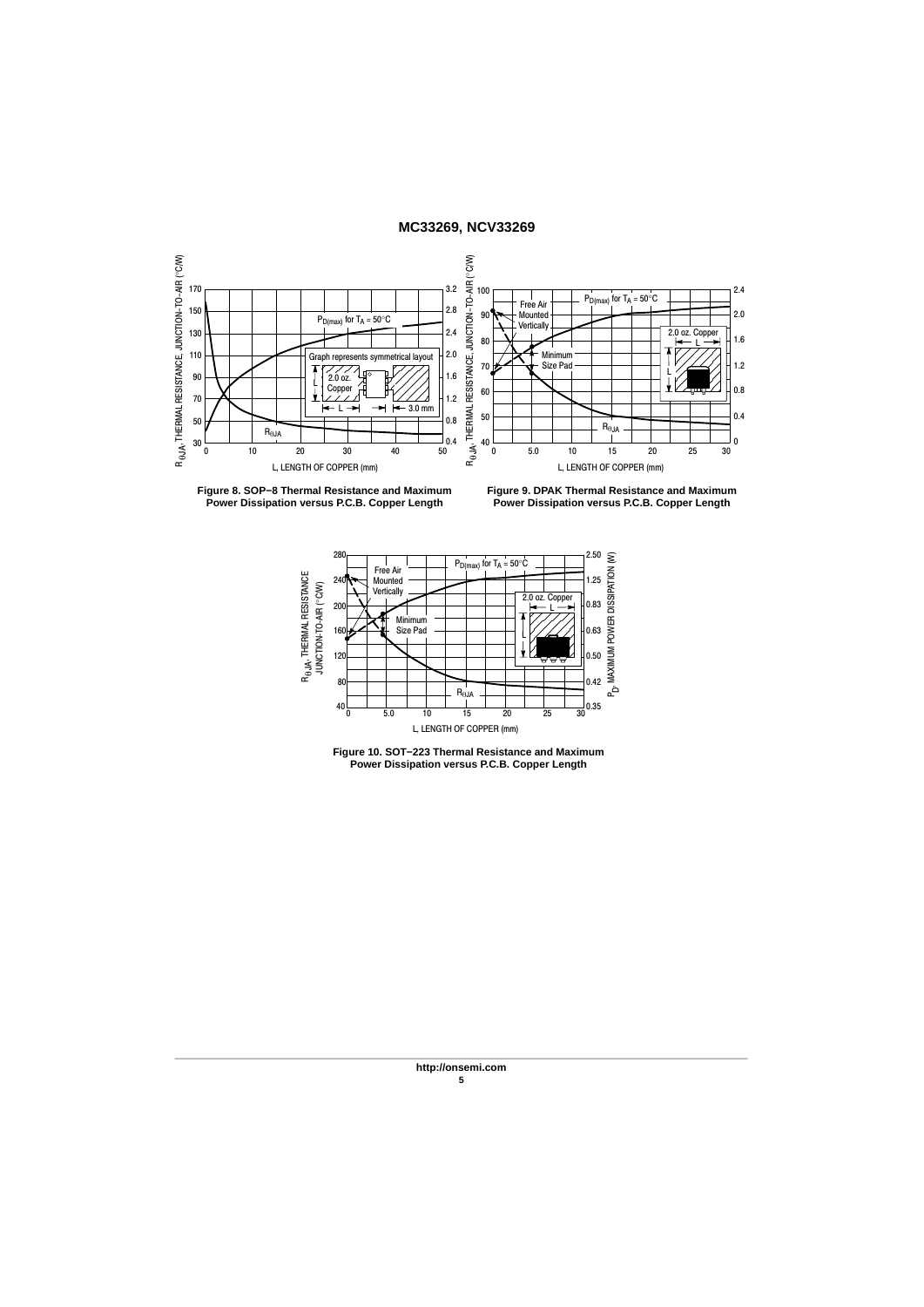#### **APPLICATIONS INFORMATION**

Figures 11 through 15 are typical application circuits. The output current capability of the regulator is in excess of 800 mA, with a typical dropout voltage of less than 1.0 V. Internal protective features include current and thermal limiting.

\* The MC33269 requires an external output capacitor for stability. The capacitor should be at least 10  $\mu$ F with an equivalent series resistance (ESR) of less than 10  $\Omega$  but greater than  $0.2 \Omega$  over the anticipated operating temperature range. With economical electrolytic capacitors, cold temperature operation can pose a problem. As temperature decreases, the capacitance also decreases and the ESR increases, which could cause the circuit to oscillate. Also capacitance and ESR of a solid tantalum capacitor is more stable over temperature. The use of a low ESR ceramic capacitor placed within close proximity to the output of the device could cause instability.

\*\* An input bypass capacitor is recommended to improve transient response or if the regulator is connected to the



An input capacitor is not necessary for stability, however it will improve the overall performance









The Schottky diode in series with the ground leg of the upper regulator shifts its output voltage higher by the forward voltage drop of the diode. This will cause the lower device to remain off until the input voltage is removed.

**Figure 14. Battery Backed−Up Power Supply**

supply input filter with long wire lengths. This will reduce the circuit's sensitivity to the input line impedance at high frequencies. A  $0.33 \mu$ F or larger tantalum, mylar, ceramic, or other capacitor having low internal impedance at high frequencies should be chosen. The bypass capacitor should be mounted with shortest possible lead or track length directly across the regulator's input terminals. **Applications should be tested over all operating conditions to insure stability.**

Internal thermal limiting circuitry is provided to protect the integrated circuit in the event that the maximum junction temperature is exceeded. When activated, typically at 170°C, the output is disabled. There is no hysteresis built into the thermal limiting circuit. As a result, if the device is overheating, the output will appear to be oscillating. This feature is provided to prevent catastrophic failures from accidental device overheating. **It is not intended to be used as a substitute for proper heat−sinking.**



\*\*\*C<sub>Adj</sub> is optional, however it will improve the ripple rejection.<br>The MC34269 develops a 1.25 V reference voltage between the output and the adjust terminal. Resistor R1, operates with constant current to flow through it and resistor R2. This current should be set such that the Adjust Pin current causes negligible drop across resistor R2. The total current with minimum load should be greater than 8.0 mA.

#### **Figure 12. Typical Adjustable Output Application**



 $R_2$  sets the maximum output voltage. Each transistor reduces the output voltage when turned on.

**Figure 15. Digitally Controlled Voltage Regulator**

**http://onsemi.com 6**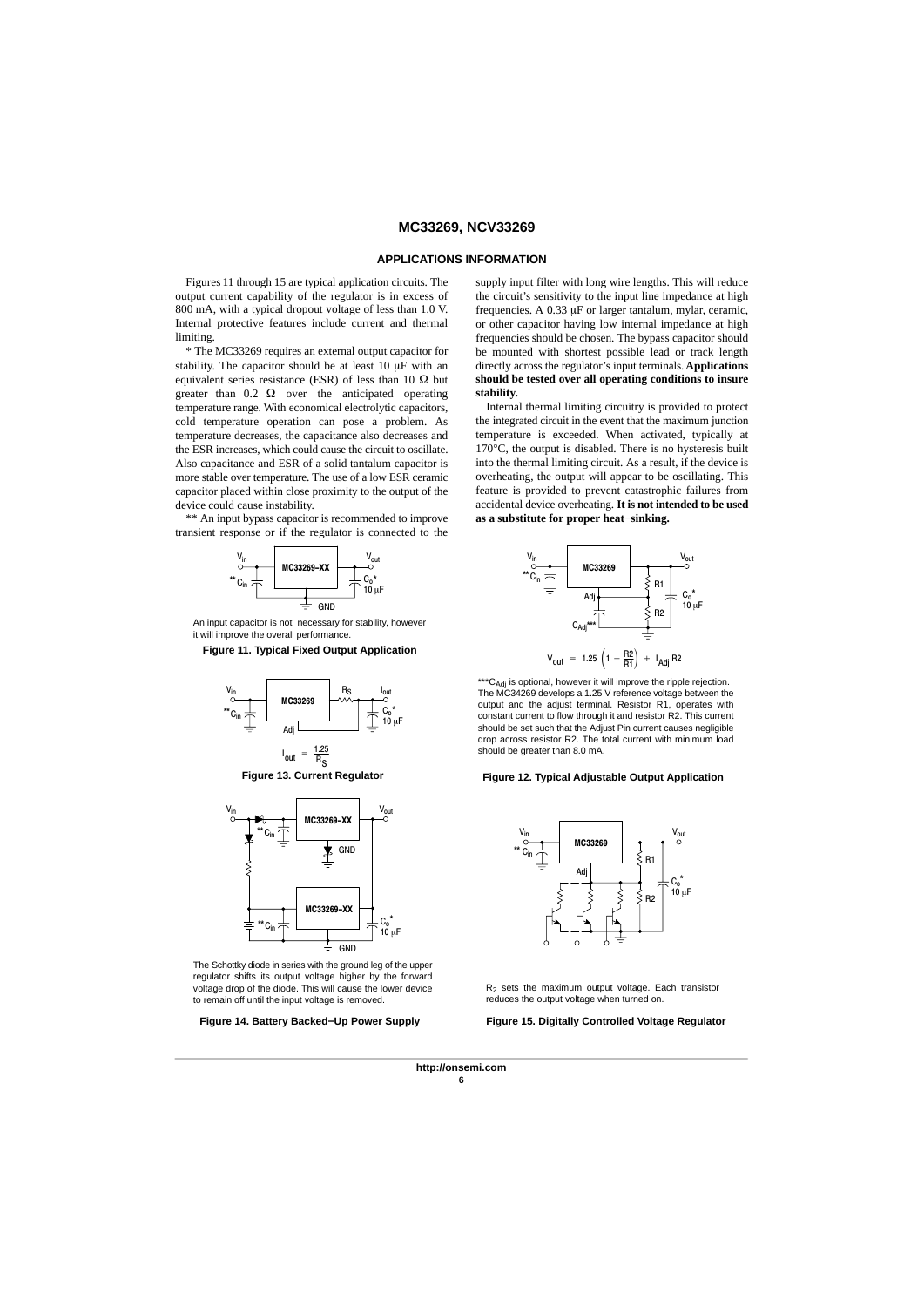### **ORDERING INFORMATION**

| Device           | Package                  | Shipping Information <sup>†</sup> |  |  |
|------------------|--------------------------|-----------------------------------|--|--|
| MC33269D         | $SO-8$                   |                                   |  |  |
| MC33269DG        | $SO-8$<br>(Pb-Free)      | 98 Units / Rail                   |  |  |
| MC33269DR2       | $SO-8$                   |                                   |  |  |
| MC33269DR2G      | $SO-8$<br>(Pb-Free)      | 2500 Units / Tape & Reel          |  |  |
| MC33269DT        | <b>DPAK</b>              |                                   |  |  |
| MC33269DTG       | <b>DPAK</b><br>(Pb-Free) | 75 Units / Rail                   |  |  |
| MC33269DTRK      | <b>DPAK</b>              |                                   |  |  |
| MC33269DTRKG     | <b>DPAK</b><br>(Pb-Free) | 2500 Units / Tape & Reel          |  |  |
| MC33269T         | TO-220                   |                                   |  |  |
| MC33269TG        | TO-220<br>(Pb-Free)      | 50 Units / Rail                   |  |  |
| MC33269D-3.3     | $SO-8$                   |                                   |  |  |
| MC33269D-3.3G    | $SO-8$<br>(Pb-Free)      | 98 Units / Rail                   |  |  |
| MC33269DR2-3.3   | $SO-8$                   |                                   |  |  |
| MC33269DR2-3.3G  | $SO-8$<br>(Pb-Free)      | 2500 Units / Tape & Reel          |  |  |
| MC33269DT-3.3    | <b>DPAK</b>              |                                   |  |  |
| MC33269DT-3.3G   | <b>DPAK</b><br>(Pb-Free) | 75 Units / Rail                   |  |  |
| MC33269DTRK-3.3  | <b>DPAK</b>              |                                   |  |  |
| MC33269DTRK-3.3G | <b>DPAK</b><br>(Pb-Free) | 2500 Units / Tape & Reel          |  |  |
| MC33269ST-3.3T3  | SOT-223                  |                                   |  |  |
| MC33269ST-3.3T3G | SOT-223<br>(Pb-Free)     | 4000 Units / Tape & Reel          |  |  |
| MC33269T-3.3     | $TO-220$                 |                                   |  |  |
| MC33269T-3.3G    | $TO-220$<br>(Pb-Free)    | 50 Units / Rail                   |  |  |
| MC33269D-5.0     | $SO-8$                   |                                   |  |  |
| MC33269D-5.0G    | $SO-8$<br>(Pb-Free)      | 98 Units / Rail                   |  |  |
| MC33269DR2-5.0   | $SO-8$                   |                                   |  |  |
| MC33269DR2-5.0G  | $SO-8$<br>(Pb-Free)      | 2500 Units / Tape & Reel          |  |  |
| MC33269DT-5.0    | <b>DPAK</b>              |                                   |  |  |
| MC33269DT-5.0G   | <b>DPAK</b><br>(Pb-Free) | 75 Units / Rail                   |  |  |
| MC33269DTRK-5.0  | <b>DPAK</b>              |                                   |  |  |
| MC33269DTRK-5.0G | <b>DPAK</b><br>(Pb-Free) | 2500 Units / Tape & Reel          |  |  |

†For information on tape and reel specifications, including part orientation and tape sizes, please refer to our Tape and Reel Packaging<br>- Specifications Brochure, BRD8011/D.<br>\*NCV prefix is for automotive and other applica

**http://onsemi.com 7**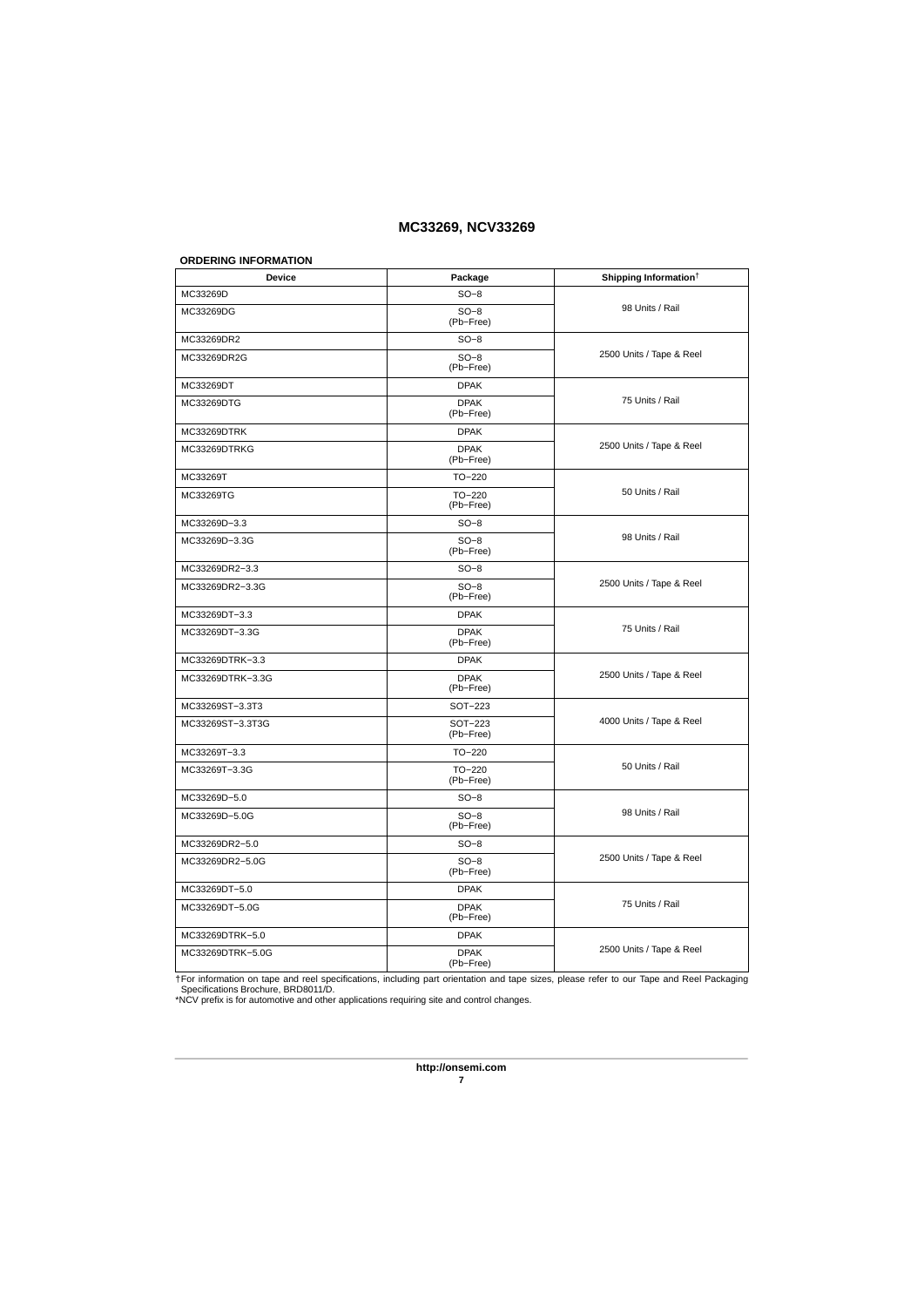#### **ORDERING INFORMATION** (continued)

| <b>Device</b>      | Package                  | Shipping Information <sup>†</sup> |  |  |
|--------------------|--------------------------|-----------------------------------|--|--|
| MC33269T-5.0       | $TO-220$                 |                                   |  |  |
| MC33269T-5.0G      | $TO-220$<br>(Pb-Free)    | 50 Units / Rail                   |  |  |
| MC33269D-012       | $SO-8$                   |                                   |  |  |
| MC33269D-012G      | $SO-8$<br>(Pb-Free)      | 98 Units / Rail                   |  |  |
| MC33269DR2-012     | $SO-8$                   |                                   |  |  |
| MC33269DR2-012G    | $SO-8$<br>(Pb-Free)      | 2500 Units / Tape & Reel          |  |  |
| MC33269DT-012      | <b>DPAK</b>              |                                   |  |  |
| MC33269DT-012G     | <b>DPAK</b><br>(Pb-Free) | 75 Units / Rail                   |  |  |
| MC33269DTRK-012    | <b>DPAK</b>              |                                   |  |  |
| MC33269DTRK-012G   | <b>DPAK</b><br>(Pb-Free) | 2500 Units / Tape & Reel          |  |  |
| MC33269T-012       | $TO-220$                 |                                   |  |  |
| MC33269T-012G      | $TO-220$<br>(Pb-Free)    | 50 Units / Rail                   |  |  |
| NCV33269DTRK*      | <b>DPAK</b>              |                                   |  |  |
| NCV33269DTRKG*     | <b>DPAK</b><br>(Pb-Free) |                                   |  |  |
| NCV33269DTRK-3.3*  | <b>DPAK</b>              |                                   |  |  |
| NCV33269DTRK-3.3G* | <b>DPAK</b><br>(Pb-Free) | 2500 Units / Tape & Reel          |  |  |
| NCV33269DTRK-012*  | <b>DPAK</b>              |                                   |  |  |
| NCV33269DTRK-012G* | <b>DPAK</b><br>(Pb-Free) |                                   |  |  |

†For information on tape and reel specifications, including part orientation and tape sizes, please refer to our Tape and Reel Packaging<br>- Specifications Brochure, BRD8011/D.<br>\*NCV prefix is for automotive and other applica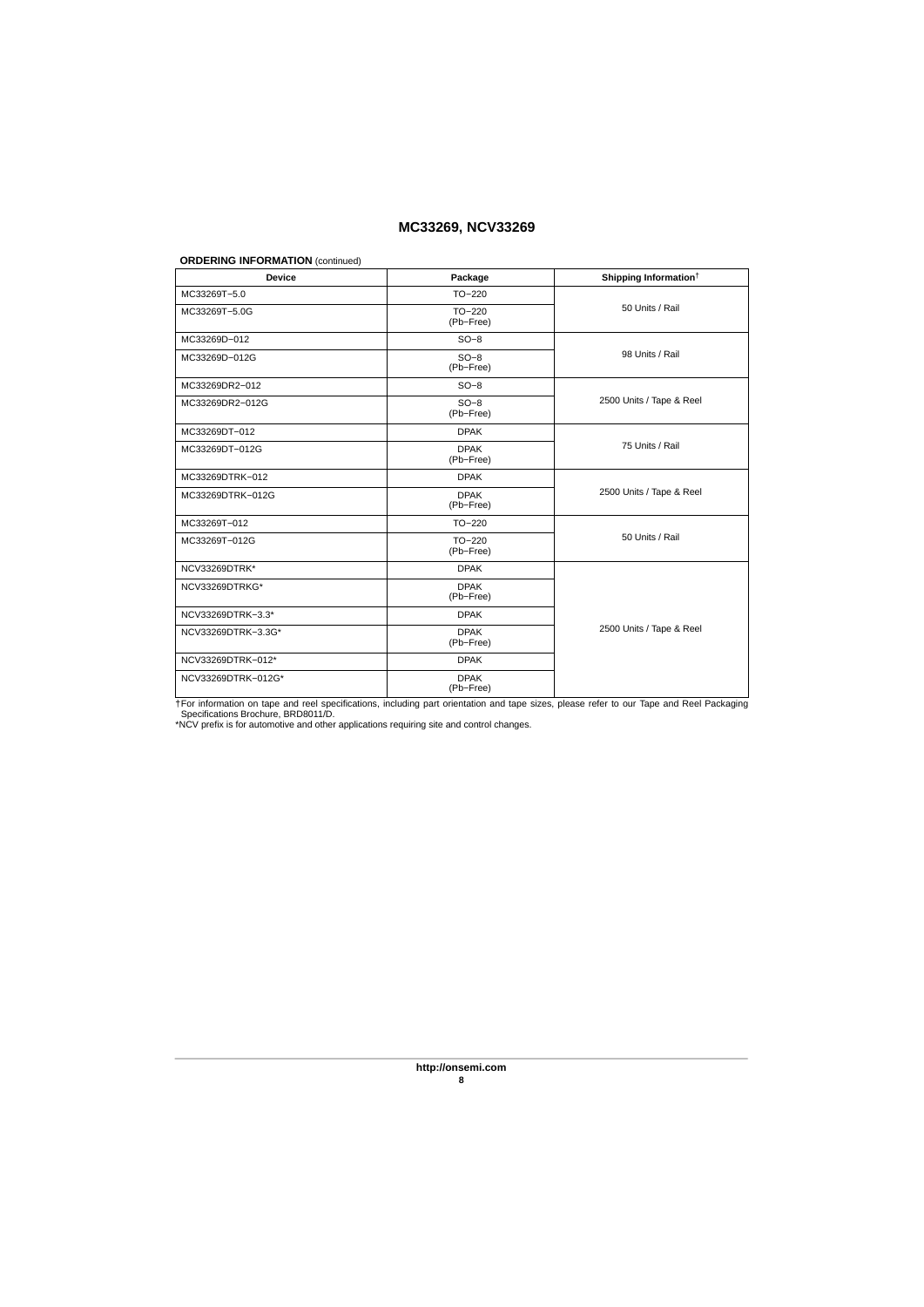#### **MARKING DIAGRAMS**





**TO−220AB T SUFFIX CASE 221A**



A = Assembly Location L, WL = Wafer Lot Y = Year W, WW = Work Week<br>G = Pb-Free Pa G = Pb−Free Package = Pb−Free Package -(Note: Microdot may be in either location)

> **http://onsemi.com 9**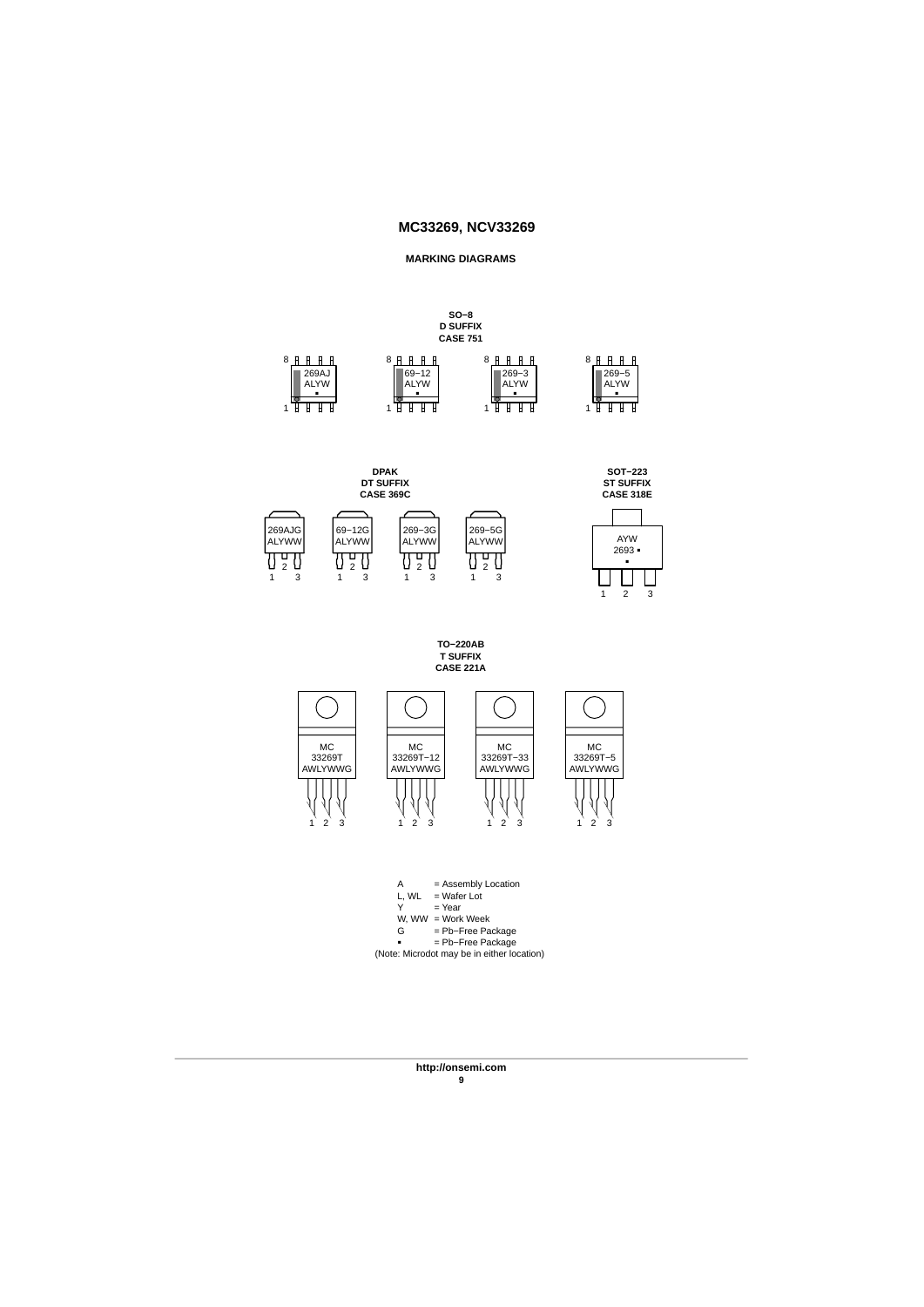#### **PACKAGE DIMENSIONS**

### **SO−8 D SUFFIX** CASE 751−07 ISSUE AH



- 
- 
- 
- NOTES:<br>
1. DIMENSIONING AND TOLERANCING PER<br>
1. DIMENSIONING AND TOLERANCING PER<br>
2. CONTROLLING DIMENSION: MILLIMETER.<br>
3. DIMENSION A AND B DO NOT INCLUDE<br>
4. MAXIMUM MOLD PROTRUSION.<br>
4. MAXIMUM MOLD PROTRUSION.<br>
5. DIM
- 

|            | <b>MILLIMETERS</b> |              | <b>INCHES</b> |              |  |
|------------|--------------------|--------------|---------------|--------------|--|
| <b>DIM</b> | <b>MIN</b>         | <b>MAX</b>   | <b>MIN</b>    | MAX          |  |
| А          | 4.80               | 5.00         | 0.189         | 0.197        |  |
| в          | 3.80               | 4.00         | 0.150         | 0.157        |  |
| c          | 1.35               | 1.75         | 0.053         | 0.069        |  |
| D          | 0.33               | 0.51         | 0.013         | 0.020        |  |
| G          |                    | 1.27 BSC     | 0.050 BSC     |              |  |
| н          | 0.10               | 0.25         | 0.004         | 0.010        |  |
| J          | 0.19               | 0.25         | 0.007         | 0.010        |  |
| κ          | 0.40               | 1.27         | 0.016         | 0.050        |  |
| М          | o<br>n             | $\circ$<br>8 | $\circ$<br>n  | $\circ$<br>8 |  |
| N          | 0.25               | 0.50         | 0.010         | 0.020        |  |
| S          | 5.80               | 6.20         | 0.228         | 0.244        |  |

**SOLDERING FOOTPRINT\***



SCALE 6:1  $\left(\frac{mm}{inches}\right)$ 

\*For additional information on our Pb−Free strategy and soldering details, please download the ON Semiconductor Soldering and Mounting Techniques Reference Manual, SOLDERRM/D.

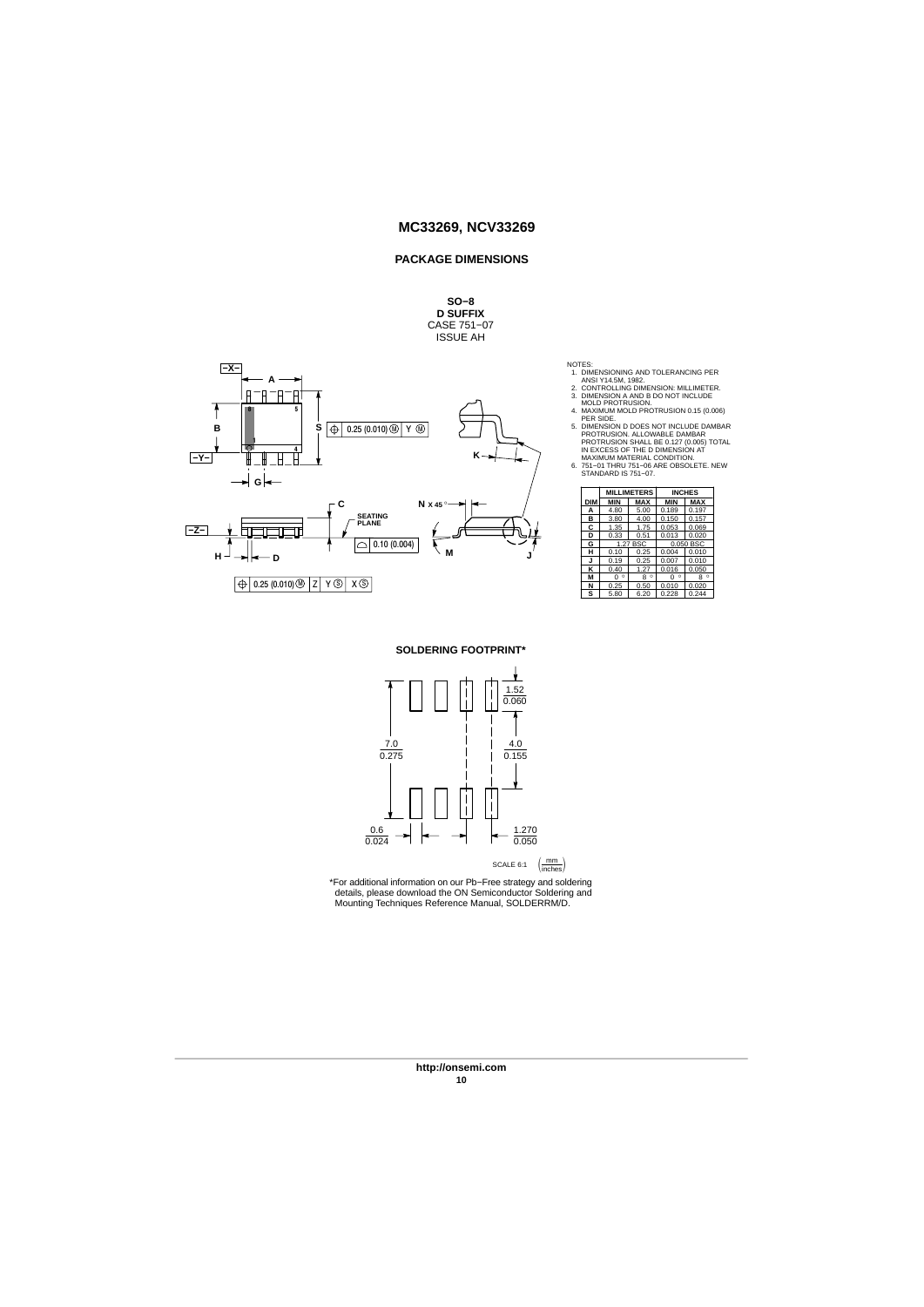### **PACKAGE DIMENSIONS**

# **DPAK<br>DT SUFFIX<br>CASE 369C−01<br>ISSUE O**



| NOTES:                          |
|---------------------------------|
| 1. DIMENSIONING AND TOLERANCING |
| PER ANSI Y14.5M, 1982.          |
| 2. CONTROLLING DIMENSION: INCH. |

|            |            | <b>INCHES</b> |            | <b>MILLIMETERS</b> |
|------------|------------|---------------|------------|--------------------|
| <b>DIM</b> | <b>MIN</b> | <b>MAX</b>    | <b>MIN</b> | <b>MAX</b>         |
| A          | 0.235      | 0.245         | 5.97       | 6.22               |
| в          | 0.250      | 0.265         | 6.35       | 6.73               |
| Ċ          | 0.086      | 0.094         | 2.19       | 2.38               |
| D          | 0.027      | 0.035         | 0.69       | 0.88               |
| E          | 0.018      | 0.023         | 0.46       | 0.58               |
| F          | 0.037      | 0.045         | 0.94       | 1.14               |
| G          | 0.180 BSC  |               | 4.58 BSC   |                    |
| н          | 0.034      | 0.040         | 0.87       | 1.01               |
| J          | 0.018      | 0.023         | 0.46       | 0.58               |
| ĸ          | 0.102      | 0.114         | 2.60       | 2.89               |
| L          | 0.090 BSC  |               | 2.29 BSC   |                    |
| R          | 0.180      | 0.215         | 4.57       | 5.45               |
| s          | 0.025      | 0.040         | 0.63       | 1.01               |
| u          | 0.020      |               | 0.51       |                    |
| v          | 0.035      | 0.050         | 0.89       | 1.27               |
| z          | 0.155      |               | 3.93       | ---                |

### **SOLDERING FOOTPRINT\***



\*For additional information on our Pb−Free strategy and soldering details, please download the ON Semiconductor Soldering and Mounting Techniques Reference Manual, SOLDERRM/D.

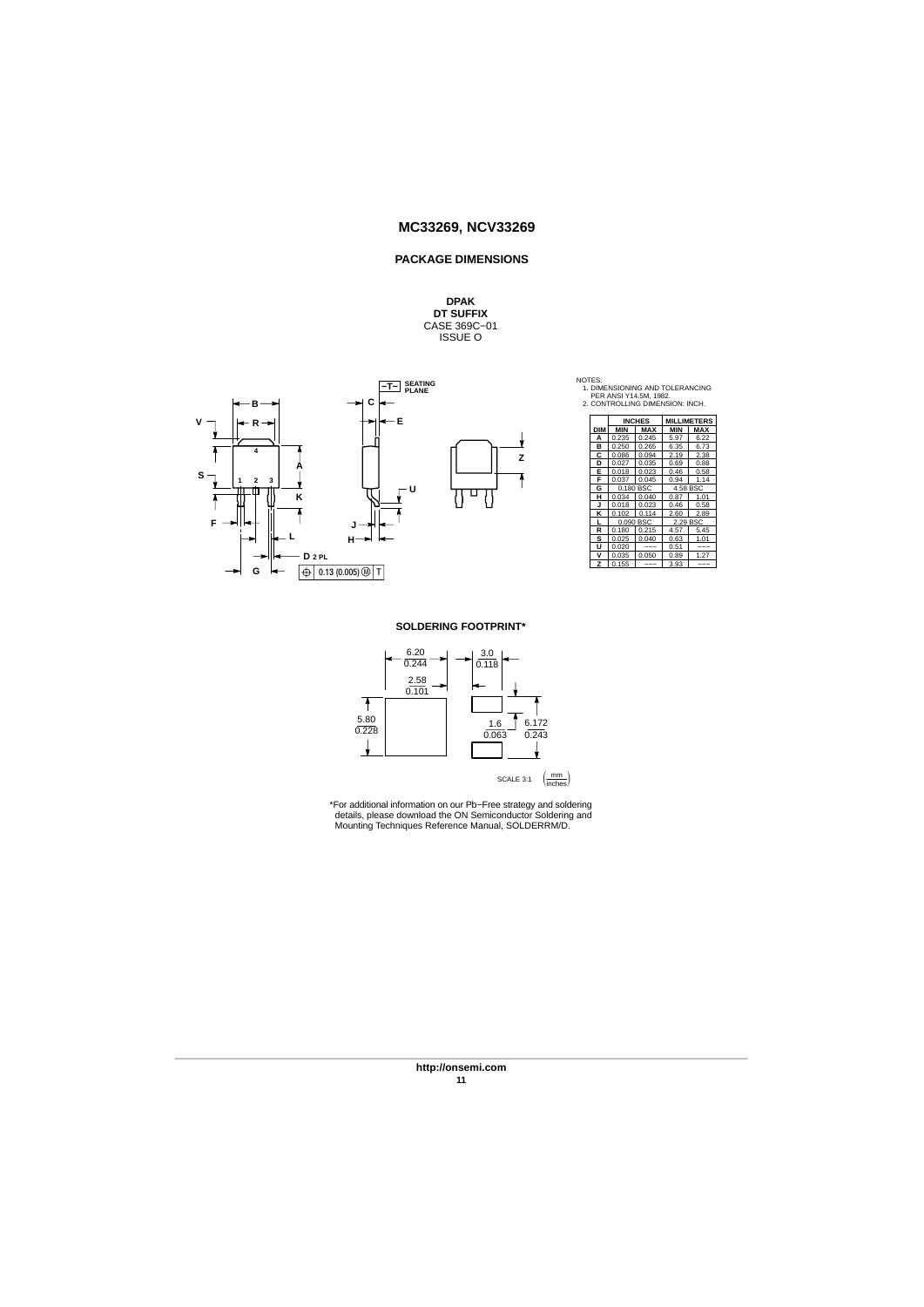### **PACKAGE DIMENSIONS**

**SOT−223 ST SUFFIX** CASE 318E−04 ISSUE L



|        | 141111112777700                                  | 11101170 |
|--------|--------------------------------------------------|----------|
|        |                                                  |          |
|        | Y14.5M, 1982.<br>2. CONTROLLING DIMENSION: INCH. |          |
|        |                                                  |          |
|        | 1. DIMENSIONING AND TOLERANCING PER ANSI         |          |
| NOTES: |                                                  |          |

|   |            | <b>MILLIMETERS</b> |            |              |             | <b>INCHES</b> |              |
|---|------------|--------------------|------------|--------------|-------------|---------------|--------------|
|   | <b>DIM</b> | <b>MIN</b>         | <b>NOM</b> | <b>MAX</b>   | <b>MIN</b>  | <b>NOM</b>    | <b>MAX</b>   |
|   | А          | 1.50               | 1.63       | 1.75         | 0.060       | 0.064         | 0.068        |
|   | A1         | 0.02               | 0.06       | 0.10         | 0.001       | 0.002         | 0.004        |
|   | b          | 0.60               | 0.75       | 0.89         | 0.024       | 0.030         | 0.035        |
|   | b1         | 2.90               | 3.06       | 3.20         | 0.115       | 0.121         | 0.126        |
|   | c          | 0.24               | 0.29       | 0.35         | 0.009       | 0.012         | 0.014        |
|   | D          | 6.30               | 6.50       | 6.70         | 0.249       | 0.256         | 0.263        |
|   | Е          | 3.30               | 3.50       | 3.70         | 0.130       | 0.138         | 0.145        |
|   | e          | 2.20               | 2.30       | 2.40         | 0.087       | 0.091         | 0.094        |
|   | е1         | 0.85               | 0.94       | 1.05         | 0.033       | 0.037         | 0.041        |
|   | L1         | 1.50               | 1.75       | 2.00         | 0.060       | 0.069         | 0.078        |
| c | HE         | 6.70               | 7.00       | 7.30         | 0.264       | 0.276         | 0.287        |
|   | A          | $0^\circ$          | -          | $10^{\circ}$ | $0^{\circ}$ | -             | $10^{\circ}$ |

#### **SOLDERING FOOTPRINT\***



\*For additional information on our Pb−Free strategy and soldering details, please download the ON Semiconductor Soldering and Mounting Techniques Reference Manual, SOLDERRM/D.

**http://onsemi.com 12**